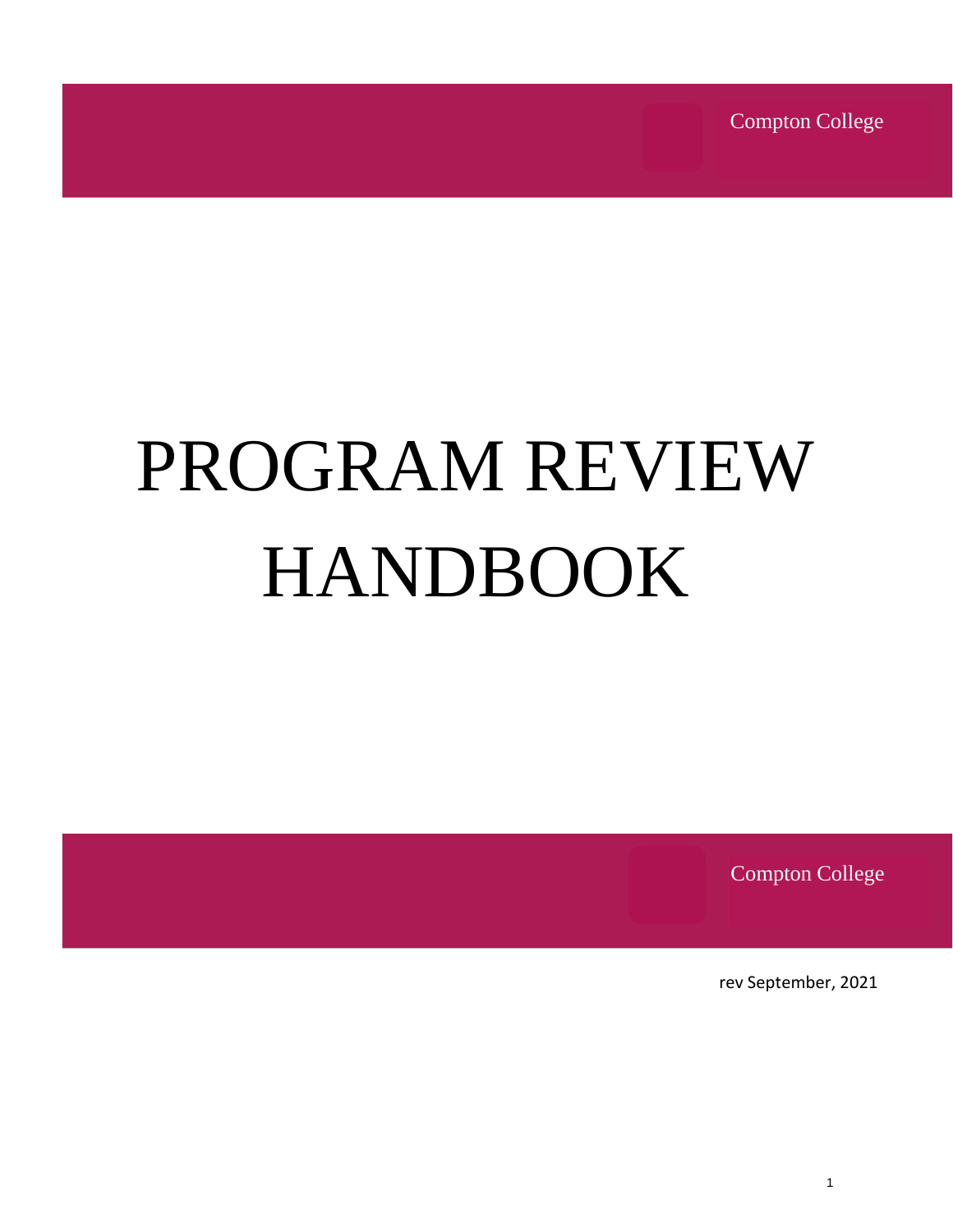# **TABLE OF CONTENTS**

| <b>INTRODUCTION</b>                                                                |
|------------------------------------------------------------------------------------|
| Accrediting Commission for Community and Junior Colleges(ACCJC) Standards  3       |
|                                                                                    |
| <b>INSTITUTIONAL EFFECTIVENESS COMMITTEE (IEC)</b>                                 |
|                                                                                    |
| <b>PROGRAM REVIEW AND PLANNING</b>                                                 |
|                                                                                    |
|                                                                                    |
| PROGRAM REVIEW AT COMPTON COLLEGE                                                  |
|                                                                                    |
|                                                                                    |
|                                                                                    |
| <b>PROGRAM REVIEW RESOURCES</b>                                                    |
|                                                                                    |
|                                                                                    |
| <b>APPENDICES</b>                                                                  |
|                                                                                    |
| Appendix B: Compton College 2016-2023 Program Review Cycle  15                     |
| Appendix C: Academic Program Review Guidelines and Instructions 17                 |
| Appendix D: Student Services Program Review Guidelines and Instructions  23        |
| Appendix E: Administrative Services Program Review Guidelines and Instructions  27 |
| Appendix F: Career and Technical Education (CTE) Supplemental Questions 30         |
|                                                                                    |
|                                                                                    |
| Appendix I: Administrative Services Program Review Feedback Rubric 44              |
|                                                                                    |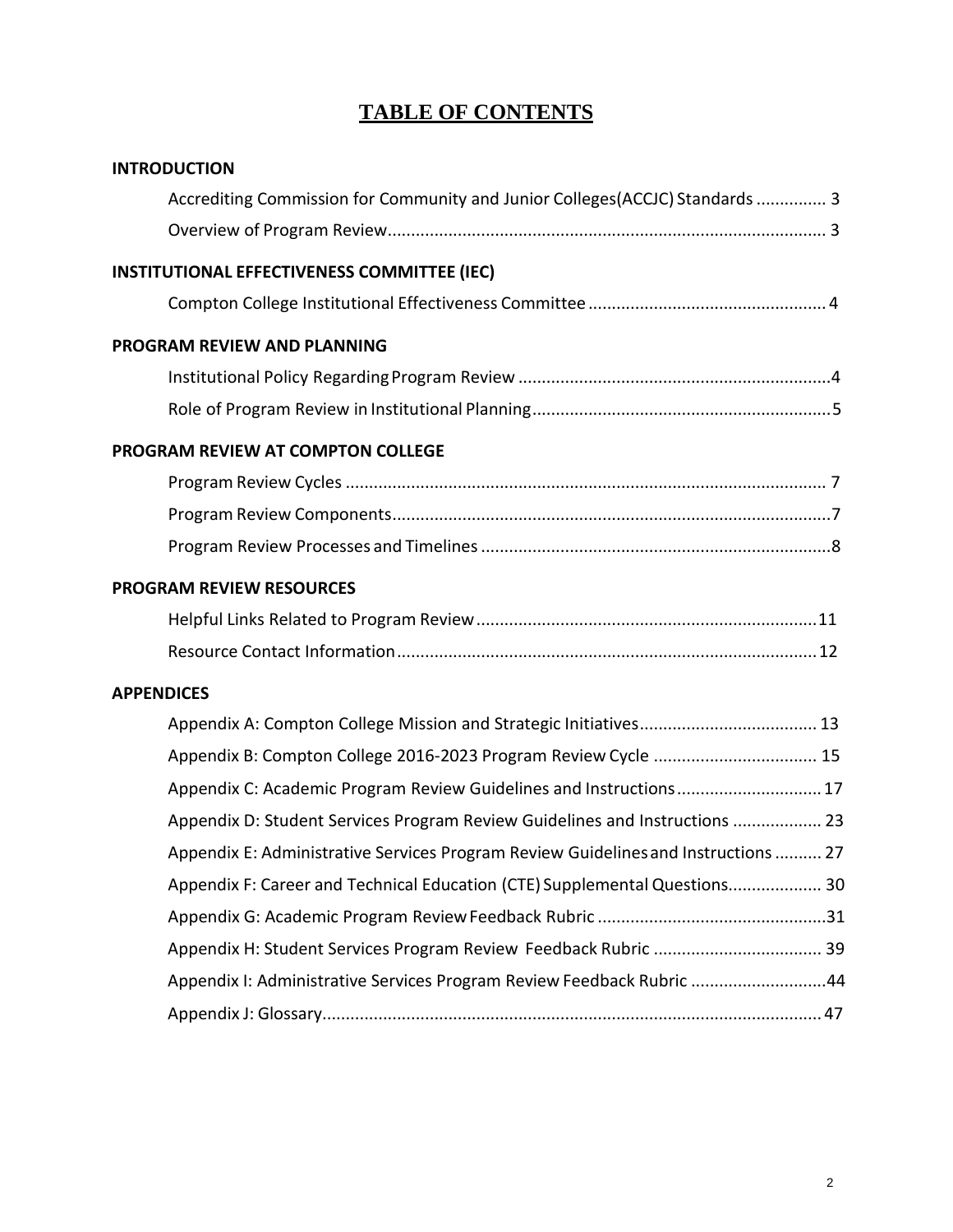# **Introduction**

**Accrediting Commission for Community and Junior Colleges (ACCJC) Standards** Compton College is accredited by the Accrediting Commission for Community and Junior Colleges (ACCJC). The *ACCJC Accreditation Standards (June 2014)* document provides the following standards related to program review:

> *ACCJC Standard 1.B.5.* "The institution assesses accomplishment of its mission through program review and evaluation of goals and objectives, student learning outcomes, and student achievement. Quantitative and qualitative data are disaggregated for analysis by program type and mode of delivery."

> *ACCJC Standard 1.B. 9.* "The institution engages in continuous, broad based, systematic evaluation and planning. The institution integrates program review, planning, and resource allocation into a comprehensive process that leads to accomplishment of its mission and improvement of institutional effectiveness and academic quality. Institutional planning addresses short- and long-range needs for educational programs and services and for human, physical, technology, and financial resources."

Compton College adheres to all ACCJC standards regarding program review. The accreditation standards provide the foundation and guidelines for our program review process, and program review is accordingly integrated into the college's processes for institutional planning and resource allocation.

#### **Overview of Program Review**

Program review provides faculty and staff the opportunity to reflect on the accomplishments, challenges, and overall effectiveness of the program they represent. Through the collection and analysis of a variety of quantitative and qualitative data, authors are able to assess program resources and make recommendations for enhancing program effectiveness. Program review informs the future direction of each program by facilitating regular assessment and discussion. In addition, program review affords authors a vehicle to clarify program goals, and incorporate those goals into the planning and budgeting processes at the college, through posting recommendations in the Compton College planning software.

Academic program reviews are the primary vehicle through which programs assess student enrollment trends, retention and completion rates, student equity and course and program-level learning outcomes. Academic program reviews formally document any recommendations related to program resources and/or curriculum. Surveys issued to various stakeholders (students, faculty, clients, or external advisory committees)often assess currency of curriculum, adequacy of instructional resources, and satisfaction with overall program experience. Non academic program reviews are the primary vehicle through which programs review client profiles and delivery of services, assess service area outcomes, and evaluate their performance (in conjunction with the review of client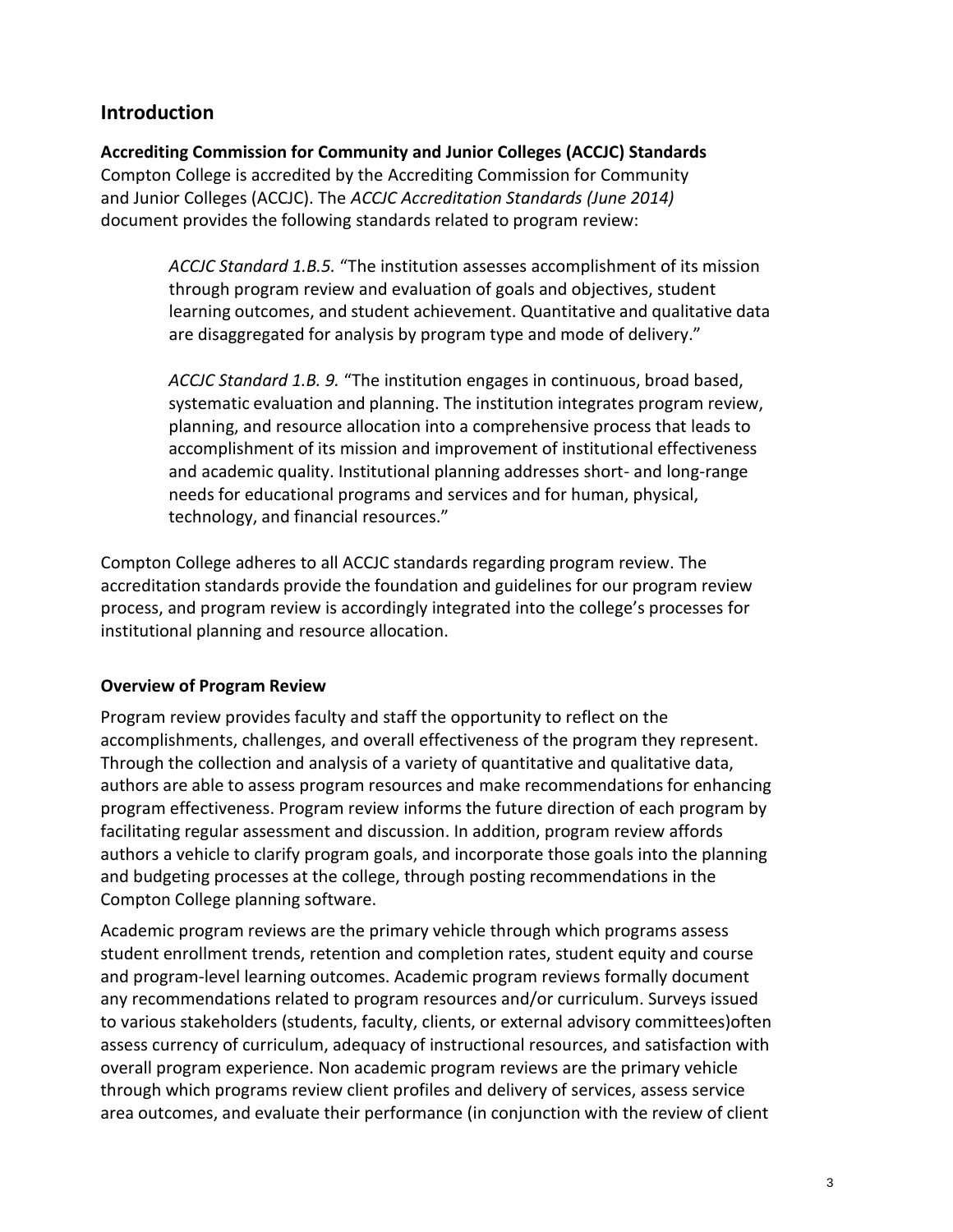satisfaction surveys). The result of this process is continuous program improvement, resulting from program recommendations and budget requests, grounded in program data.

#### **Overview of Institutional Effectiveness Committee (IEC)**

Pursuant to Title 5 of the Administrative Code of California (Section 53200), Program Review is one of the "10+1" areas within the purview of the Compton Community College District (CCCD) Academic Senate. The CCCD Academic Senate acknowledges the program review process as overseen by the Institutional Effectiveness Committee, which is cochaired by the Senate President, or designee, and one management representative. In addition to its Co-chairs, the IEC is comprised of faculty from various disciplines, classified unit representatives, and designated academic and administrative deans.

As a standing committee of the Consultative Council, the IEC is a collaborative delegation by which policies and procedures related to program review are developed and revised. The CCCD Academic Senate must vote on and approve substantive changes to the IEC processes. According to CCCD Board Policy 2520, the Board will rely primarily on faculty expertise on academic and professional matters as defined by Sub-Chapter 2, Section 53200, et seq., California Administrative Code, Title 5.

#### **IEC Role and Function**

The purpose of the IEC is to review and provide recommendations about each of the District's program reviews in order to strengthen and support programs and program analysis. The Committee will also be responsible for reviewing the following: Compton College Educational Master Plan, Facilities Master Plan, Staffing Plan, and Technology Master Plan, to ensure these plans and all Program Reviews are consistent, aligned, and current. The IEC Committee monitors the status of these documents. In spring 2019, this Handbook as well as the major College Plans (formerly known as the Comprehensive Master Plan) were reviewed and updated to align with the California Community College Chancellor's Office (CO) Vision for Success.

IEC members are expected to review program review documents prior to monthly scheduled meetings, so they can provide feedback before sending the committee recommendations to program review authors. Each program's document is thoroughly reviewed by members of the committee. IEC members are assisted by the Program Review Coordinator, who organizes meetings, sets timelines, develops the program review process, assists authors, leads trainings, and provides general and data-specific support. The Program Review Coordinator is available for consultation throughout the program review process.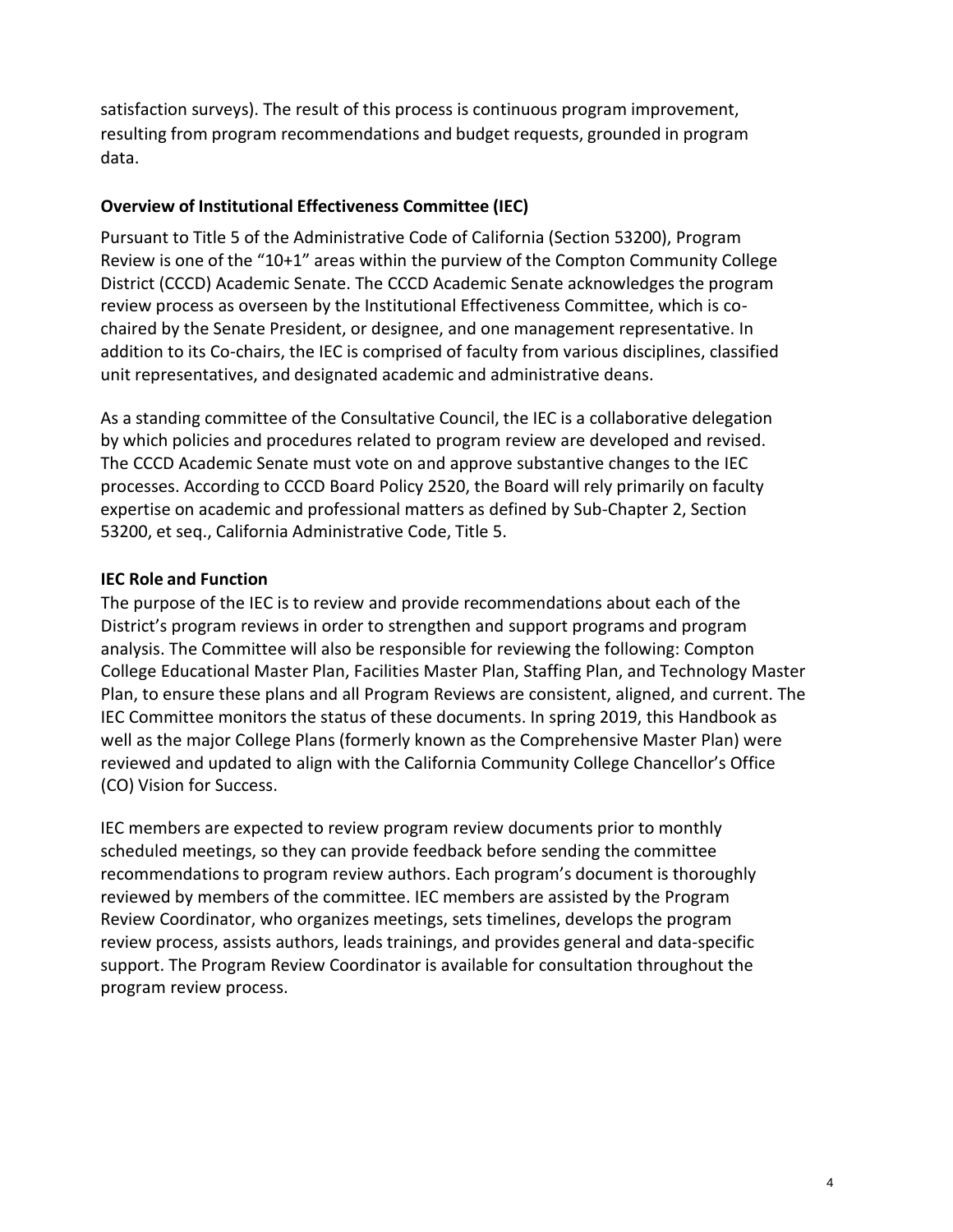# **Program Review and Planning**

#### **Institutional Policy Regarding Program Review**

Compton College has a long-standing policy regarding program review. The policy requires that every program offered at the college conduct a self-study and external review every four (4) years. The policy and related procedures are flexible and evolving to ensure that the program review process continues to comply with applicable standards and guidelines established by the college's accrediting body, the Accrediting Commission for Community and Junior Colleges (ACCJC). The current program review process meets accreditation standards and is reviewed on an ongoing basis by the Institutional Effectiveness Committee (IEC).

#### **Role of Program Review in Institutional Planning**

The current program review process includes the collection and analysis of a variety of course- and program-level assessment data. These data often reflect information related to student outcomes, program resources, and stakeholder satisfaction. As assessment results are generally used to inform and justify recommendations for program improvements, the program review process plays an important role in institutional planning and budget prioritization. Compton College's institutional planning process is based on the college mission and strategic initiatives (see Appendix A) and is guided by a variety of college-wide processes, including program review. These integrated processes serve to guide resource allocation to ensure institutional effectiveness and student success.

During the program review process, a variety of quantitative and qualitative data are reviewed to identify any opportunities for addressing student equity, enhancing student learning, and promoting overall success in the program. Final program review documents include formal recommendations for program improvement. The program faculty may recommend curricular changes (e.g., course revisions, course requirements for certificates/degrees) which are proposed to the Division and College Curriculum Committees. Other recommendations may be instructional in nature, or operational and may be directly implemented without additional cost. Program review recommendations that will incur a cost are prioritized at multiple levels of planning and considered in terms of their alignment with one or more of the College's strategic initiatives. Funding requests that originate from program review are accordingly considered within the context of the college's planning and budgeting process each year (see Figure 1 below).

The Program Review informs but is distinct from the annual plan that each discipline and department creates. Program Review is a comprehensive review of student success and services over several years, while the annual plan identifies goals, priorities, and recommendations for the next academic or fiscal year. Annual plans start at each program or department and roll up into unit, then area, and finally into the overall college plan for the next academic/fiscal year. This College Plan should be aligned with the proposed budget for the upcoming fiscal or academic year.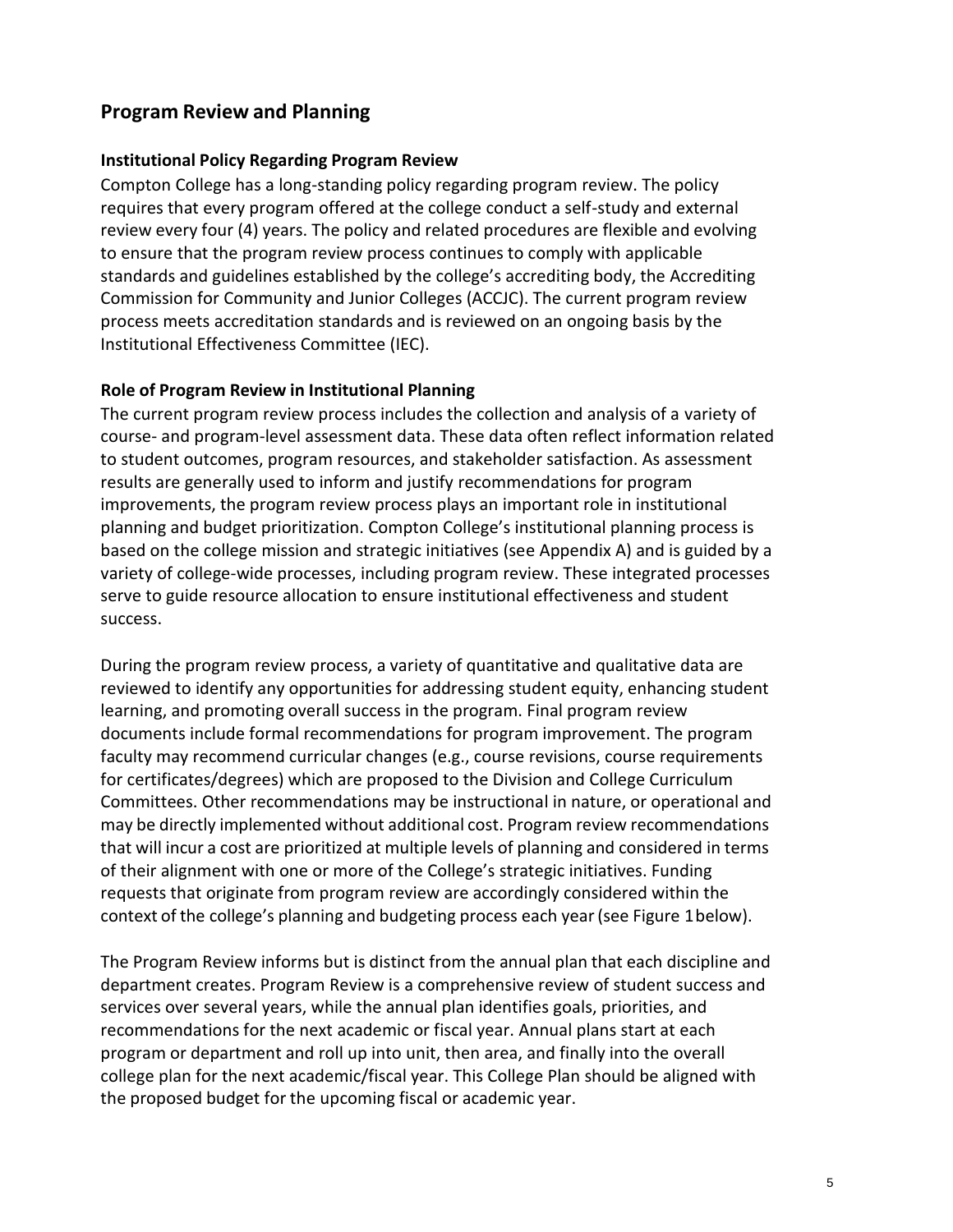At the program level, recommendations from program review are documented in the Program Plan which is submitted to the Division Dean or the Department Director. The Dean or Director, along with relevant stakeholders (faculty, staff and administrators) consider the funding requests from each program's Annual Plan as they develop the Unit Plan which includes a prioritized list of recommendations at the division level. Upon review of each division's Unit Plan, the Dean determines the top priorities to incorporate into the Area Plan for academic affairs. The same process captures recommendations from student services, administrative services, human resources and departments under the President's office.

The Vice Presidents then collaborate to prioritize the requests in each of their area plans and to determine the college's top priorities within each of the following funding categories: 1) Staffing, 2) Software/Hardware, 3) Instructional Equipment, 4) Noninstructional Equipment, Furniture, 5) Facilities, and 6) Other. These prioritized funding requests are then presented to the Compton College Planning and Budgeting Committee, which reviews them to ensure that they align with the college mission and strategic initiatives. The final list of proposed funding allocations is incorporated into the college budget and forwarded to the President/CEO and the Board of Trustees for their approval.

#### Figure 1.

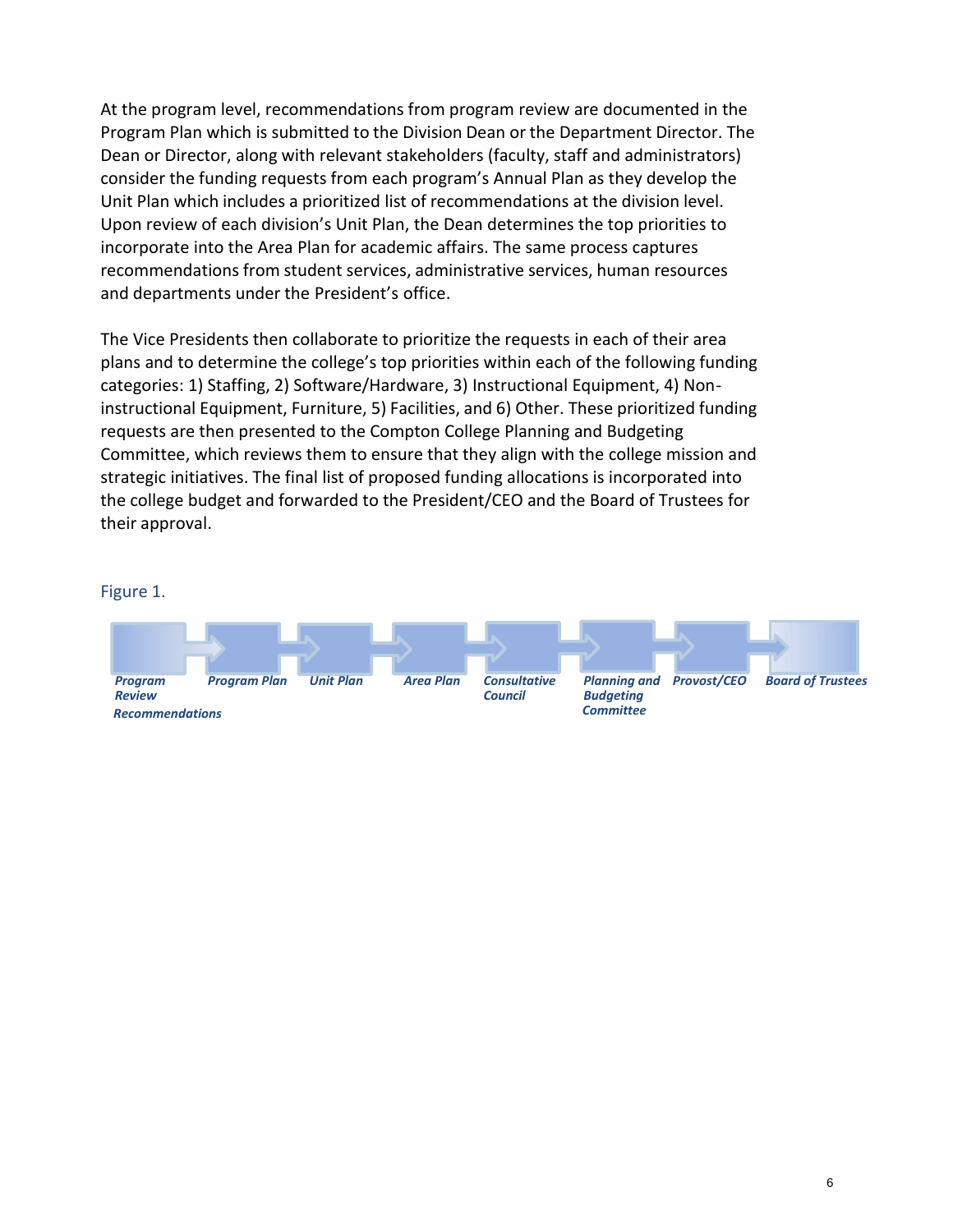# **Program Review at Compton College**

#### **Program Review Cycles**

Pursuant to institutional policy, all programs at Compton College are required to conduct a full program review every four (4) years. Program review is a self-study process designed to facilitate the following objectives:

- 1. Recognize and acknowledge program/department performance.
- 2. Assist in program/department improvement through self-reflection.
- 3. Enhance student success by offering recommendations to improve theirperformance in program and student learning outcomes.
- 4. Provide programmembersthe opportunity to discuss and evaluate thestrengths and weaknesses of their programs/departments.

Career and Technical Education (CTE) programs conduct a full program review every four years, which includes Supplemental Questions for CTE programs. In addition, every two years (once between full reviews) CTE programs must conduct a mini-review and respond to Supplemental Questions for CTE programs.

The Office of Academic Affairs is responsible for supporting and monitoring the overall academic program review process. Division Deans are responsible for designating particular faculty members who will provide program-level leadership for completing a scheduled review in any given year. The Vice President of Student Services is responsible for identifying and designating authors of student service program reviews, while the Vice President of Administrative Services is responsible for assigning and monitoring the program reviews of administrative departments. The Vice President of Human Resources is responsible for the Human Resources review, and the Director of Institutional Research and Planning manages the program reviews assigned under the President's Office. Included is the Program Review Cycle for 2016-2023 for academic programs at Compton College (see AppendixB).

#### **Program Review Components**

Program review is designed to represent a comprehensive self-study and examination process. To ensure thorough consideration of various aspects of program effectiveness, full academic program review at Compton College includes the following components:

- Overview of theProgram
- Analysis of Research Data (including completion and transfer data in alignment with Vision for Success)
- Curriculum
- Assessment and Student Learning Outcomes
- Analysis of Student Feedback
- Facilities and Equipment
- Technology and Software
- Staffing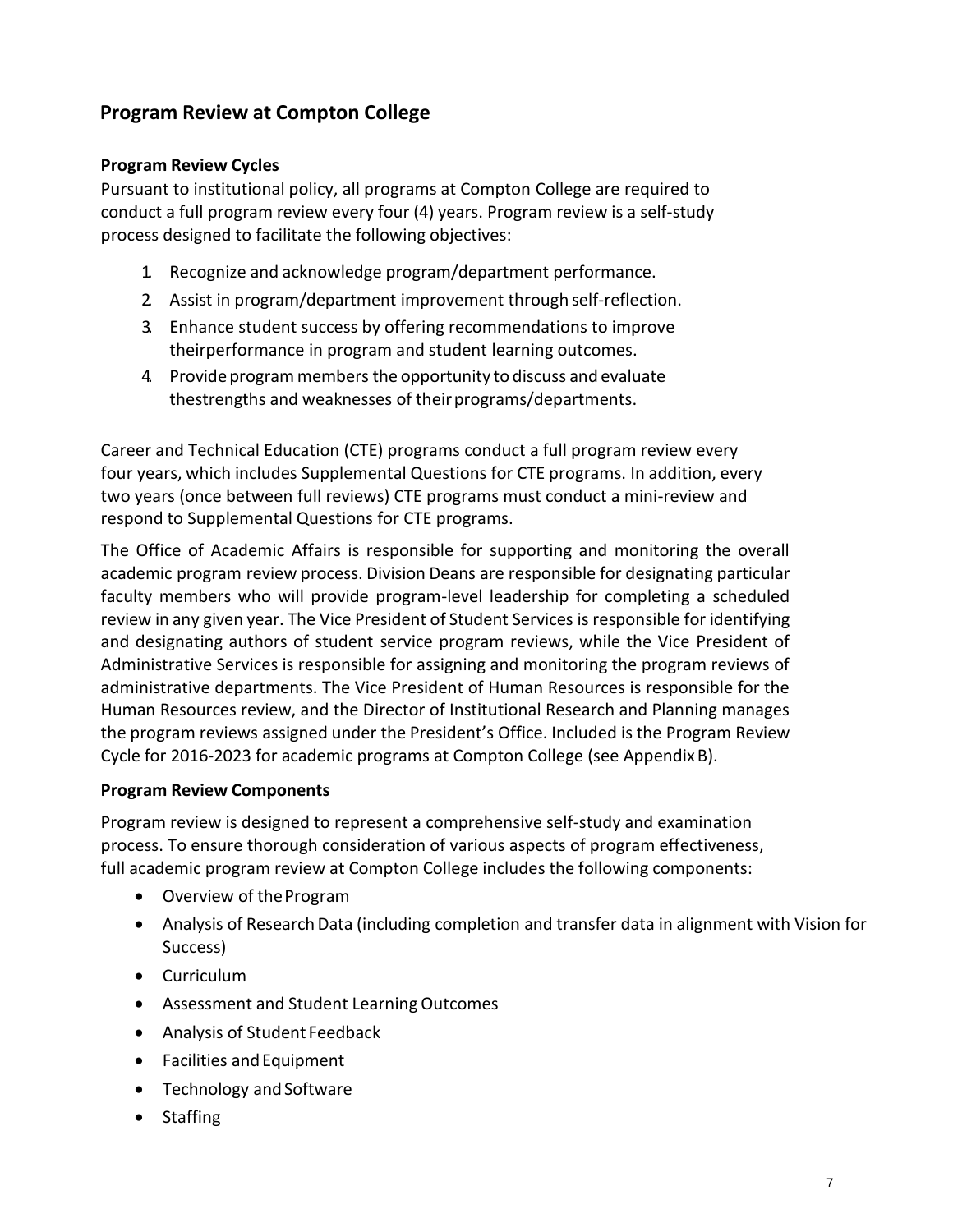- Future Direction and Vision
- Prioritized Recommendations

*Student Service program reviews include the following components:*

- Program Description
- Program Environment
- Service Area Outcomes
- Program Improvement
- Customer Service
- Conclusions and Recommendations

*Administrative Service and President's Office program reviews include the following components:*

- Program Overview
- Program Data
- Program Requirements
- Recommendations

The Institutional Effectiveness Committee (IEC) maintains updated program review guidelines and instructions (see Appendix C, D and E ) which provides a detailed description of and guidelines for addressing each of the components identified above. During the year for which a program/department is scheduled for program review, the faculty compiles a final program review document which addresses each component.

As Career and Technical Education (CTE) programs are required to complete a CTE Review every two years (once between full reviews), the full review for such programs also includes the CTE Supplemental Questions (see Appendix F for the full list of questions and required documentation).

#### **Program Review Process and Timeline**

Compton College follows a structured process which provides guidance, resources, and other support for the development of the final program review document by program faculty. The Program Review Coordinator ensures that the most updated Program Review materials are available on the college website. The Program Review Coordinator also conducts training sessions each semester to provide faculty an overview of the program review components, process, and timeline for completion. When applicable, training sessions will give special emphasis to data analysis.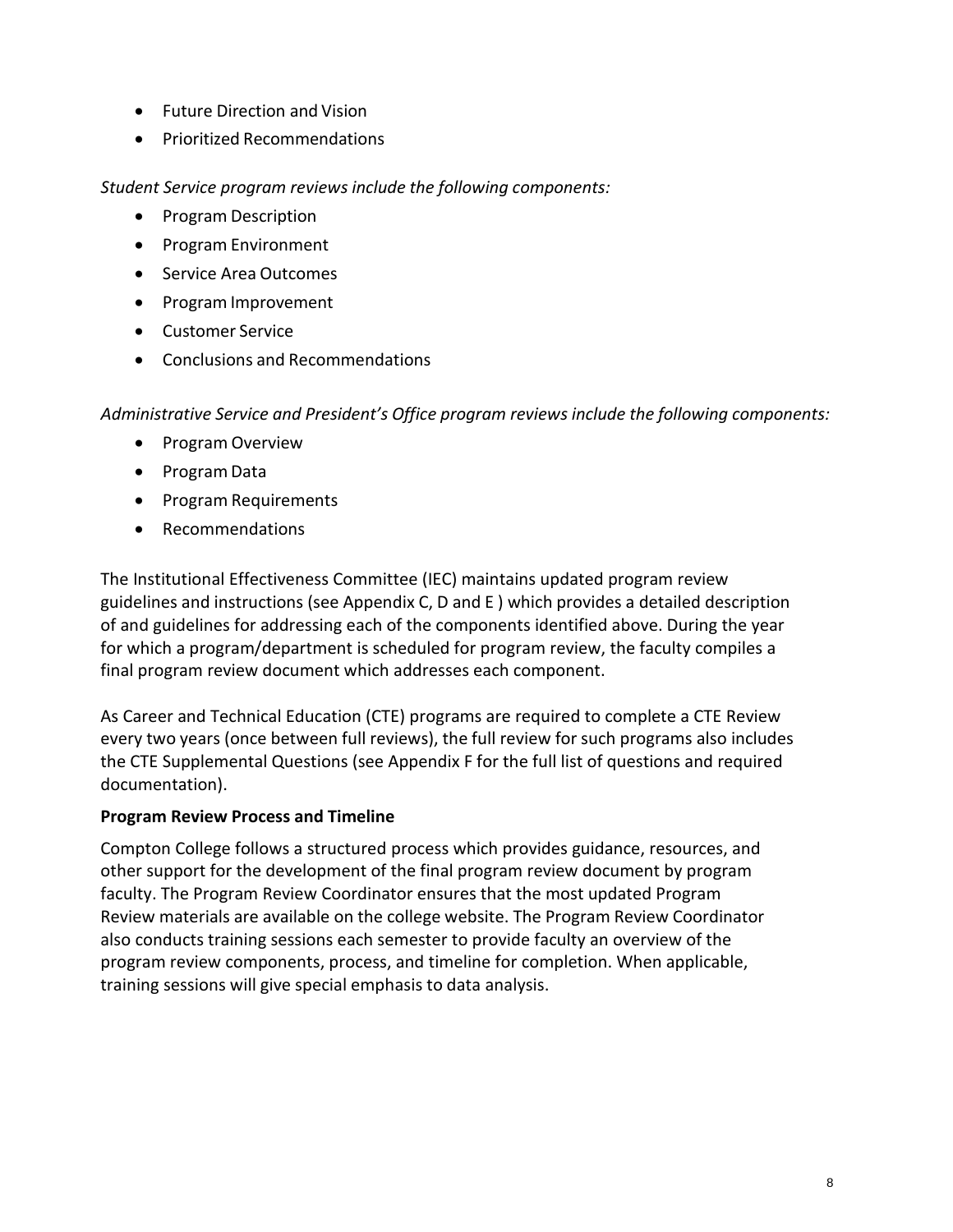*Academic Program Review Process. Accessible via the academic program review website, the process document is presented below, which provides an overview of the academic program review process.*

| <b>Step</b>    | <b>Action</b>                                                                                    | <b>Time</b>    |
|----------------|--------------------------------------------------------------------------------------------------|----------------|
| $\mathbf{1}$   | Programs due for review will be notified. The faculty                                            | February/March |
|                | coordinator will email templates to program authors.                                             |                |
| $\overline{2}$ | Authors attend program review trainings, and                                                     | February/March |
|                | begin working on first drafts.                                                                   |                |
| 3              | Authors complete first drafts. Student surveys are                                               | March-June     |
|                | administered during this time. Collaboration with                                                |                |
|                | program faculty, SLO Facilitators, Deans and the                                                 |                |
|                | Program Review Coordinator, are encouraged.                                                      |                |
| 4              | Drafts are submitted to Deans for review. Deans will                                             | June-August    |
|                | comment, and return drafts to faculty within 2 weeks.                                            |                |
| 5              | Faculty finalize program reviews, taking the Dean's                                              | June-August    |
|                | comments into account.                                                                           |                |
| 6              | Faculty authors submit program reviews to the                                                    | September 1    |
|                | Program Review Coordinator (jmills@elcamino.edu),                                                |                |
|                | who forwards them to the Institutional Effectiveness                                             |                |
|                | Committee (IEC).                                                                                 |                |
| $\overline{7}$ | The IEC reviews submissions utilizing a rubric, with an                                          | October-       |
|                | emphasis on both content and form. Submissions are<br>deemed "exemplary," "proficient" or "needs | November       |
|                | improvement."                                                                                    |                |
| 8              | Program submissions receiving a "proficient" or "needs                                           | November-      |
|                | improvement" will be provided a list of suggested                                                | December       |
|                | revisions by the IEC. Authors with documents deemed                                              |                |
|                | "proficient" may make changes before final submission                                            |                |
|                | to the Program Review Coordinator within 30 days.                                                |                |
|                | Authors receiving a "needs improvement" must                                                     |                |
|                | address the comments and resubmit to their division                                              |                |
|                | Dean or Supervisor within 30 days.                                                               |                |
| 9              | Documents which "need improvement" must be                                                       | N/A            |
|                | approved by the Dean/Supervisor. If not approved                                                 |                |
|                | by the Dean within 30 days, delinquent programs will                                             |                |
|                | lose funding priority, and faculty may lose overload                                             |                |
|                | privileges.                                                                                      |                |
| 10             | Following acceptance, authors will send                                                          | N/A            |
|                | final drafts to the Program Review                                                               |                |
|                | Coordinator to be posted to the website,<br>and upload their program review into the             |                |
|                | campus planning software. Finally,                                                               |                |
|                | faculty will incorporate recommendations                                                         |                |
|                | into their annual plan(s).                                                                       |                |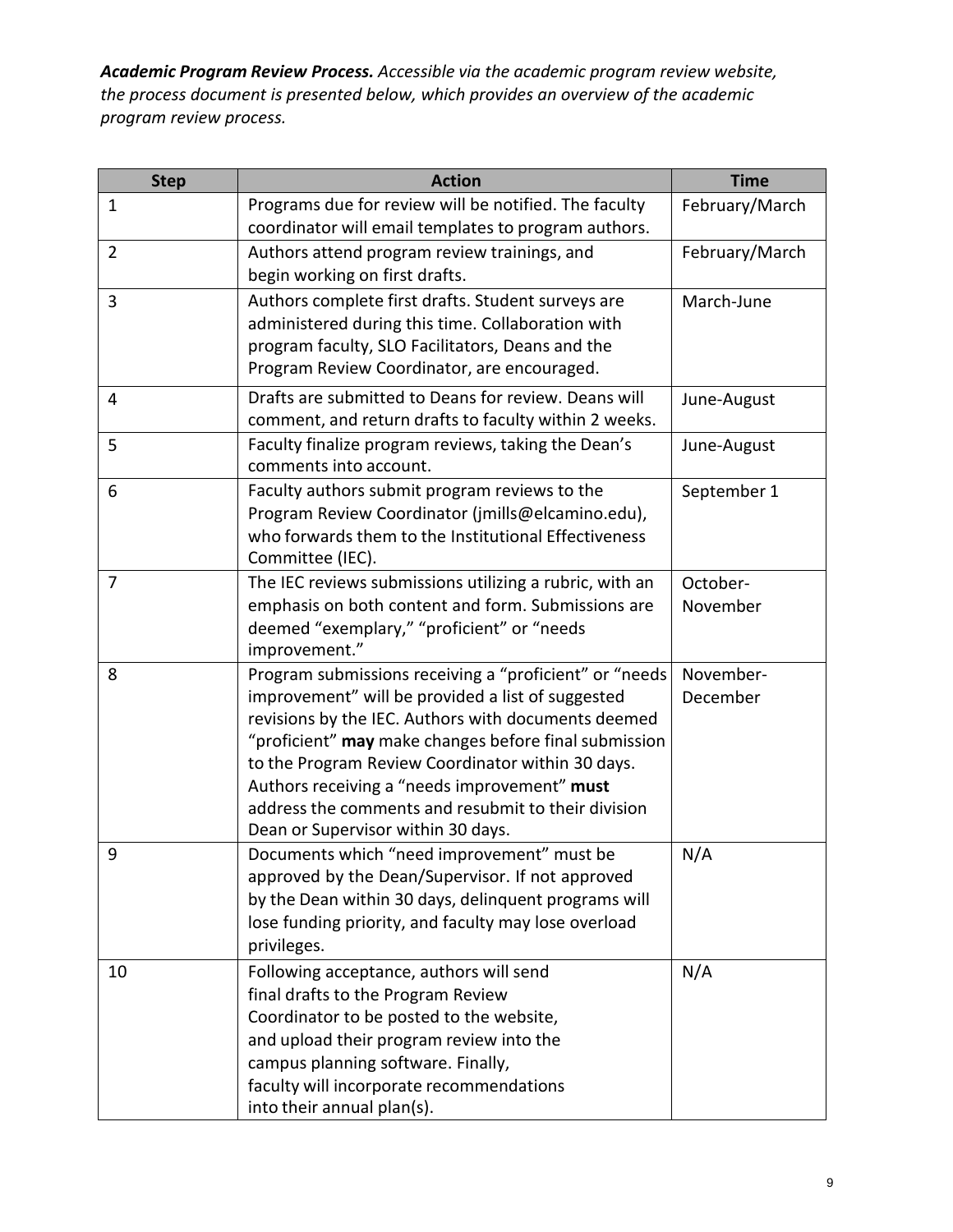# *Non-Academic Program Review Process. The following document provides an overview of the non-academic program review process.*

| <b>Step</b>    | <b>Action</b>                                                                                                                                                                                                                                                                                                       | <b>Time</b>                               |
|----------------|---------------------------------------------------------------------------------------------------------------------------------------------------------------------------------------------------------------------------------------------------------------------------------------------------------------------|-------------------------------------------|
| 1              | The semester prior to the program review due date,<br>authors should request applicable data from<br>Institutional Research, and design their client/customer<br>satisfaction survey.                                                                                                                               | <b>Prior Semester</b>                     |
| $\overline{2}$ | Authors will be asked to attend program review<br>trainings, where they will begin working with the<br>template and their data.                                                                                                                                                                                     | First Month of<br><b>Current Semester</b> |
| 3              | Authors begin working on drafts.<br>Client/customer satisfaction surveys are<br>administered during this time, and returned to<br>IR for analysis. Collaboration with program<br>employees, Deans, Supervisors, and the Program<br>Review Coordinator, are encouraged.                                              | First Month of<br><b>Current Semester</b> |
| 4              | Drafts are submitted to Deans/Supervisors for<br>review (if applicable). Administrators will<br>comment, and return drafts to faculty within 2<br>weeks.                                                                                                                                                            | TBD By Dean or<br>Supervisor              |
| 5              | Authors finalize program reviews, taking Administrator<br>comments into account.                                                                                                                                                                                                                                    | TBD By Dean or<br>Supervisor              |
| 6              | Authors submit program reviews to the Program<br>Review Coordinator (jmills@elcamino.edu), who<br>forwards them to the Institutional Effectiveness<br>Committee (IEC).                                                                                                                                              | End of Semester                           |
| $\overline{7}$ | The IEC reviews submissions utilizing a rubric, with an<br>emphasis on both content and form. Submissions are<br>deemed "exemplary," "proficient" or "needs<br>improvement."                                                                                                                                        | Following<br>Semester                     |
| 8              | Program submissions receiving a "proficient" or "needs<br>improvement" will be provided a list of comments by<br>the IEC. "Proficient" programs may address these<br>comments. Program documents that "need<br>improvement" must address these comments and<br>resubmit to their Dean or Supervisor within 30 days. | Following<br>Semester                     |
| 9              | Documents originally deemed "needs<br>improvement" must be approved by the<br>Dean/Supervisor.                                                                                                                                                                                                                      | N/A                                       |
| 10             | Following acceptance, authors will upload<br>their program review into the campus<br>planning software (ELumen).                                                                                                                                                                                                    | N/A                                       |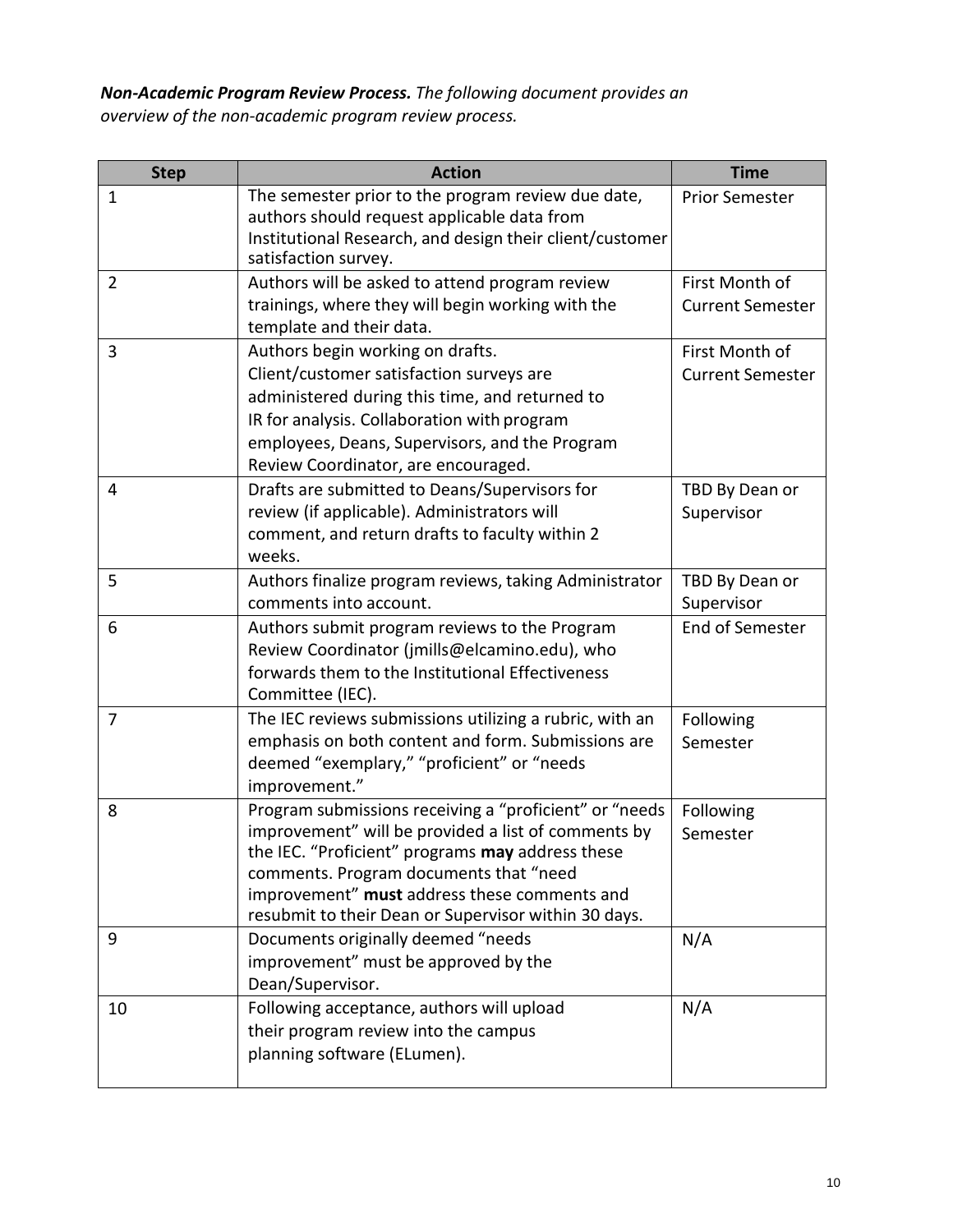*Finalizing the Program Review Document.* As described in a previous section of this document, the Program Review Coordinator as well as the Institutional Effectiveness Committee (IEC) is available throughout the program review process to offer guidance and support to programs scheduled for review in any given year. Additionally, program review training workshops are offered according to the schedule on the program review website. By the date identified in the current year's timeline, each program must submit a formal program review document which addresses the required components described in the previous section. Upon receipt of program review drafts, IEC members review eachdocument and use a standard rubric (see appendix G, H or I) to provide feedback to every program regarding how the draft document addresses each program review component. Program submissions are deemed either "exemplary," "proficient," or "needs improvement" (Program submissions receiving a "needs improvement" will be provided a list of comments by the IEC and may request a meeting with the reviewers or Program Review Coordinator for further clarification. These programs have 30 days to address these issues and resubmit to their Vice President. Once approved, the Program Review Coordinator will post the document to the website. Programs whose documents do not meet proficiency will not be eligible to submit budget or faculty requests until the deficiencies are addressed.

*Final Steps in the Program Review Process.* Upon submission of the final program review document to the IEC, each program must also: 1) upload a PDF of the document to the Document Repository of the college's data management system for program review and planning (i.e., ELumen, which the college also uses to store information related to the assessment of learning outcomes), and 2) copy text from each component section of the final program review into the respective section of the program review and planning module of the system (the module currently does not support charts or graphs). Within ELumen program review and planning module, program information can be updated during the four years between formal program reviews. Programs should update on an ongoing basis so that the information in the module represents a snapshot of program outcomes, resources, and recommendation statuses at any given time.

#### **Program Review Resources**

#### **Helpful Links Related to Program Review**

*Compton College Academic and Student Service Program Review Webpages:* <http://www.compton.edu/Academics/program-reviews/> <http://www.compton.edu/studentservices/ProgramReview.aspx>

The Program Review webpages provides general information regarding the program review process and contains links to regularly updated information such as:

- *Program Review Cycles Program Review Manual*
- *Program Review Timelines Program Review Training Schedule*
- *Completed Program Reviews fromthe Current and Previous Years*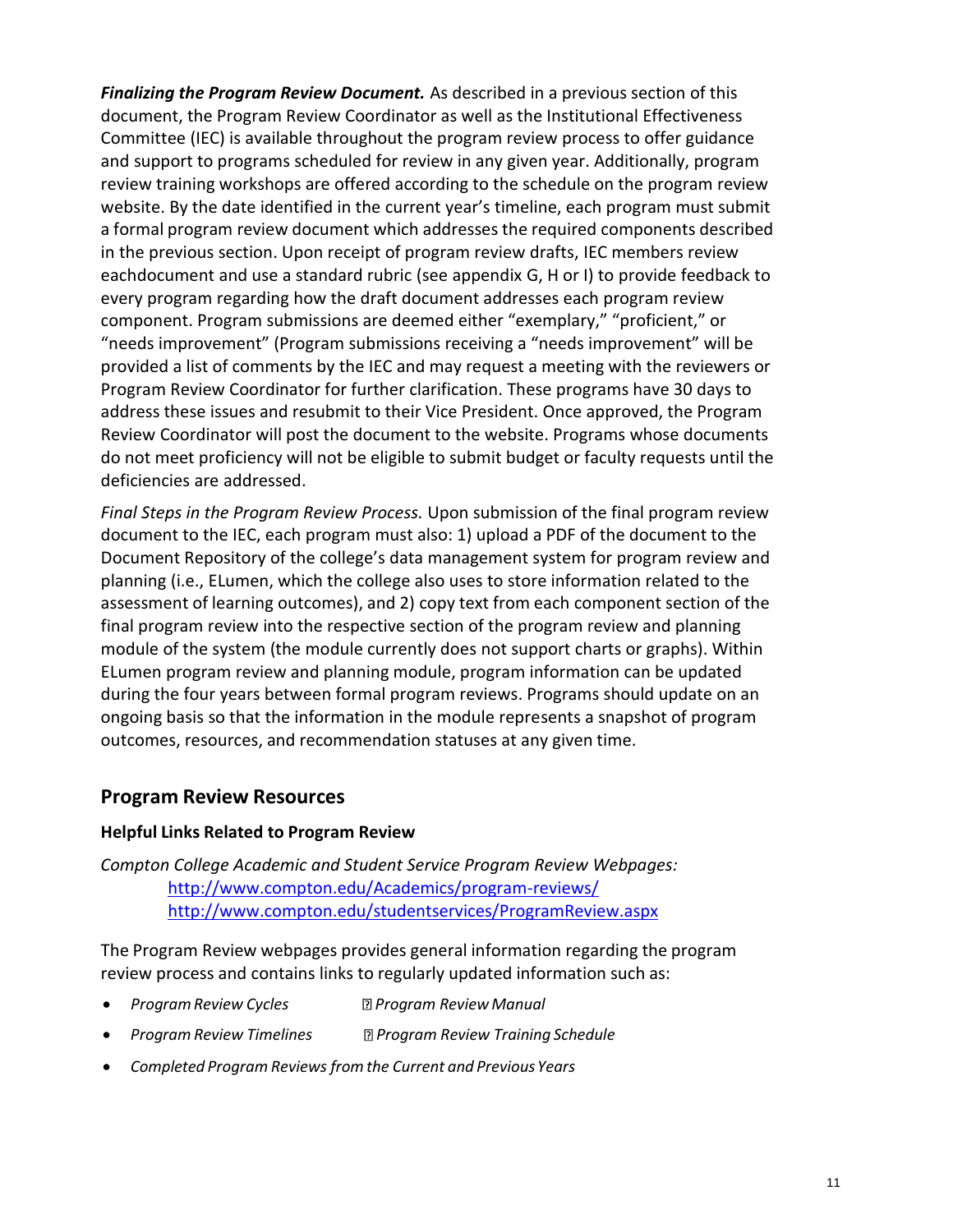# *Office of Institutional Research and Planning (IRP) Webpages:*

<http://www.compton.edu/academics/ir/>

The IRP webpages features a dashboard which provides access to a variety of institutional and program-specific data supporting program review, including: 1) student demographics, 2) success and retention rates, and 3) survey results.

#### *[ELumen](https://elcamino.tracdat.com/tracdat/)*

#### *https://myapps.microsoft.com/*

Compton College uses the Elumen data management system to support its learning assessment, program review, and planning processes. Users must log in to Elumen to enter and/or update data, recommendations, and other information related to these processes. From within the system, users may view program review and planning information (depending on approved level of access). Elumen also includes reporting features which facilitate monitoring various review cycles and tracking specific action items.

#### **Resource Contact Information**

#### **Program Review Coordinator**

*Jesse Mills, Professor of Political Science* [jmills@compton.edu](mailto:jmills@compton.edu) (310) 900-1600, x2213

#### **Institutional Effectiveness Committee Chair**

*[Katherine Marsh, Professor of Biology](mailto:lclowers@elcamino.edu)* [kmarsh@compton.edu](mailto:kmarsh@compton.edu) (310) 900-1600, x2438

#### **Office of Institutional Research and Planning**

*Lauren Sosenko, Director, Research and Planning* [Lsosenko@compton.edu](mailto:Lsosenko@compton.edu) (310) 900-1600, X2791

#### *Student Learning Outcomes (SLO) Facilitators*

Each academic division designates at least one SLO Facilitator to assist with the coordination of courseand program-level learning outcomes assessment for the division. SLO Facilitators are a valuable resource for completing the "Assessments and Student Learning Outcomes" component of program review. As faculty assignments are subject to change for a variety of reasons, each division office maintains the most updated information regarding its SLO Facilitator(s).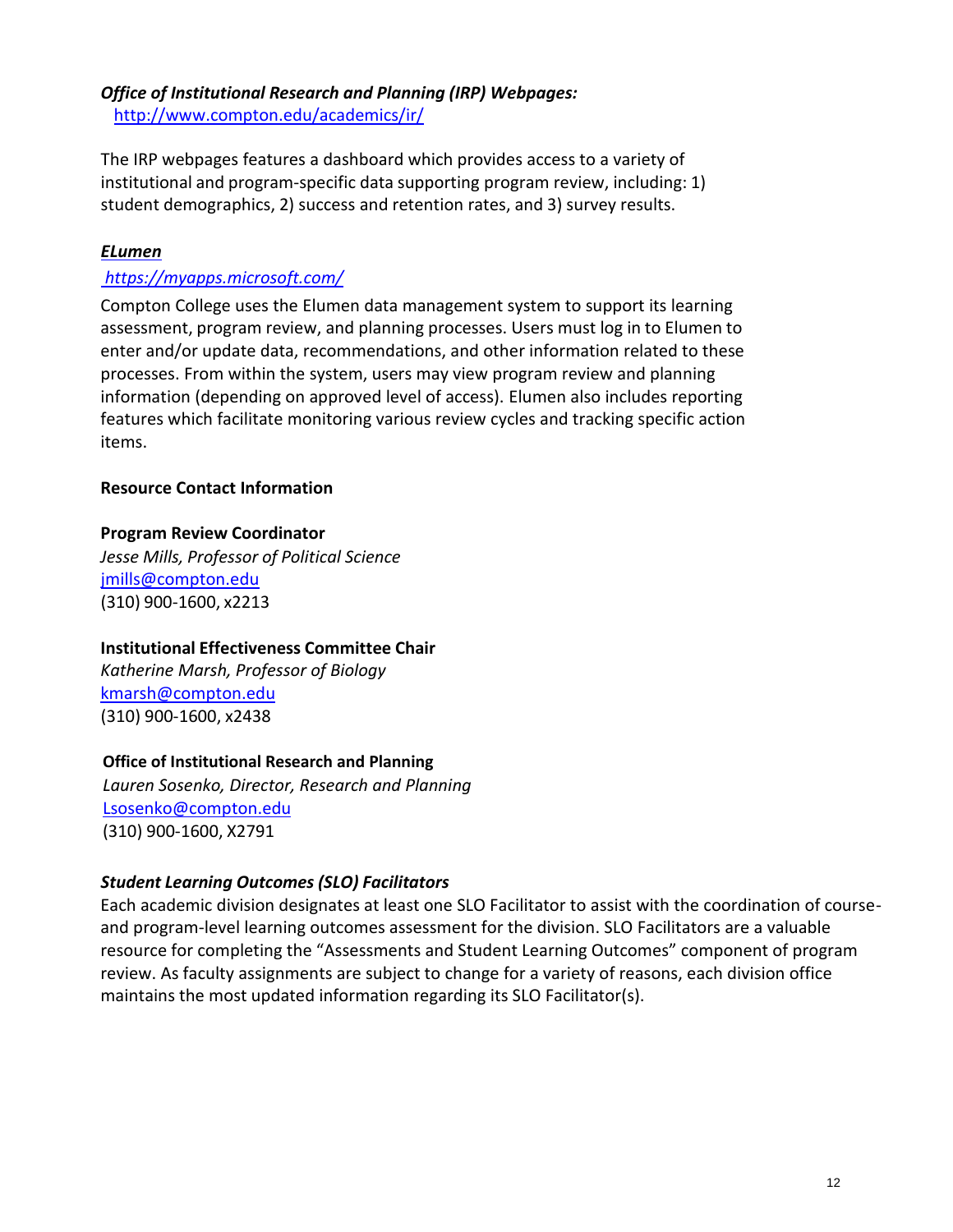# **APPENDIX A**

# *CCCD COLLEGE VISION & MISSION AND STRATEGIC INITIATIVES*

#### **Vision**

Compton College will be the leading institution of student learning and success in higher education.

#### **Mission Statement**

Compton College is a welcoming and inclusive community where diverse students are supported to pursue and attain student success. Compton College provides solutions to challenges, utilizes the latest techniques for preparing the workforce and provides clear pathways for completion of programs of study, transition to a university, and securing living-wage employment.

#### **STRATEGIC INITIATIVES for 2015-2020**

In order to fulfill the mission and make progress toward the vision *from 2017 to 2024*, Compton College will focus its efforts on the following Strategic Initiatives. Strategic Initiatives represent the areas of focused improvement. Objectives are college-wide plans to make progress on each initiative-

#### **Improve recruitment, enrollment, retention, and completion rates for our students.**

*Objective 1*. Tailor degree and certificate programs to meet the needs of our students.

*Objective 2.* Educate students about pathways to graduation.

- *Objective 3*. Enhance student preparation for academic success and completion.
- *Objective 4.* Provide a student-centered environment that leads to student success.

#### **Support the success of all students to meet their education, and career goals.**

- *Objective 1*. Attract and retain traditional students, and focus on retaining nontraditional students.
- *Objective 2.* Minimize the equity gap for access, retention, and graduation rates.
- *Objective 3.* Identify and provide clear pathways for traditional and non-traditional students to meet their goals.

#### **Support the success of students through the use of technology.**

- *Objective 1*. Implement an early alert program to identify and notify students of support services and programs in a timely manner.
- *Objective 2.* Provide robust distance education course and service offerings.
- *Objective 3.* Enhance technology for teaching and learning through professional development.

#### **Offer excellent programs that lead to degrees and certificates in Allied Health and Technical fields.**

*Objective 1*. Increase the number of degrees and certificates awarded in the Allied Health and Technical fields.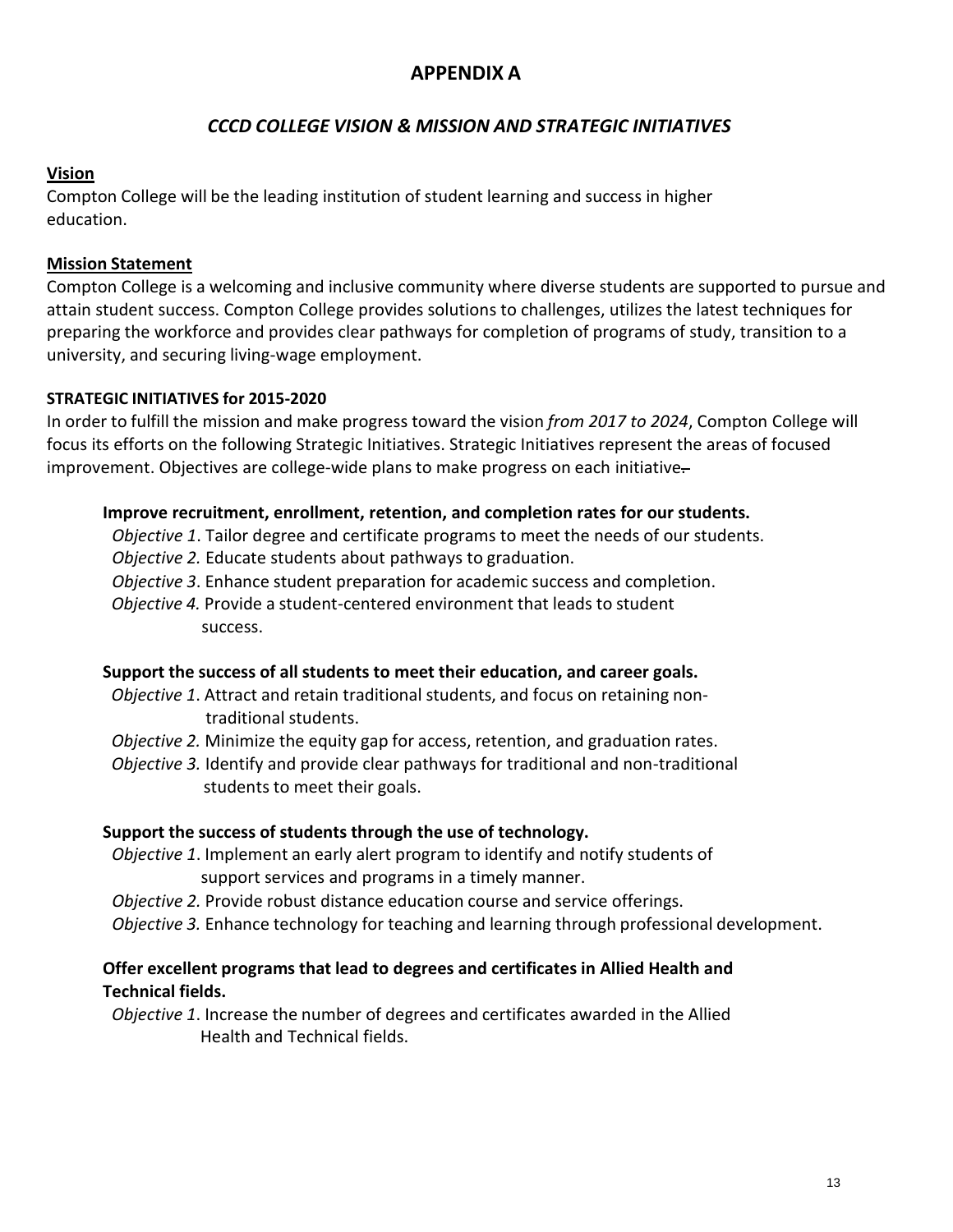- *Objective 2.* Implement a plan to target outreach of working professionals in Healthcare and Advanced Manufacturing.
- *Objective 3*. Create collaborative partnerships with industry leaders in the Allied Health and Technical fields.

#### **Establish partnerships in the community and with the K-12 schools.**

- *Objective 1.* Establish faculty to faculty partnerships with K-12 feeder schools to better align curriculum between the two segments, and to improve student preparation.
- *Objective 2.* Continue to develop more Career and Technical Education programs that meet the needs of the community.
- *Objective 3*. Strengthen the broader needs of the community served by Compton Community College District.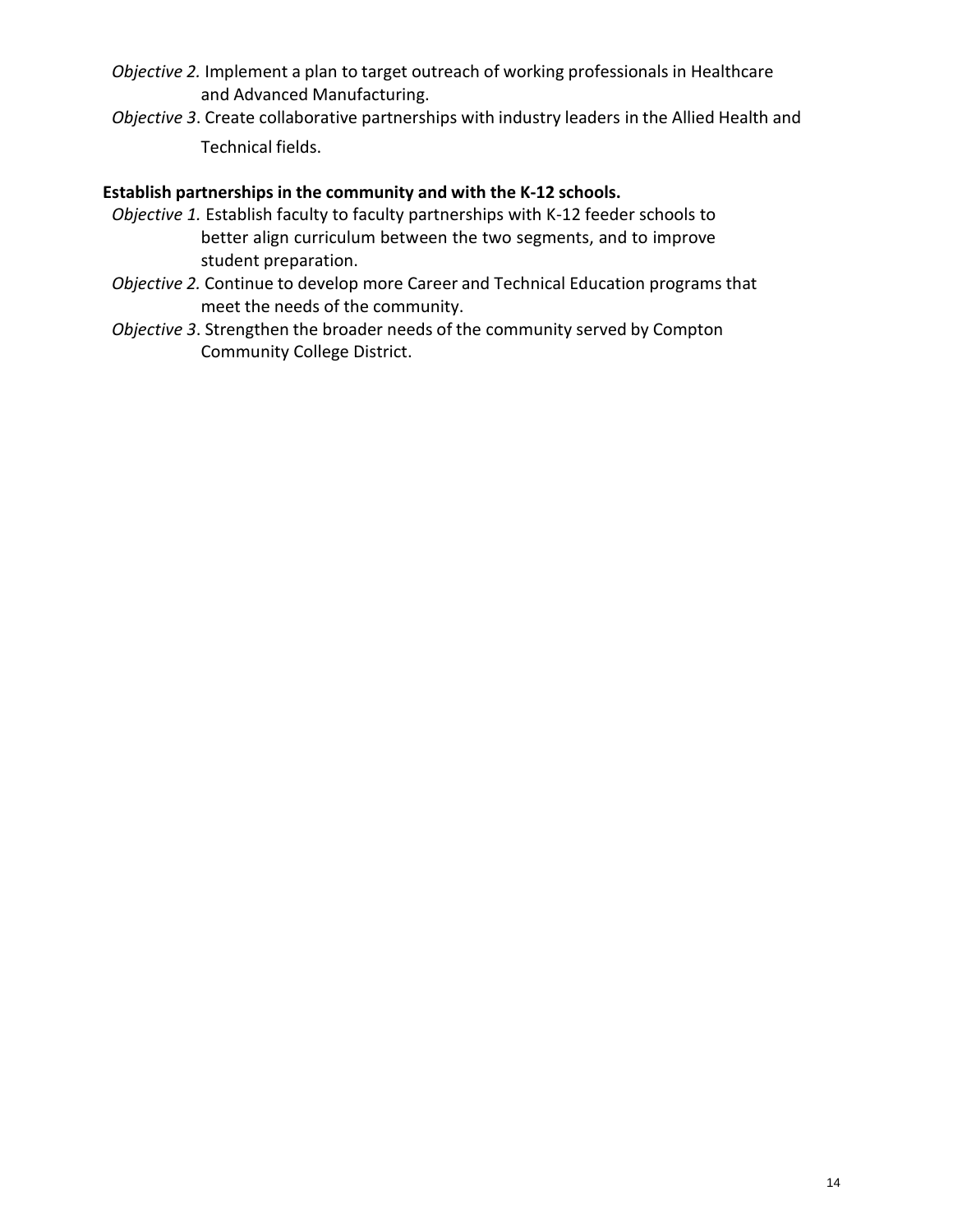# **APPENDIX B Compton College**

# **Program Review Timelines**

 $2016 - 2023$ 

| Program                                  | <b>Type</b>     | <b>Year Due</b> | CTE <sub>2</sub> | <b>Year Due</b> | CTE <sub>2</sub> |
|------------------------------------------|-----------------|-----------------|------------------|-----------------|------------------|
|                                          |                 |                 | Year             |                 | Year             |
| <b>Child Development</b>                 | AA              | 2016            | 2018             | 2020            | 2022             |
| <b>Communication Studies</b>             | AA              | 2016            |                  | 2020            |                  |
| English                                  | AA              | 2016            |                  | 2020            |                  |
| English as a Second Language             | AA              | 2016            |                  | 2020            |                  |
| History                                  | AA              | 2016            |                  | 2020            |                  |
| Life Sciences                            | AA              | 2016            |                  | 2020            |                  |
| <b>Political Science</b>                 | AA              | 2016            |                  | 2020            |                  |
| Social Science: Sociology, Anthropology, | AA              | 2016            |                  | 2020            |                  |
| Ethnic Studies, Women's Studies,         |                 |                 |                  |                 |                  |
| Economics                                |                 |                 |                  |                 |                  |
| Auto Collision Repair and Painting       | AA              | 2017            | 2019             | 2021            | 2023             |
| Auto Technology                          | AA              | 2017            | 2019             | 2021            | 2023             |
| <b>Business</b>                          | AA              | 2017            | 2019             | 2021            | 2023             |
| <b>Computer Information Systems</b>      | AA              | 2017            | 2019             | 2021            | 2023             |
| Fine Arts: Art, Dance, Film/Video,       | AA              | 2017            |                  | 2021            |                  |
| Theatre                                  |                 |                 |                  |                 |                  |
| Heating, Ventilation, A/C &              | AA              | 2017            | 2019             | 2021            | 2023             |
| <b>Refrigeration (HVACR)</b>             |                 |                 |                  |                 |                  |
| Kinesiology, Physical Education, First   | AA              | 2017            |                  | 2021            |                  |
| Aid, Recreation                          |                 |                 |                  |                 |                  |
| <b>Student Success Center</b>            | <b>SS</b>       | (Spring         |                  | 2021            |                  |
|                                          |                 | 2017)           |                  |                 |                  |
| Music                                    | AA              | 2017            | 2019             | 2021            | 2023             |
| <b>Nursing</b>                           | AA              | 2017            | 2019             | 2021            | 2023             |
| Welding                                  | AA              | 2017            | 2019             | 2021            | 2023             |
| <b>Administration of Justice</b>         | AA              | 2018            | 2020             | 2022            | 2024             |
| Chemistry                                | AA              | 2018            |                  | 2022            |                  |
| <b>Earth Science</b>                     | AA              | 2018            |                  | 2022            |                  |
| Human Development                        | AA              | 2018            |                  | 2022            |                  |
| Languages: Spanish, ASL                  | AA              | 2018            |                  | 2022            |                  |
| Mathematics                              | AA              | 2018            |                  | 2022            |                  |
| Physics/Astronomy                        | AA              | 2018            |                  | 2022            |                  |
| Psychology                               | AA              | 2018            |                  | 2022            |                  |
| Cosmetology*                             | AA              | 2019            | 2021             | 2023            | 2025             |
| <b>Distance Education</b>                | SS <sub>1</sub> | Revised to      |                  | Revised to      |                  |
|                                          |                 | Spring 2020     |                  | Spring 2024     |                  |
| Machine Tool & Manufacturing             | AA              | 2019            | 2021             | 2023            | 2025             |
| Technology                               |                 |                 |                  |                 |                  |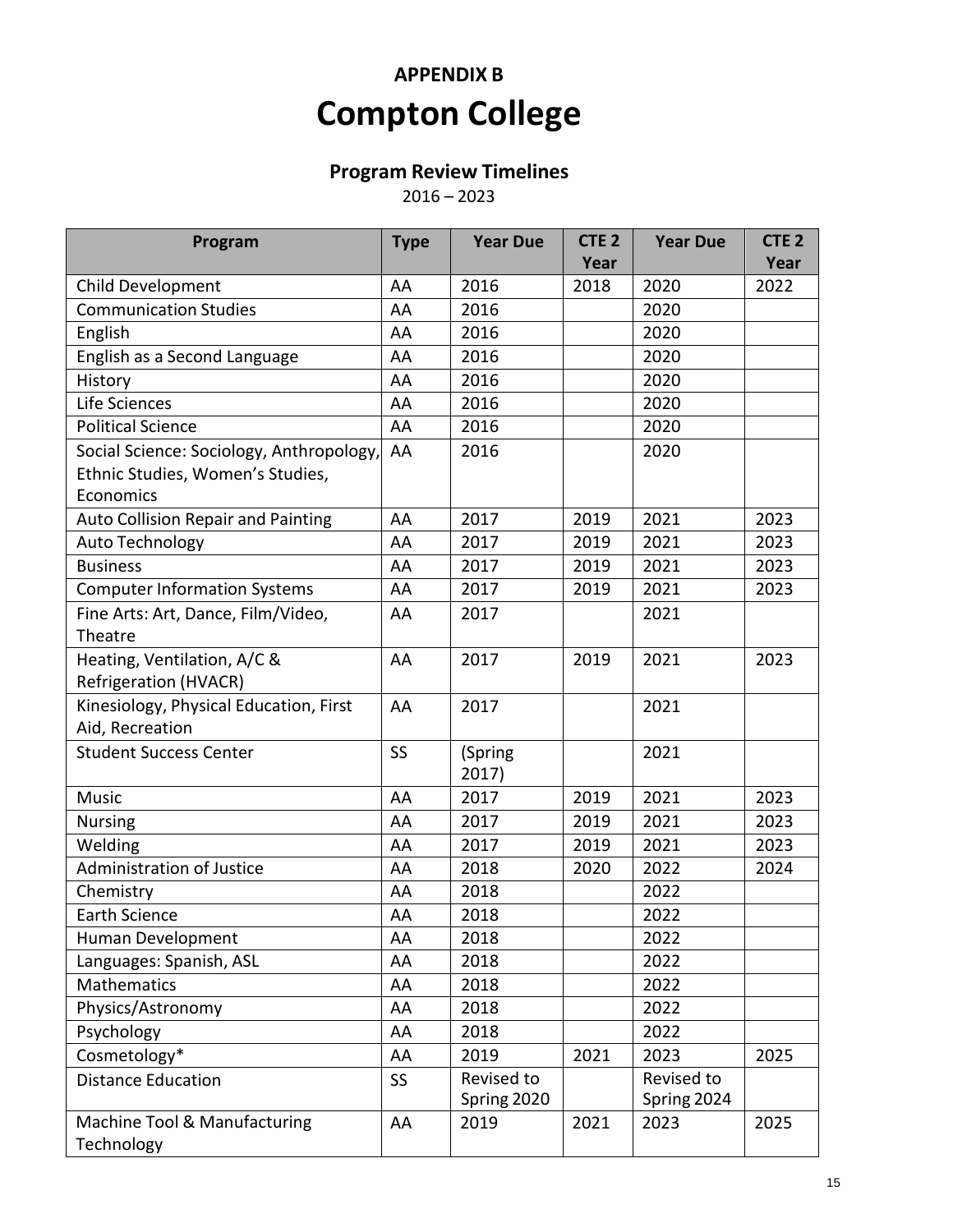| CalWORK's                                           | <b>SS</b>   | Spring 2016                    | Spring 2020      |
|-----------------------------------------------------|-------------|--------------------------------|------------------|
| <b>EOPS &amp; CARE</b>                              | <b>SS</b>   | Spring 2016                    | Spring 2020      |
| <b>Upward Bound</b>                                 | <b>SS</b>   | <b>Fall 2016</b>               | <b>Fall 2020</b> |
| Counseling                                          | <b>SS</b>   | <b>Fall 2016</b>               | <b>Fall 2020</b> |
| <b>Special Resource Center</b>                      | SS          | <b>Fall 2017</b>               | <b>Fall 2021</b> |
| <b>Child Development Center</b>                     | <b>SS</b>   | <b>Fall 2017</b>               | <b>Fall 2021</b> |
| <b>Athletics</b>                                    | <b>SS</b>   | Spring 2018                    | Spring 2022      |
| Assessment/Testing                                  | <b>SS</b>   | Spring 2018                    | Spring 2022      |
| <b>Student Life</b>                                 | <b>SS</b>   | <b>Fall 2018</b>               | <b>Fall 2022</b> |
| Financial Aid & Scholarship                         | <b>SS</b>   | Revised to<br>Spring 2019      | Spring 2023      |
| <b>First Year Experience</b>                        | <b>SS</b>   | Spring 2019                    | Spring 2023      |
| <b>Admissions &amp; Records</b>                     | <b>SS</b>   | Revised to<br><b>Fall 2019</b> | <b>Fall 2023</b> |
| <b>Foster Care</b>                                  | <b>SS</b>   | Revised to<br><b>Fall 2019</b> | <b>Fall 2023</b> |
| <b>Outreach &amp; School Relations</b>              | <b>SS</b>   | Revised to<br><b>Fall 2019</b> | <b>Fall 2023</b> |
| <b>Police Services</b>                              | <b>SS</b>   | <b>Fall 2019</b>               | <b>Fall 2023</b> |
| <b>Business Services (Accounting,</b><br>contracts) | <b>AS</b>   | Spring 2018                    | Spring 2022      |
| <b>Human Resources</b>                              | AS          | Spring 2018                    | Spring 2022      |
| Facilities, Planning and Operations                 | AS          | Spring 2018                    | Spring 2022      |
| Purchasing                                          | AS          | Spring 2019                    | Spring 2023      |
| Auxiliary Services (Facilities rental)              | <b>AS</b>   | <b>Fall 2019</b>               | <b>Fall 2023</b> |
| <b>Information Technology Services</b>              | <b>AS</b>   | Revised to<br>Spring 2020      | Spring 2024      |
| <b>Institutional Research</b>                       | <b>PRES</b> | Spring 2017                    | Spring 2021      |
| <b>Community Relations</b>                          | <b>PRES</b> | Spring 2019                    | Spring 2023      |

*\*New Program*

*All academic program reviews due to the IEC September 1.*

*Student service and administrative program reviews due to the IEC by the end of the semester.*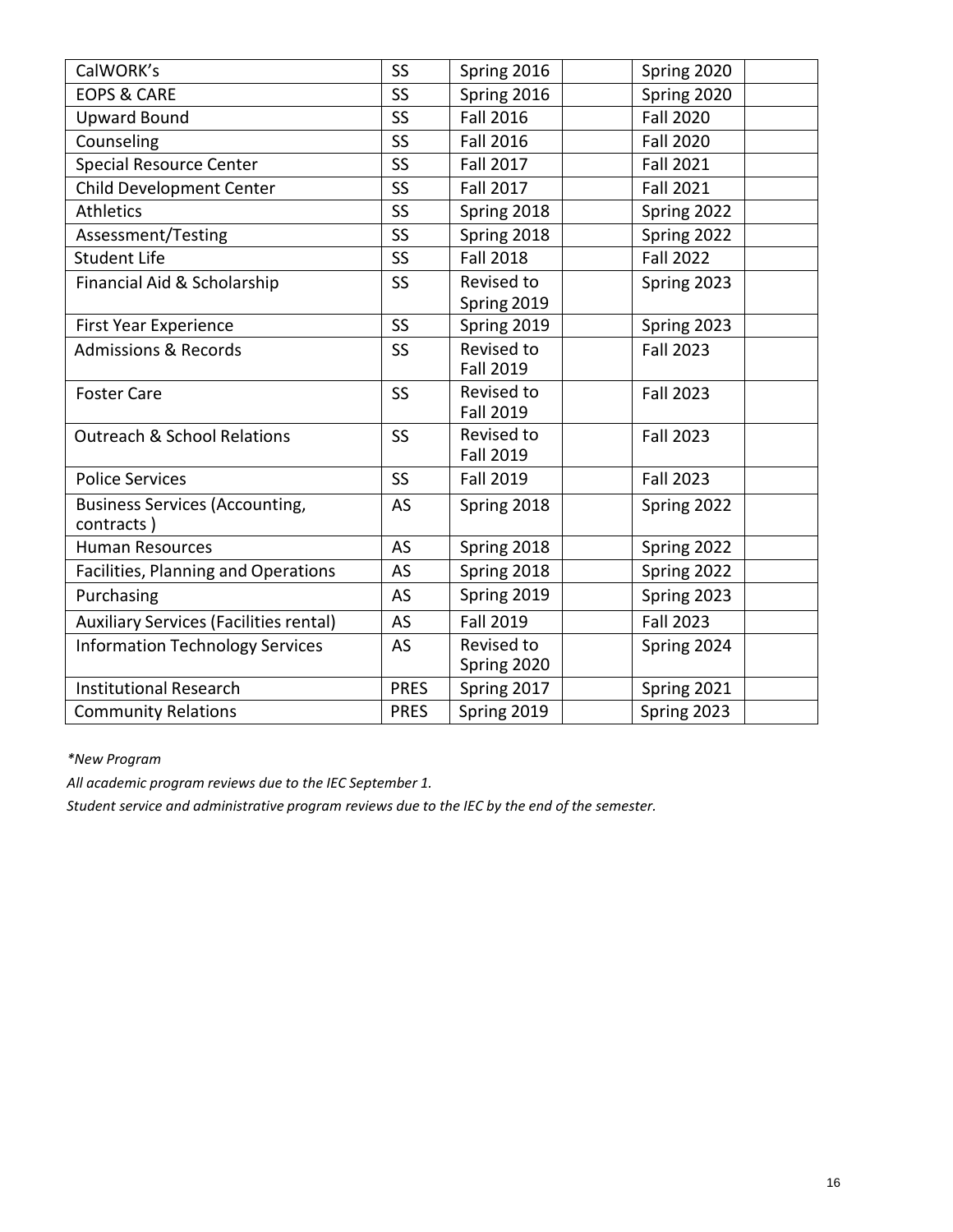# **APPENDIX C**

# *COMPTON COLLEGE ACADEMIC PROGRAM REVIEW GUIDELINES AND INSTRUCTIONS*

|    | <b>Program Review Component</b>                                                                                                          | <b>Guidelines and Instructions</b>                                                                                                                                                                                                                                                                                                                                                                                                    |
|----|------------------------------------------------------------------------------------------------------------------------------------------|---------------------------------------------------------------------------------------------------------------------------------------------------------------------------------------------------------------------------------------------------------------------------------------------------------------------------------------------------------------------------------------------------------------------------------------|
| 1. | <b>Overview of the Program</b>                                                                                                           | <b>Overview of the Program</b>                                                                                                                                                                                                                                                                                                                                                                                                        |
| a) | Provide a brief narrative description of the<br>currentprogram, including the program's mission<br>statement and the students it serves. | If someone asked you about your program, what would<br>you tell them? Use this opportunity to "brag" about your<br>program offerings, accomplishments, and contributions to<br>the college and/or the community. Describe the students<br>and other stakeholders that you serve.                                                                                                                                                      |
| b) | Describe the degrees and/or certificates offered by<br>the program.                                                                      | In your response, include the number of units or courses<br>required to complete the program.                                                                                                                                                                                                                                                                                                                                         |
| c) | Explain how the program fulfills the college's mission<br>and aligns with the strategic initiatives (see Appendix<br>A).                 | How do program offerings and services contribute to the<br>college mission? In what way do program objectives align<br>with the college's strategic initiatives?                                                                                                                                                                                                                                                                      |
| d) | Discuss the status of recommendations from<br>your previous program review.                                                              | What happened with the requests you had before? Are<br>they completed, active, on hold, abandoned? How did any<br>action or inaction on the past recommendations impact<br>your program?                                                                                                                                                                                                                                              |
|    | 2. Analysis of Research Data (include data provided by<br><b>Institutional Research &amp; Planning)</b>                                  | <b>Analysis of Research Data</b><br>Program data is provided in the program review data<br>dashboard, accessible via this webpage:<br>https://public.tableau.com/app/profile/lauren.sosenko49<br>79/viz/Program_Review_213/StudentCounts<br>Beginning in the 2019-20 academic year, the data will<br>include completion and transfer data aligned with the<br>California Community College Chancellor's Office Vision for<br>Success. |
|    |                                                                                                                                          |                                                                                                                                                                                                                                                                                                                                                                                                                                       |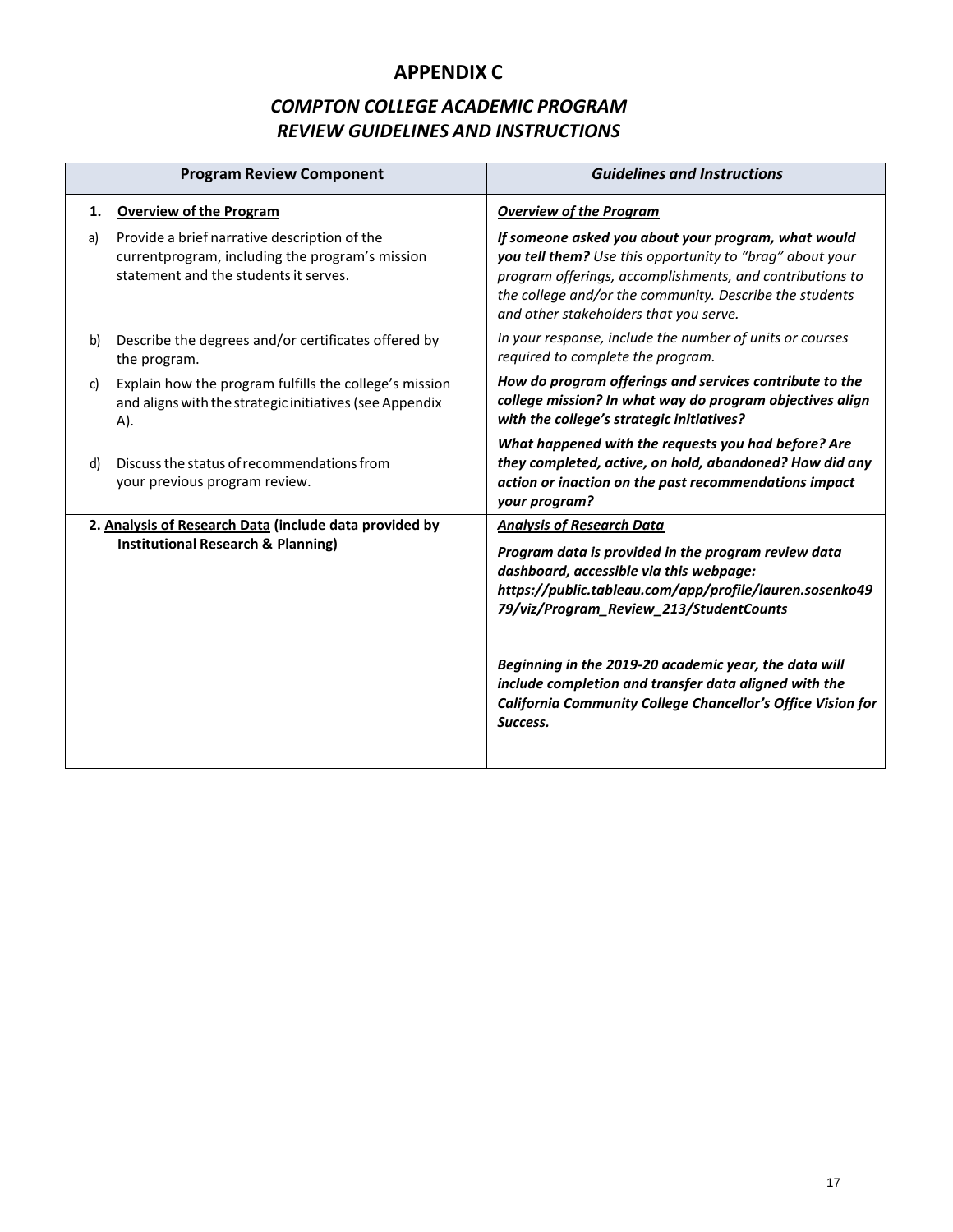|    | <b>Program Review Component</b>                                                                         | <b>Guidelines and Instructions</b>                                                                                                                                                                                                                                                   |
|----|---------------------------------------------------------------------------------------------------------|--------------------------------------------------------------------------------------------------------------------------------------------------------------------------------------------------------------------------------------------------------------------------------------|
|    | Provide and analyze the following statistics/data.                                                      |                                                                                                                                                                                                                                                                                      |
| a) | Head count of students in the program                                                                   | Identify and address any enrollment trends. Break down<br>and describe enrollment by demographic characteristics<br>(gender, race, age, educational goal, class enrollment time).<br>Has there been an increase or decrease in enrollment<br>during the review cycle?                |
| b) | Course grade distribution                                                                               | Are there some courses that stand out in one way or<br>another in terms of grades?                                                                                                                                                                                                   |
| c) | Success rates (Discuss your program's success rates,<br>addressing any performance gaps).               | Analyze success for various demographics. In discussing<br>success, address any performance gaps If your success<br>rates are lower for disproportionally impacted students.<br>What is your program doing or planning to do toclose<br>performance gaps and address student equity? |
| d) | Retention rates (Discuss your program's retention<br>rates, addressing any student equity issues as     | In discussing retention, address any performance gaps if<br>your retention rates are lower for disproportionally<br>impacted students. Analyze                                                                                                                                       |
|    | applicable.)                                                                                            | What is your program doing or planning to do to retain<br>students who are disproportionately impacted?                                                                                                                                                                              |
| e) | A comparison of success and retention rates in face-to-<br>face classes with distance education classes | Are there any differences in success and retention rates<br>across delivery method? In discussing success and<br>retention rates, consider using SLO assessment data as a<br>complement, especially in cases where success is low due<br>to large numbers of drops.                  |
| f  | Enrollment statistics with section and seat counts<br>and fill rates                                    | Identify and address any trends in fill rates. Are there<br>particular sections that are consistently over/under filled?                                                                                                                                                             |
| g) | Scheduling of courses (day vs. night, days offered,<br>and sequence)                                    | Are the times and frequencies that courses are scheduled<br>fulfilling the need or demand for the courses?                                                                                                                                                                           |
| h) | Completion counts                                                                                       | students<br>and/or<br>What<br>number<br>οf<br>degrees<br>earn<br>certificates? What number of students transfer?                                                                                                                                                                     |
| i) | Transfer data                                                                                           | The following websites contain rich data resources about<br>your program and the college:                                                                                                                                                                                            |
| j) | Additional data compiled by faculty                                                                     | Compton College Institutional Research<br>1.<br>and Planning<br>http://www.compton.edu/academics/ir/<br>Chancellor's Office DataMart<br>2.<br>http://datamart.cccco.edu                                                                                                              |
|    |                                                                                                         |                                                                                                                                                                                                                                                                                      |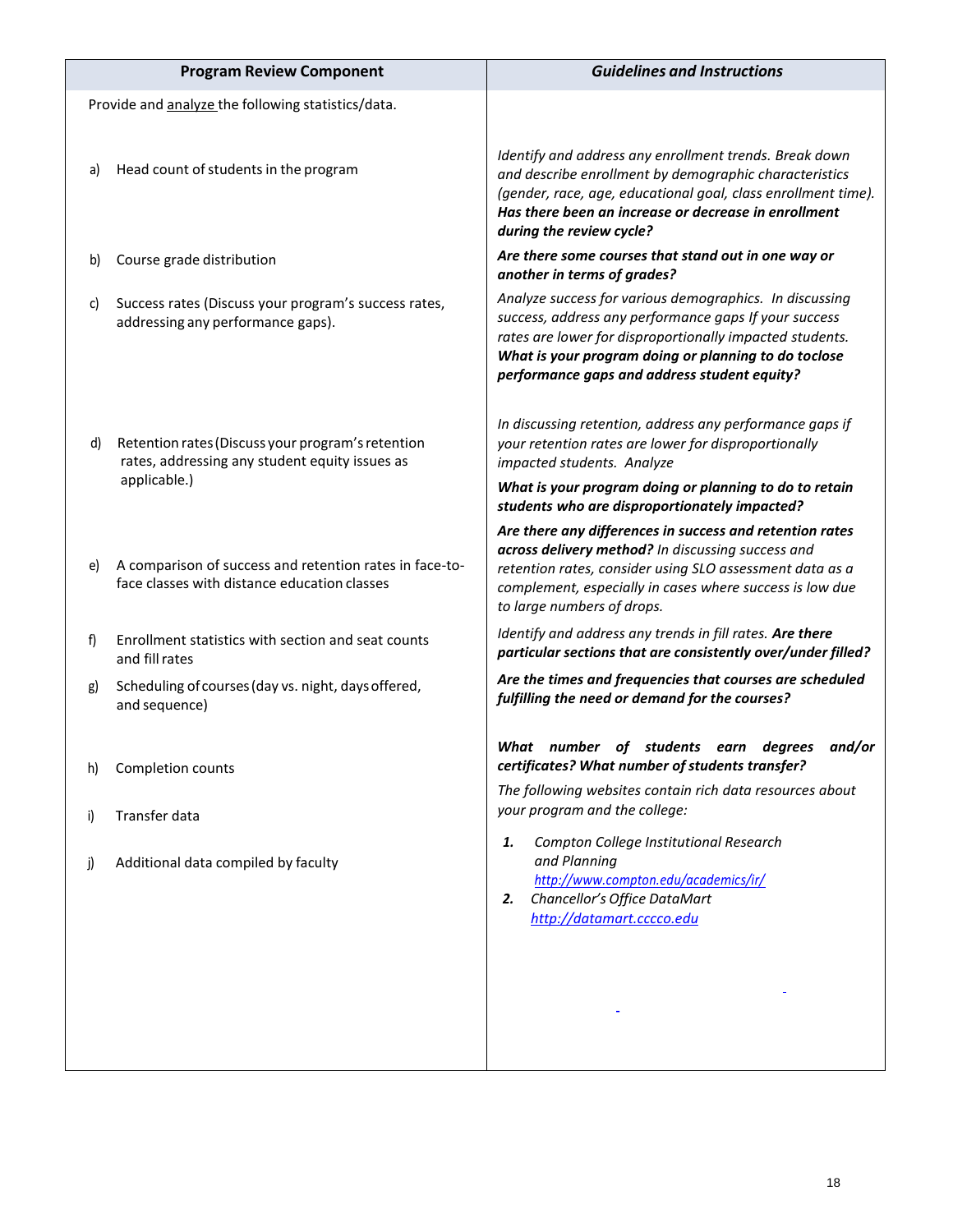|    | <b>Program Review Component</b>                                                                                                                                                                   | <b>Guidelines and Instructions</b>                                                                                                                                                                                                                                                                                                                                  |
|----|---------------------------------------------------------------------------------------------------------------------------------------------------------------------------------------------------|---------------------------------------------------------------------------------------------------------------------------------------------------------------------------------------------------------------------------------------------------------------------------------------------------------------------------------------------------------------------|
| j) | List any related recommendations.                                                                                                                                                                 | Additional data may include survey data, test scores, career<br>placement, etc. Requests for specific data collection can be<br>made at the Institutional Research and Planning website, or<br>by speaking with IRP staff. If you have any questions about<br>data or its collection, please contact IRP.<br>If the recommendation requires funding, provide a cost |
|    |                                                                                                                                                                                                   | estimate.                                                                                                                                                                                                                                                                                                                                                           |
|    | 3. Curriculum<br>Review and discuss the curriculum work done in the<br>program during the past four years, including the following:                                                               | <b>Curriculum</b><br>Curricunet is the database for curriculum. Log in through<br>the MyCompton portal.                                                                                                                                                                                                                                                             |
| a) | Provide the curriculum course review timeline to<br>ensure all courses are reviewed at least once every 6<br>years.                                                                               | For curriculum questions and timelines, consult your<br>division representative to the College Curriculum<br>Committee.                                                                                                                                                                                                                                             |
| b) | Explain any course additions to current course offerings.                                                                                                                                         | Course deletions permanently eliminate a course, whereas<br>inactivations put a course "on hold." An inactivated course<br>does not appear in the college catalogue but can be                                                                                                                                                                                      |
| c) | Explain any course deletions and in<br>activations from current course<br>offerings.                                                                                                              | relatively easily reactivated through the curriculum process.<br>It is much easier to reactivate a course than to create a new<br>one. Some courses are currently being inactivated because<br>they have not been offered in the past several years                                                                                                                 |
| d) | Describe the courses and number of sections offered in<br>distance education. (Distance education includes hybrid<br>classes.)                                                                    | Articulation refers to an official agreement between<br>Compton College and other institutions. If a course has<br>been "articulated" it means that the institution                                                                                                                                                                                                 |
| e) | Discuss how well the courses, degrees, or<br>certificates meet students' transfer or<br>career training needs.                                                                                    | acknowledges that the course is equivalent to the course<br>offered on their campus and agrees to accept it in lieu of<br>their course.                                                                                                                                                                                                                             |
|    | 1. Have all courses that are required for your<br>program's degrees and certificates been<br>offeredduring the last two years? If not, has<br>the program established a course offering<br>cycle? | Transferable means that an institution will accept a course<br>as elective credit but does not guarantee course-to-course<br>credit.                                                                                                                                                                                                                                |
|    | 2. Are there any concerns regarding program<br>courses and their articulation to courses at<br>other educational institutions?                                                                    |                                                                                                                                                                                                                                                                                                                                                                     |
|    |                                                                                                                                                                                                   |                                                                                                                                                                                                                                                                                                                                                                     |
|    |                                                                                                                                                                                                   |                                                                                                                                                                                                                                                                                                                                                                     |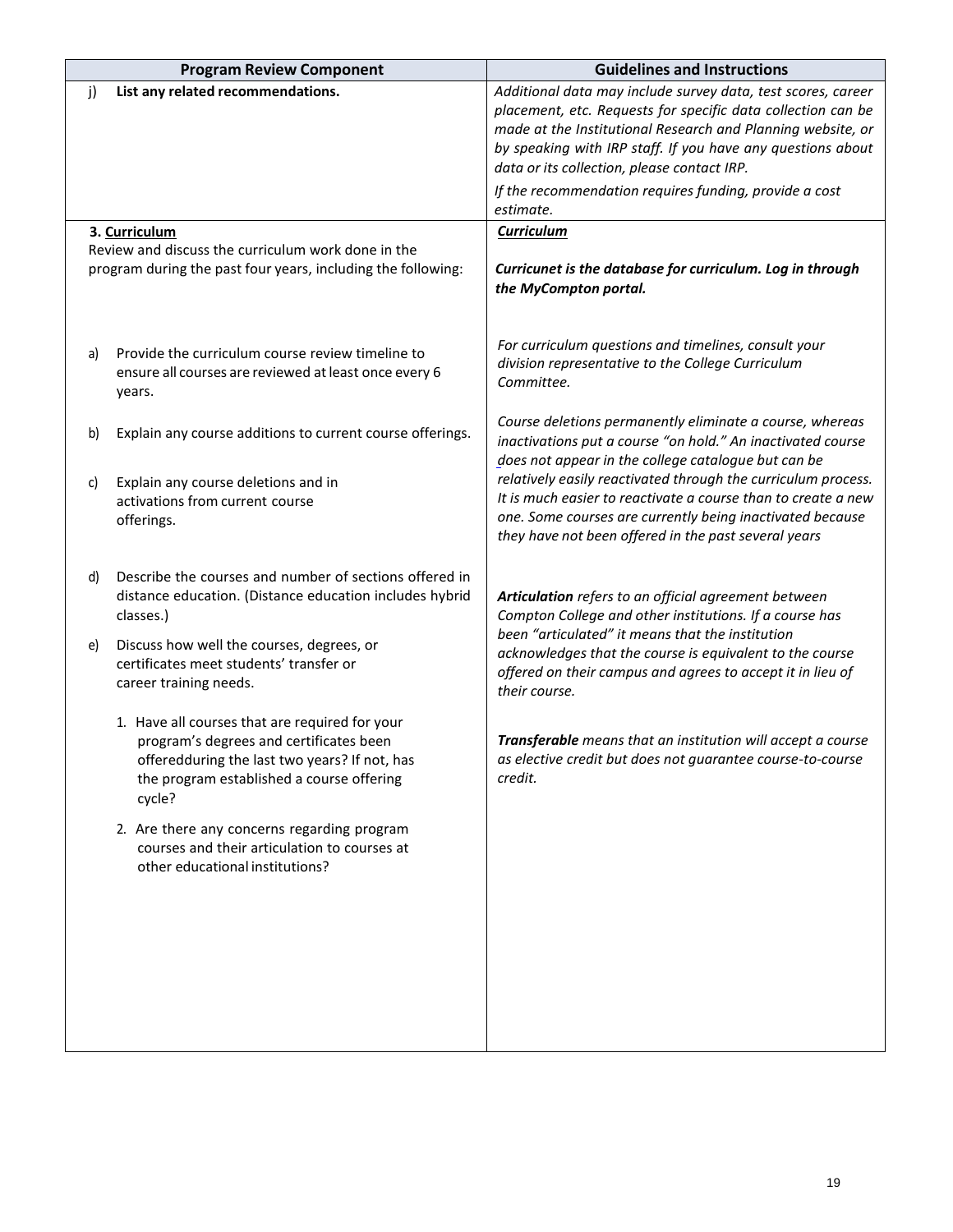|    | <b>Program Review Component</b>                                                                                                                                                                                                                                                         | <b>Guidelines and Instructions</b>                                                                                                                                                                                                                                                                                                                                                                                                                                                                         |
|----|-----------------------------------------------------------------------------------------------------------------------------------------------------------------------------------------------------------------------------------------------------------------------------------------|------------------------------------------------------------------------------------------------------------------------------------------------------------------------------------------------------------------------------------------------------------------------------------------------------------------------------------------------------------------------------------------------------------------------------------------------------------------------------------------------------------|
|    | 3. How many students earn degrees and/or certificates<br>in your program? Set an attainable, measurable goa<br>Irelated to student completion of the program's<br>degrees/certificates.                                                                                                 | Set a specific, realistic goal for degree/certificate<br>completion rates based on your data. Discuss any factors<br>that may impact student attainment. Discuss any program<br>modifications (e.g., revised program criteria) that may be<br>considered based on the data.                                                                                                                                                                                                                                |
|    | 4. Are any licensure/certification exams required<br>for program completion or career entry? If so,<br>what is the pass rate among graduates? Set an<br>attainable, measurable goal for pass rates and<br>identify any applicable performance benchmarks<br>set by regulatory agencies. | As applicable, set a specific, realistic goal for licensure/<br>certification exam pass rates based on your data. Discuss<br>factors that may impact student pass rates. Discuss any<br>curriculum revisions or other program modifications that<br>may be considered based on the data. As applicable,<br>address any action plans for maintaining/improving<br>performance relative to standard benchmarks.                                                                                              |
| f) | List any related recommendations.                                                                                                                                                                                                                                                       | If the recommendation requires funding, provide a cost<br>estimate.                                                                                                                                                                                                                                                                                                                                                                                                                                        |
| a) | 4. Assessment and Student Learning Outcomes (SLOs)<br>Provide a copy of your alignment grid, which<br>shows how course, program, and institutional<br>learning outcomes are aligned.                                                                                                    | <b>Assessment and Student Learning Outcome (SLOs)</b><br>Discuss the SLO process and assessment results.<br>Please note that according to the ACCJC rubric, a<br>"sustainable" level of assessment is evidenced when student<br>learning outcomes and assessment are ongoing, systematic,<br>and used for continuous quality improvement; there is<br>dialogue about student learning that is ongoing, pervasive,<br>and robust; and student learning improvement is a visible<br>priority in the program. |
| b) | Provide a timeline for your course and program<br>level SLO assessments.                                                                                                                                                                                                                | Please contact your SLO facilitator and/or the SLO<br>coordinator for SLO alignment grids.                                                                                                                                                                                                                                                                                                                                                                                                                 |
| c) | State the percent of course and program SLO<br>statements that have been assessed.                                                                                                                                                                                                      | Tabulate the number and percent of course and program<br><b>SLO statements assessed.</b>                                                                                                                                                                                                                                                                                                                                                                                                                   |
| d) | Summarize the SLO and PLO assessment results<br>overthe past four years and describe how an<br>analysis of those results led to improved student<br>learning. Analyze and describe those changes.<br>Provide specific examples.                                                         | What has your program learned by assessing its SLOs and<br>PLOs? What changes you have made after considering<br>assessment results? In the response, describe the changes<br>and the impact they have had on student learning and<br>program effectiveness.                                                                                                                                                                                                                                               |
| e) | Describe how you have improved your<br>SLO/PLOassessment process and engaged in<br>dialogue about assessment results.                                                                                                                                                                   | Is the program making improvements to the SLO<br>assessment process and raising SLO awareness with<br>faculty and students? Have SLO assessment results been<br>shared and discussed in meetings (e.g., faculty meetings,<br>brown-bag lunches)? Is information about SLOs<br>distributed via email, bulletin boards, or some form of<br>update?                                                                                                                                                           |
| f) | List any related recommendations.                                                                                                                                                                                                                                                       | If the recommendation requires funding, provide a cost<br>estimate.                                                                                                                                                                                                                                                                                                                                                                                                                                        |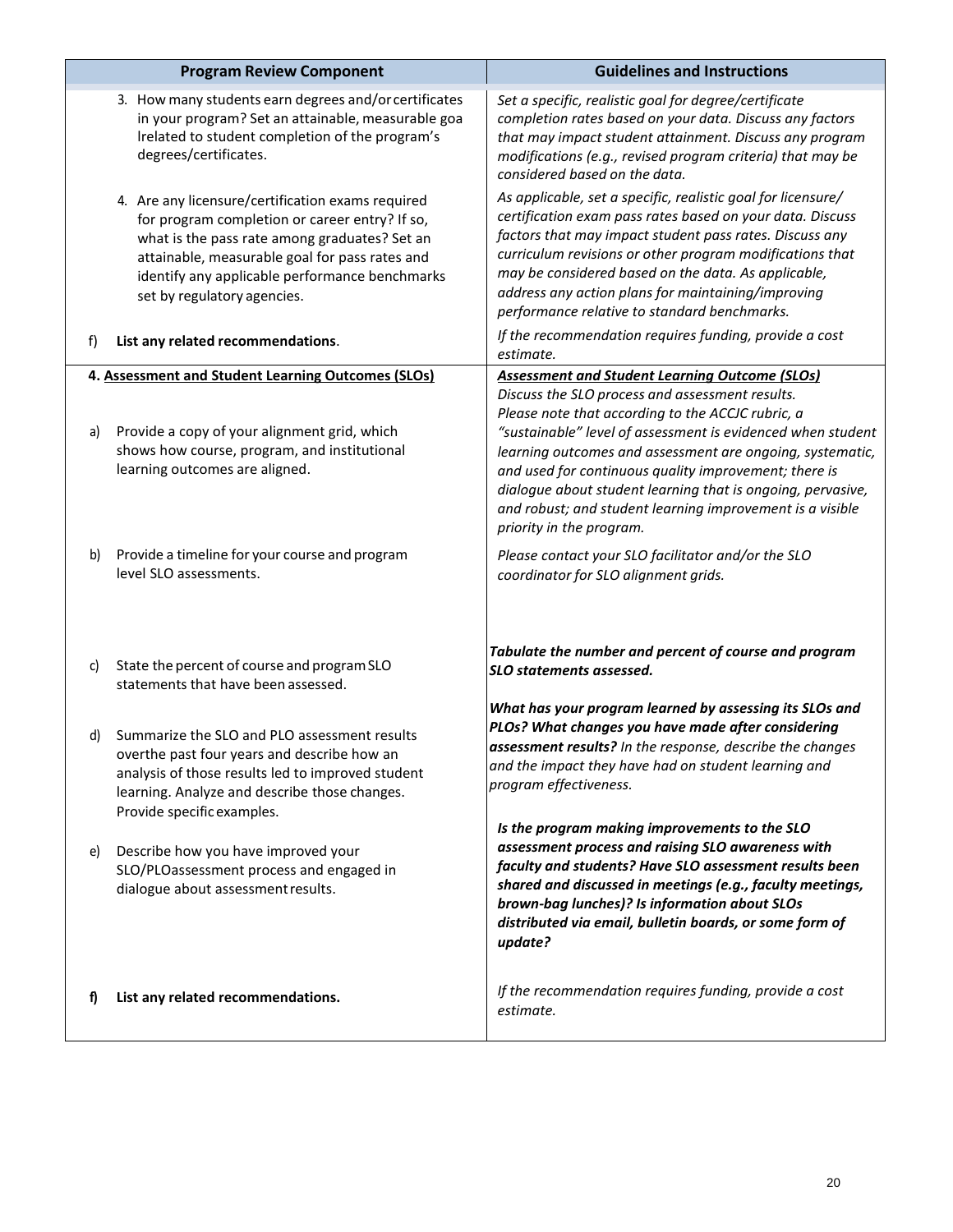|                                | <b>Program Review Component</b>                                                                                                                                                                                                                                                       | <b>Guidelines and Instructions</b>                                                                                                                                                                                                                                                                |
|--------------------------------|---------------------------------------------------------------------------------------------------------------------------------------------------------------------------------------------------------------------------------------------------------------------------------------|---------------------------------------------------------------------------------------------------------------------------------------------------------------------------------------------------------------------------------------------------------------------------------------------------|
|                                | 5. Analysis of Student Feedback<br>Provide a copy of any feedback reports generated by<br>Institutional Research and Planning or your program. Review<br>and discuss student feedback collected during the past four<br>years including any surveys, focus groups, and/or interviews. | <b>Analysis of Student Feedback</b><br>How were the surveys distributed? What was the<br>response rate?                                                                                                                                                                                           |
| a)<br>i.<br>ii.<br>iii.<br>iv. | Describe the results of the student survey in each of<br>the following areas:<br>Student support<br>Curriculum<br>Facilities, Equipment, and technology<br>Program objectives                                                                                                         | Are there any noteworthy patterns of student feedback?<br>Analyze areas where student perceive the program is<br>performing well and areas where students perceive the<br>program could use improvement. Attach survey report<br>from IRP as an appendix to the final program review<br>document. |
| b)                             | Discuss the implications of the survey results for<br>the program.                                                                                                                                                                                                                    | Does the student feedback correlate with any of your<br>findings in other program review areas (e.g., Curriculum,<br>Facilities)? Are students asking for courses, services, or                                                                                                                   |
| c)                             | Discuss the results of other relevant surveys (if applicable).                                                                                                                                                                                                                        | other items which require additional resources?                                                                                                                                                                                                                                                   |
| d)                             | List any related recommendations.                                                                                                                                                                                                                                                     | If the recommendation requires funding, provide a cost<br>estimate.                                                                                                                                                                                                                               |
| 6.                             | <b>Facilities and Equipment</b>                                                                                                                                                                                                                                                       | <b>Facilities and Equipment</b>                                                                                                                                                                                                                                                                   |
| a)                             | Describe and assess the existing program facilities<br>and equipment.                                                                                                                                                                                                                 | In the response, identify and fully justify any facilities and<br>equipment needs. Discuss the viability of consolidating or<br>sharing equipment and facilities to satisfy needs.                                                                                                                |
| b)                             | Explain the immediate (1-2 years) needs related<br>tofacilities and equipment. Provide a cost<br>estimate for each need and explain how it will<br>help the program better meet its goals.                                                                                            | What impact would not meeting these needs have on your<br>program?                                                                                                                                                                                                                                |
| C)                             | Explain the long-range (2-4+ years) needs related to<br>facilities and equipment. Provide a cost estimate for<br>each need and explain how it will help the program<br>better meet its goals.                                                                                         |                                                                                                                                                                                                                                                                                                   |
| d)                             | List any related recommendations.                                                                                                                                                                                                                                                     | If the recommendation requires funding, provide a cost<br>estimate.                                                                                                                                                                                                                               |
|                                | 7. Technology and Software                                                                                                                                                                                                                                                            | <b>Technology and Software</b>                                                                                                                                                                                                                                                                    |
| a)                             | Describe and assess the adequacy and currency of<br>the technology and software used by the program.                                                                                                                                                                                  | In the response, identify and fully justify any technology and<br>software needs. Discuss the viability of consolidating or<br>sharing technology and software to satisfy needs.                                                                                                                  |
|                                | b) Explain the immediate (1-2 years) needs related<br>totechnology and software. Provide a cost<br>estimate for each need and explain how it will<br>help the program better meet its goals.                                                                                          | What impact would not meeting these needs have on your<br>program?                                                                                                                                                                                                                                |
| C)                             | Explain the long-range (2-4+ years) needs related to<br>technology and software. Provide a cost estimate<br>for each need and explain how it will help the<br>program better meet its goals.                                                                                          | If the recommendation requires funding, provide a cost<br>estimate. Be sure to include the cost of maintenance and<br>upgrades.                                                                                                                                                                   |
|                                | d) List any related recommendations.                                                                                                                                                                                                                                                  |                                                                                                                                                                                                                                                                                                   |
|                                |                                                                                                                                                                                                                                                                                       |                                                                                                                                                                                                                                                                                                   |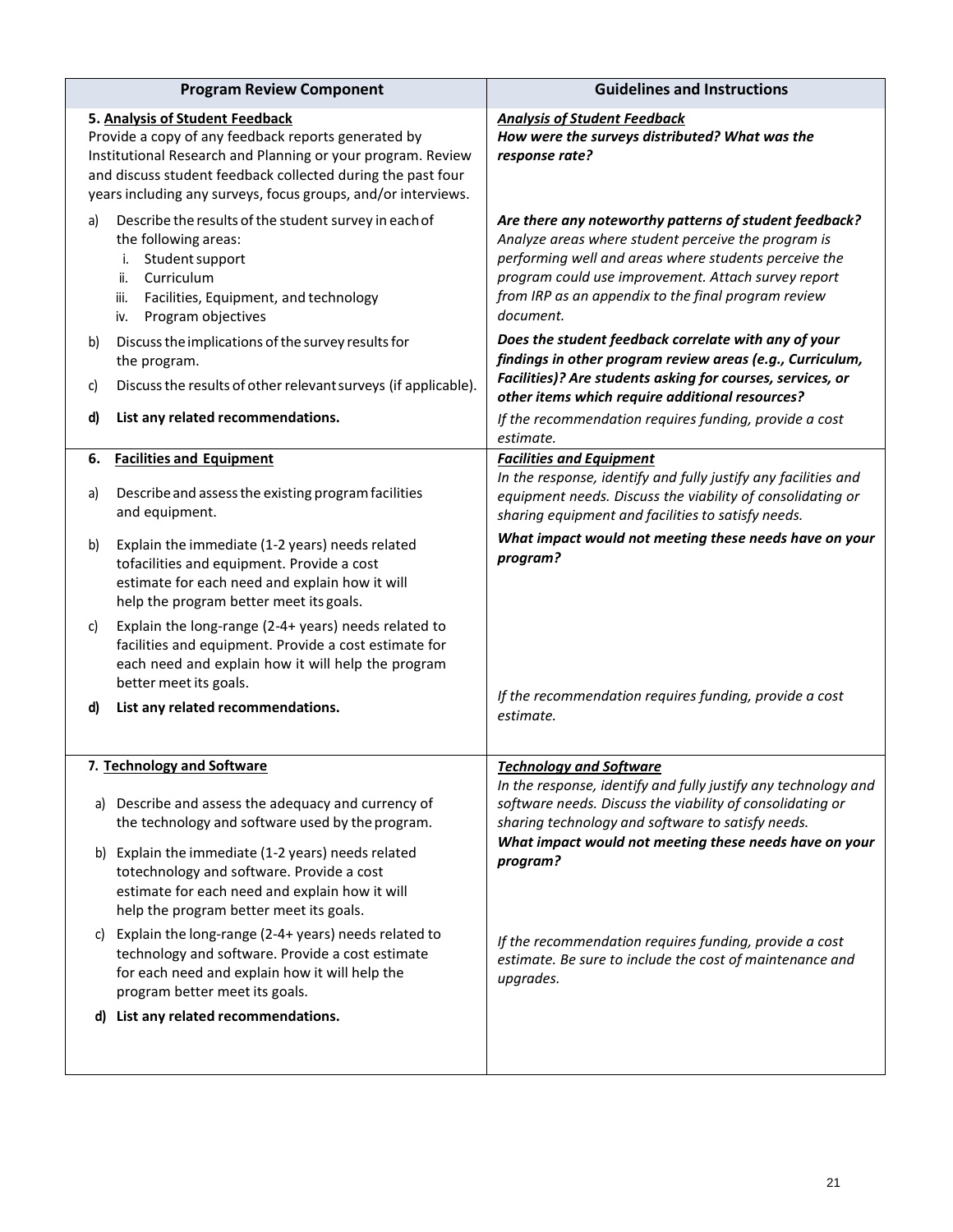| <b>Program Review Component</b>                                                                                                                                                                                                                                                                                                                           | <b>Guidelines and Instructions</b>                                                                                                                                                  |
|-----------------------------------------------------------------------------------------------------------------------------------------------------------------------------------------------------------------------------------------------------------------------------------------------------------------------------------------------------------|-------------------------------------------------------------------------------------------------------------------------------------------------------------------------------------|
| 8. Staffing                                                                                                                                                                                                                                                                                                                                               | <b>Staffing</b>                                                                                                                                                                     |
| a) Describe the program's current staffing,<br>including faculty, administration, and classified<br>staff.                                                                                                                                                                                                                                                | In the response, identify and fully justify any current staffing<br>needs. Discuss any options for addressing the needs.<br>What impact would not meeting these staffing needs have |
| b) Explain and justify the program's staffing needs in the<br>immediate (1-2 years) and long-term (2-4+ years).<br>Provide cost estimates and explain how the<br>position/s will help the program better meet its<br>goals.                                                                                                                               | on your program?<br>If the recommendation requires funding, provide a cost                                                                                                          |
| c) List any related recommendations.                                                                                                                                                                                                                                                                                                                      | estimate for classified staff and faculty.                                                                                                                                          |
| 9. Direction and Vision                                                                                                                                                                                                                                                                                                                                   | <b>Direction and Vision</b>                                                                                                                                                         |
| a) Describe relevant changes within the academic<br>field/industry. How will these changes impact<br>the program in the next four years?                                                                                                                                                                                                                  | What are the emerging trends within the academic field or<br>discipline? What changes have occurred in the industry<br>since the last review cycle?                                 |
| b) Explain the direction and vision of the<br>program and how you plan to achieve<br>it.                                                                                                                                                                                                                                                                  | What do you envision as in ideal future direction for your<br>program? What is the future of your program and how do<br>you hope to get there?                                      |
| List any related recommendations.                                                                                                                                                                                                                                                                                                                         |                                                                                                                                                                                     |
| 10. Prioritized Recommendations                                                                                                                                                                                                                                                                                                                           | <b>Prioritized Recommendations</b>                                                                                                                                                  |
| a) Provide a single, prioritized list of recommendations<br>and needs for your program/department (drawn from<br>your recommendations in sections 2-8). Include cost<br>estimates and list the college strategic initiative that<br>supports each recommendation (see Appendix A). Use<br>the following chart format to organize your<br>recommendations. | All the prioritized recommendations appearing in this list<br>should be discussed and justified earlier in the review.                                                              |
| <b>Recommendation</b><br>S.I.<br>Costl                                                                                                                                                                                                                                                                                                                    | Be sure to include the cost estimates for pertinent                                                                                                                                 |
| 1.<br>2.                                                                                                                                                                                                                                                                                                                                                  | recommendations. The recommendations that carry a cost                                                                                                                              |
| 3.                                                                                                                                                                                                                                                                                                                                                        | will be entered into the college's data management system<br>for program review and planning (i.e., Nuventive) and must                                                             |
| b) Explain why the list is prioritized in this way.                                                                                                                                                                                                                                                                                                       | be linked to one of the college's strategic initiatives to be<br>considered for funding.                                                                                            |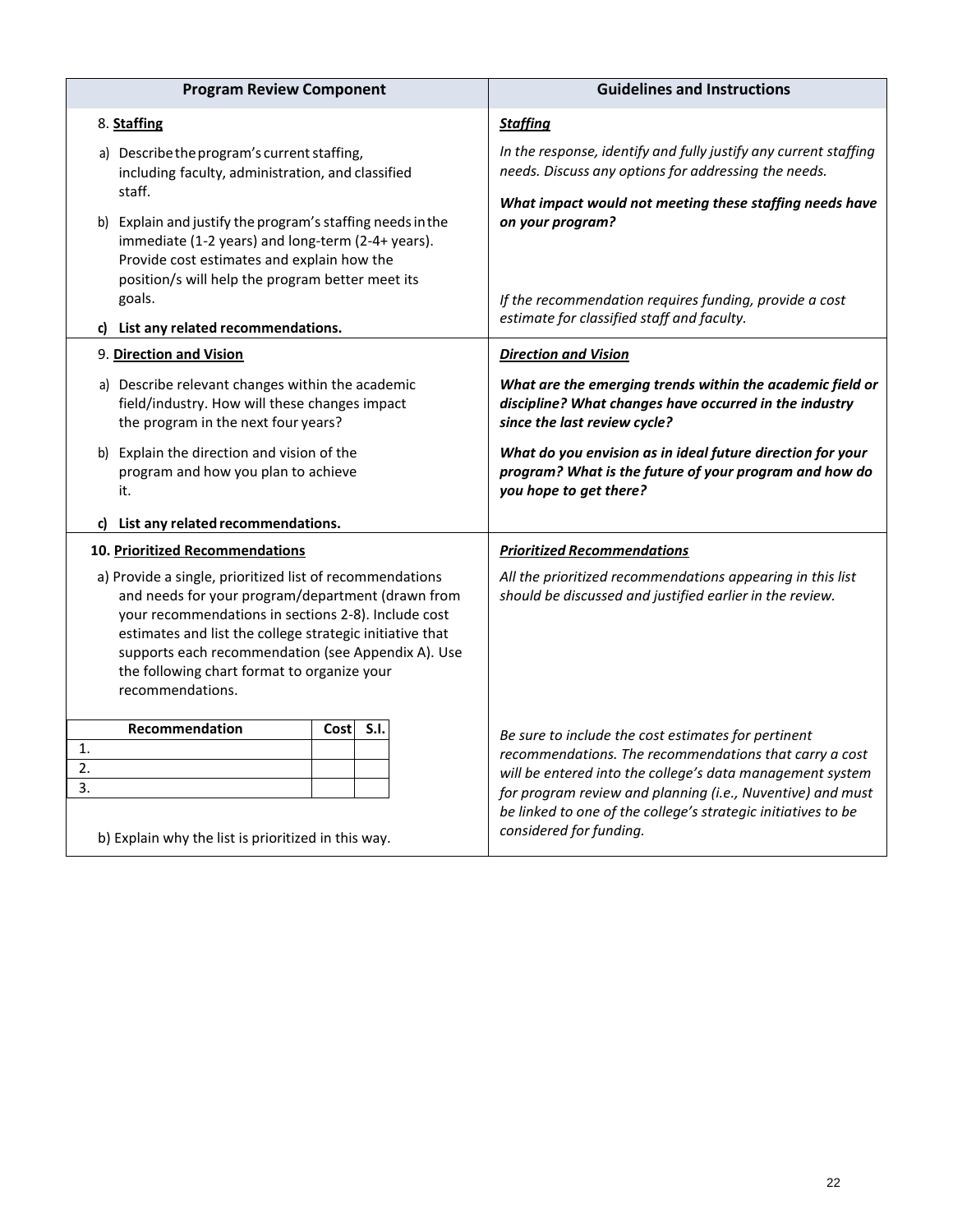# **APPENDIX D COMPTON COLLEGE STUDENT SERVICES PROGRAM REVIEW GUIDELINES AND INSTRUCTIONS**

|    | <b>Program Review Component</b>                                                                                                                                                                            | <b>Guidelines and Instructions</b>                                                                                                                                                                                                                                                                             |
|----|------------------------------------------------------------------------------------------------------------------------------------------------------------------------------------------------------------|----------------------------------------------------------------------------------------------------------------------------------------------------------------------------------------------------------------------------------------------------------------------------------------------------------------|
| 1. | <b>Program Description</b>                                                                                                                                                                                 | <b>Program Description</b>                                                                                                                                                                                                                                                                                     |
| a) | Describe the program. How does the program link<br>to the College's mission statement, statement of<br>values, or strategic initiatives?                                                                   | If someone asked you about your program, what would<br>you tell them? Explain what the program does. What are<br>its goals? Who is eligible? How does its function further<br>the goals of the college (be specific and link it to the mission<br>statement or strategic initiatives)?                         |
| b) | Describe the student population served by the<br>program using data. Please note the source of the<br>data. If necessary, please contact the Office of<br>Institutional Research & Planning to obtaindata. | If the program does not gather this data, please contact<br>Institutional Research to request it. This should be done the<br>prior semester, to allow IR time to compile the data.<br>Provide descriptive statistics such as age, ethnicity, year in<br>college, etc.                                          |
| c) | Describe how interaction with the program helps students<br>succeed or meet their educational goals.                                                                                                       | Explain how the program is designed to help students. For<br>example, what service is provided, and how does that help<br>students (if you cover this in section 1, just briefly<br>summarize). If possible, utilizing data, demonstrate the<br>program's impact on student success or other student<br>goals. |
| d) | How does the program interact with other on-campus<br>programs or with off-campus entities?                                                                                                                | Does this program work with others in order to meet a<br>larger goal? Who are these partners and what are their<br>roles?                                                                                                                                                                                      |
| e) | List notable achievements that have occurred since the<br>last Program Review.                                                                                                                             | What are some of the program's successes? Describe them.                                                                                                                                                                                                                                                       |
| f) | What prior Program Review recommendations were not<br>implemented, if any, and why? What was the impact on<br>the program and the students?                                                                | Explain why some recommendations weren't implemented.<br>Were they ultimately not necessary? Are they going to be<br>implemented in the future? Please provide justification for<br>recommendations not implemented.                                                                                           |
|    | 2. Program Environment                                                                                                                                                                                     | <b>Program Environment</b>                                                                                                                                                                                                                                                                                     |
| a) | Describe the program environment. Where is the<br>program located? Does the program have adequate<br>resources to provide the required programs and<br>services to staff and students? If not, why?        | Describe the physical facilities. Is the equipment and/or<br>technology adequate to meet the program's needs? In the<br>response, identify and fully justify any facilities and<br>equipment requests. Discuss the viability of consolidating<br>or sharing equipment and facilities to satisfy yneeds.        |
| b) | Describe the number and type of personnel assigned<br>to the program. Please include a current organizational<br>chart.                                                                                    | List all personnel and their roles.                                                                                                                                                                                                                                                                            |
| C) | Describe the personnel needs for the next four years.                                                                                                                                                      | Is current staffing adequate, or are new hires necessary?<br>Are there anticipated departures that will need to be<br>addressed? Is the program expanding?                                                                                                                                                     |
| d) | Describe facilities needs for the next four years.                                                                                                                                                         | Are new facilities necessary? If so, what kinds/types and<br>why.                                                                                                                                                                                                                                              |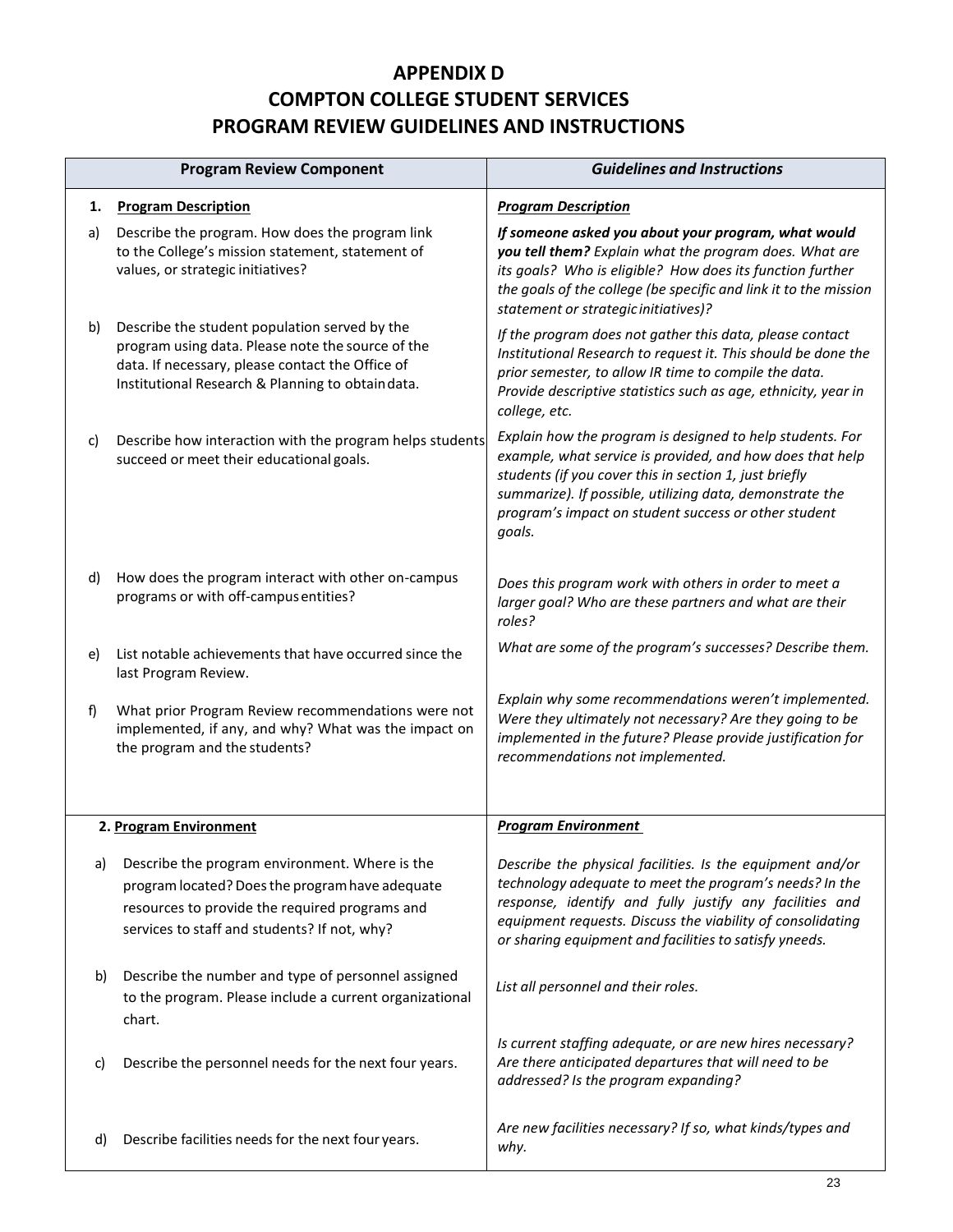|                          | <b>Program Review Component</b>                                                                                                                                                                                                                                      | <b>Guidelines and Instructions</b>                                                                                                                                |
|--------------------------|----------------------------------------------------------------------------------------------------------------------------------------------------------------------------------------------------------------------------------------------------------------------|-------------------------------------------------------------------------------------------------------------------------------------------------------------------|
| e)                       | Describe the equipment (including technology) needs<br>for the next four years.                                                                                                                                                                                      | Is existing equipment adequate, or do new purchases need<br>to be made Are there ongoing equipment needs?                                                         |
| f)                       | Describe the specific hours of operation of the program.<br>Do the scheduled hours of operation meet the needs of<br>staff and students?                                                                                                                             | Justify the program's operating hours. Please support with<br>data from customer satisfaction survey.                                                             |
| g)                       | Describe the external factors that directly affect the<br>program. Take into consideration federal and state<br>laws, changing demographics, and the characteristics of<br>the students served by the program. How does the<br>program address the external factors? | Are there external factors that must be taken into account<br>with regards to funding, students served, service delivery, or<br>any other aspects of the program? |
| 3. Service Area Outcomes |                                                                                                                                                                                                                                                                      | <b>Service Area Outcomes</b>                                                                                                                                      |
|                          | Please attach SAO assessment results as an appendix to the<br>program review                                                                                                                                                                                         |                                                                                                                                                                   |
| a)                       | List the program's SAOs.                                                                                                                                                                                                                                             |                                                                                                                                                                   |
| b)                       | How were the SAOs developed? Who was engaged in the<br>creation of the SAOs?                                                                                                                                                                                         | Describe the process by which the SAO's were developed.<br>How did the program decide on this set of SAO's? Was<br>there data involved?                           |
| C)                       | How often are the SAOs assessed and who is engaged in<br>the discussion?                                                                                                                                                                                             |                                                                                                                                                                   |
| d)                       | What has been done if the SAO assessment results<br>were not as anticipated?                                                                                                                                                                                         | What actions have been taken to address SAO's that<br>weren't as expected? If SAO's were as expected, what is<br>being done to ensure continued success?          |
| e)                       | Where are the SAOs assessment results shared with<br>staff, students, and the public?                                                                                                                                                                                |                                                                                                                                                                   |
| f)                       | Have the SAO assessment results indicated the need to<br>change or modify components of the program? If so,<br>were the changes implemented?                                                                                                                         | After analyzing the findings, were there areas that the<br>program could improve? If so, what changes were made to<br>address program shortcomings?               |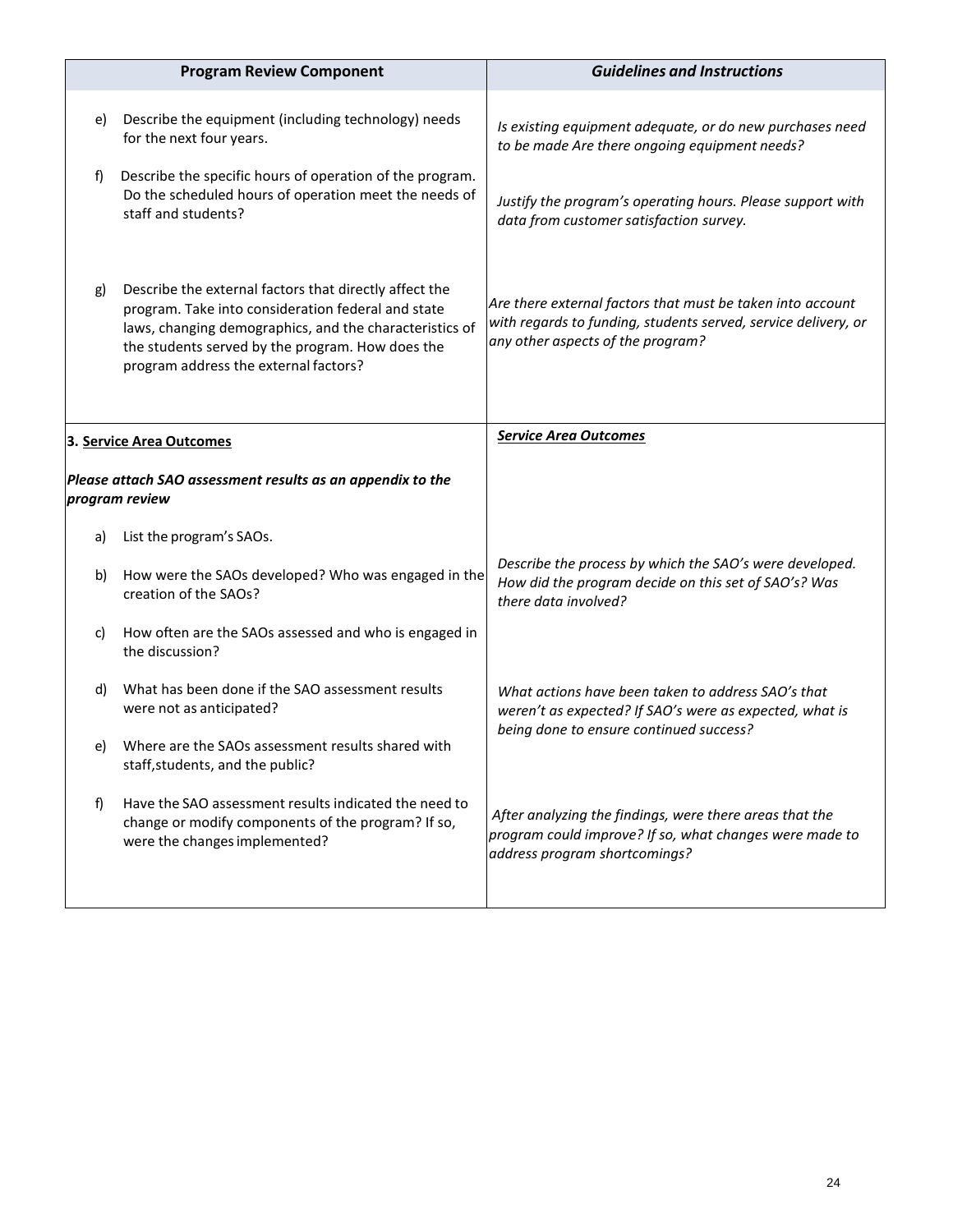| <b>Program Review Component</b> |                                                                                                                                                                                                                        | <b>Guidelines and Instructions</b>                                                                                                                                                                                                                                                    |
|---------------------------------|------------------------------------------------------------------------------------------------------------------------------------------------------------------------------------------------------------------------|---------------------------------------------------------------------------------------------------------------------------------------------------------------------------------------------------------------------------------------------------------------------------------------|
|                                 | 4. Program Improvement                                                                                                                                                                                                 | <b>Program Improvement</b>                                                                                                                                                                                                                                                            |
|                                 | Information should help determine where program resources<br>should be dedicated                                                                                                                                       |                                                                                                                                                                                                                                                                                       |
| a)                              | What activities has the program engaged in to<br>improveservices to students?                                                                                                                                          | How can services be improved? Data derived from<br>SAO's and the customer service survey can be<br>addressed, as well as other data sources.                                                                                                                                          |
| b)                              | How have program personnel used metrics to improve<br>program services? Provide metrics from the last four<br>years.                                                                                                   | Has the program used data to improve program<br>services? If so, explain the data sources.                                                                                                                                                                                            |
| C)                              | If applicable, explain any patterns in student success,<br>retention, persistence, graduation, and transfer in terms<br>of student characteristics and program objectives and<br>discuss planned responses or changes. | Identify trends in the data (if any exist). Did certain<br>groups of students perform better than others? Was<br>the program more effective for certain students than<br>others? If these trends exist, explain how they can be<br>addressed.                                         |
|                                 | 5. Customer Service                                                                                                                                                                                                    | <b>Customer Service</b>                                                                                                                                                                                                                                                               |
|                                 | a) How was the survey conducted? Please include<br>acopy of the survey in the appendix.                                                                                                                                | Who was it administered to (who was included in the<br>sample)? What type of survey questions were<br>administered (open ended questions, multiple choice<br>questions, likert scale, etc.)? How was the survey<br>administered (face-to-face, online, paper<br>questionnaire, etc.)? |
|                                 | b) What were the major findings of the<br>customerservice survey?                                                                                                                                                      | Were there any trends? What did customer<br>satisfaction look like overall? Were there any<br>significant differences in satisfaction between<br>respondents?                                                                                                                         |
|                                 | c) Describe exemplary services that should be<br>expanded or shared with other programs.                                                                                                                               |                                                                                                                                                                                                                                                                                       |
|                                 | d) What aspect of the program's service needs<br>improvement? Explain how the program will<br>address service improvements.                                                                                            |                                                                                                                                                                                                                                                                                       |
|                                 |                                                                                                                                                                                                                        |                                                                                                                                                                                                                                                                                       |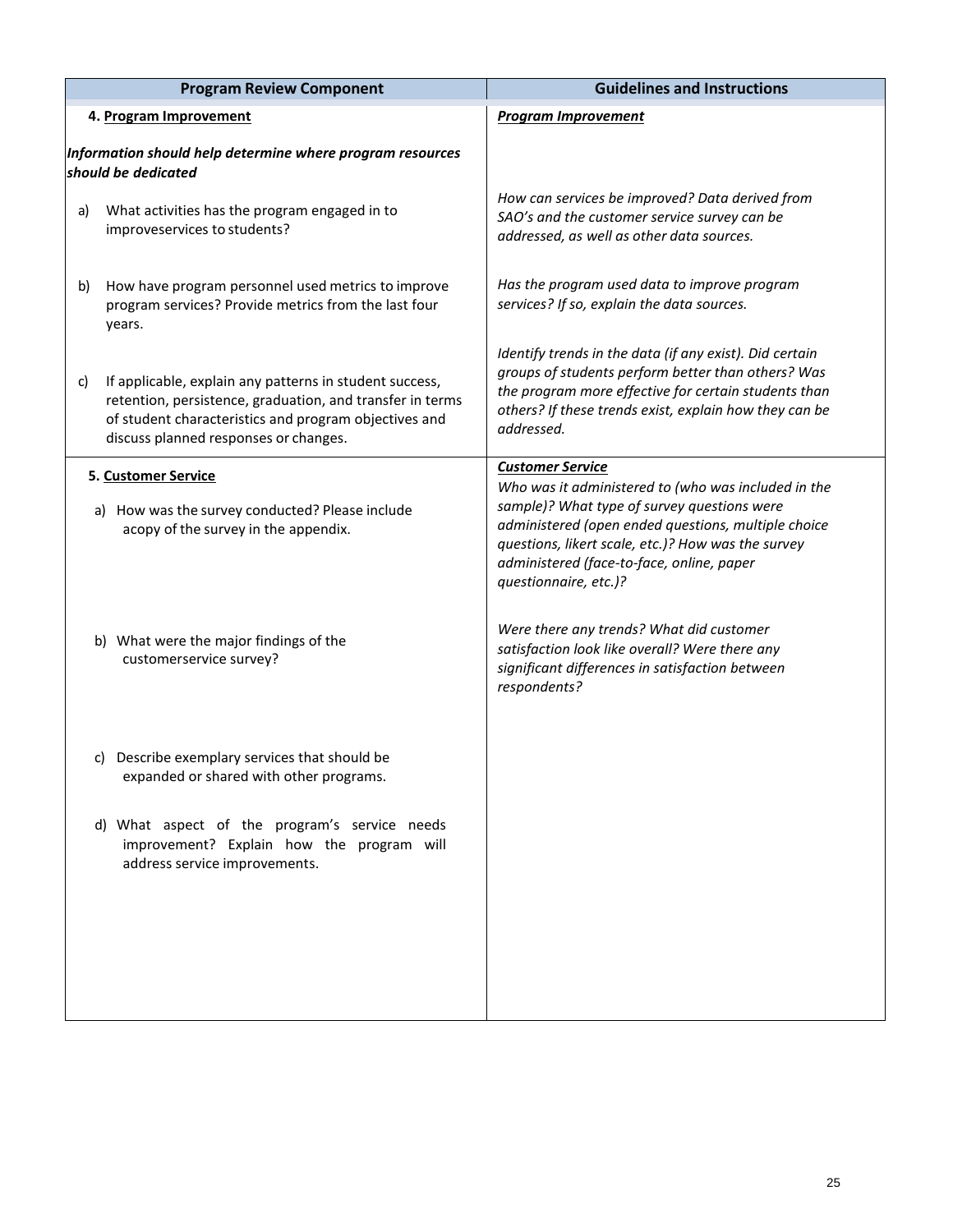| <b>Program Review Component</b>                                                                                                   | <b>Guidelines and Instructions</b>                                                                                                                                                                                                                                                                                                |  |
|-----------------------------------------------------------------------------------------------------------------------------------|-----------------------------------------------------------------------------------------------------------------------------------------------------------------------------------------------------------------------------------------------------------------------------------------------------------------------------------|--|
| 6. Conclusions and Recommendations<br>(Include only information previously referenced in the                                      | <b>Conclusions and Recommendations</b>                                                                                                                                                                                                                                                                                            |  |
| program review)                                                                                                                   | All the prioritized recommendations appearing in this list<br>should be discussed and justified earlier in the review.                                                                                                                                                                                                            |  |
| Summarize the program's strengths.<br>a)                                                                                          |                                                                                                                                                                                                                                                                                                                                   |  |
| Summarize the program's areas that need improvement.<br>b)                                                                        | Be sure to include the cost estimates for pertinent                                                                                                                                                                                                                                                                               |  |
| List the program's recommendations in a prioritized<br>C)<br>manner to help better understand their importance<br>to the program. | recommendations, as well as which strategic initiative they<br>support. The recommendations that carry a cost will be<br>entered into the college's data management system for<br>program review and planning (i.e., ELumen) and must be<br>linked to one of the college's strategic initiatives to be<br>considered for funding. |  |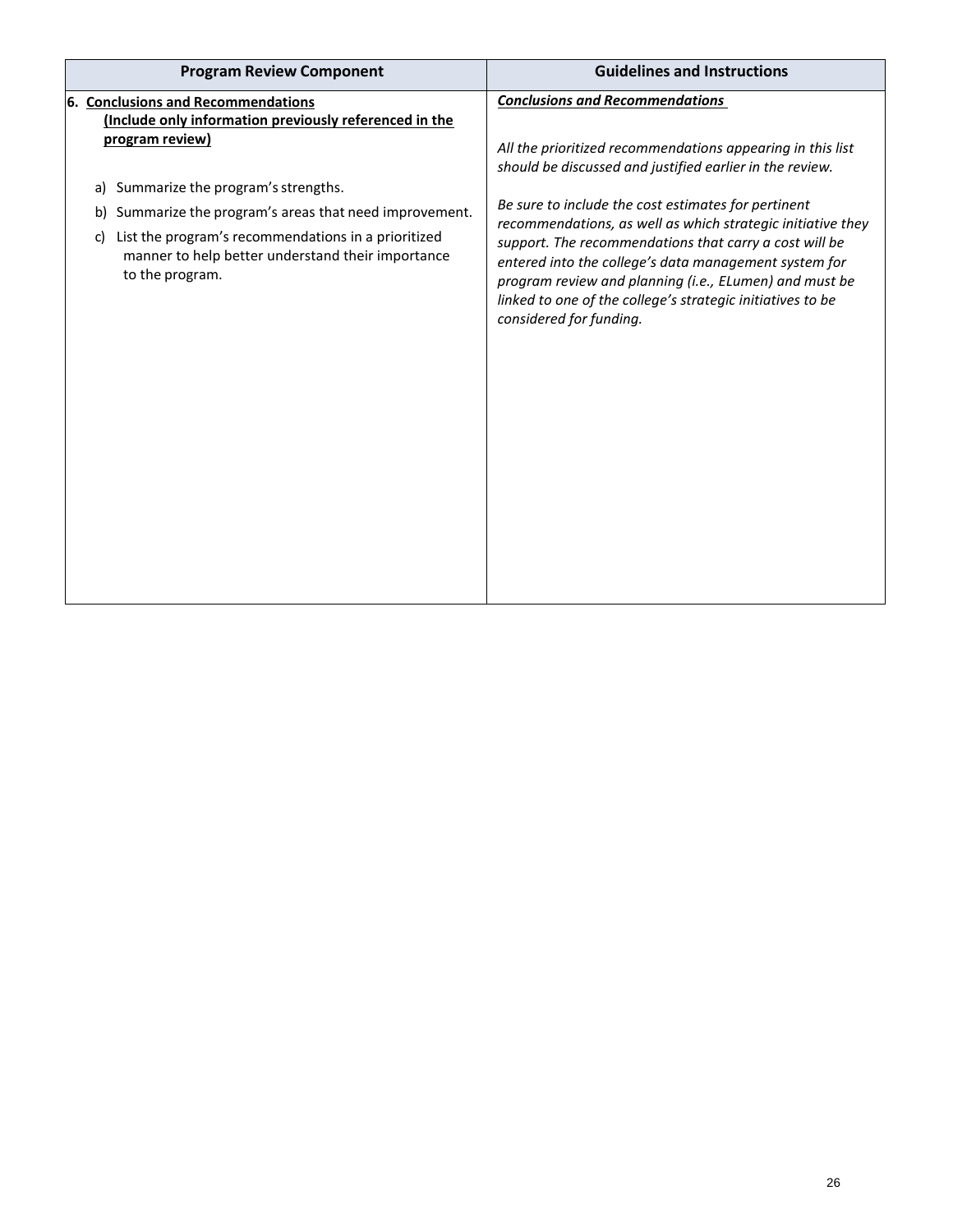# **APPENDIX E**

# *COMPTON COLLEGE ADMINISTRATIVE SERVICES AND PRESIDENT'S OFFICE PROGRAM REVIEW GUIDELINES AND INSTRUCTIONS*

|    | <b>Program Review Component</b>            | <b>Guidelines and Instructions</b>                                                                                                                                                                                                                                                                                                                                                                                                                                                                                                                                                                                                                                                        |
|----|--------------------------------------------|-------------------------------------------------------------------------------------------------------------------------------------------------------------------------------------------------------------------------------------------------------------------------------------------------------------------------------------------------------------------------------------------------------------------------------------------------------------------------------------------------------------------------------------------------------------------------------------------------------------------------------------------------------------------------------------------|
| 1. | <b>Overview</b>                            | <b>Overview</b>                                                                                                                                                                                                                                                                                                                                                                                                                                                                                                                                                                                                                                                                           |
| a) | Program profile.                           | The program profile should contain the program name,<br>primary objectives, funding source(s), a profile of the<br>students or clients served, and any other information that<br>will provide the reader with a more complete understanding<br>of the program. Authors should describe how the program is<br>aligned with the college's mission and strategic initiatives.<br>Please contact Institutional Research to obtain some of this<br>preliminary data if you do not already have access to it. This<br>should be done the prior semester, to allow IR time to<br>compile the data. (If possible) Provide descriptive statistics<br>such as age, ethnicity, year in college, etc. |
|    | b) Status of previous recommendations.     | List the current status of recommendations that were<br>provided in the last program review.                                                                                                                                                                                                                                                                                                                                                                                                                                                                                                                                                                                              |
| C) | Continuing recommendations                 |                                                                                                                                                                                                                                                                                                                                                                                                                                                                                                                                                                                                                                                                                           |
|    |                                            | List the recommendations that are expected to continue as<br>a result of the program review.                                                                                                                                                                                                                                                                                                                                                                                                                                                                                                                                                                                              |
|    | 2. Program Data                            | <b>Program Data</b><br>List and analyze the results of the student or client                                                                                                                                                                                                                                                                                                                                                                                                                                                                                                                                                                                                              |
| a) | Customer/student/client satisfaction data. | satisfaction survey. Based upon the analysis what<br>program improvements should be made. Assistance from<br>Institutional Research and Planning will be necessary to<br>create, distribute, and tally the survey. Please make<br>arrangements for the survey one semester prior to your<br>due date.                                                                                                                                                                                                                                                                                                                                                                                     |
| b) | Customer/student/client outcome data.      | This section requires the analysis of customer, student or<br>client program data (i.e., metrics) that has been collected<br>over the past three years. Metrics should be thought of as<br>program specific data such as the number of<br>customer/students/clients who utilized various segments of<br>your service over a specific period of time. Based upon the<br>trends and performance indicator data (e.g., metrics) what<br>changes, if any, should be made to improve the program? All<br>program improvement must be tied to the data.                                                                                                                                         |
| C) | Campus/community collaboration             | List collaborative efforts with the campus and external<br>community that are designed to benefit the program.<br>Describe the effectiveness of each collaboration or<br>partnership. Describe how the collaborative efforts<br>can/should be strengthened and what new collaborations or<br>partnerships should be pursued to improve the program.                                                                                                                                                                                                                                                                                                                                       |
| d) | Program data recommendations               | Compile all program data recommendations from A-C.                                                                                                                                                                                                                                                                                                                                                                                                                                                                                                                                                                                                                                        |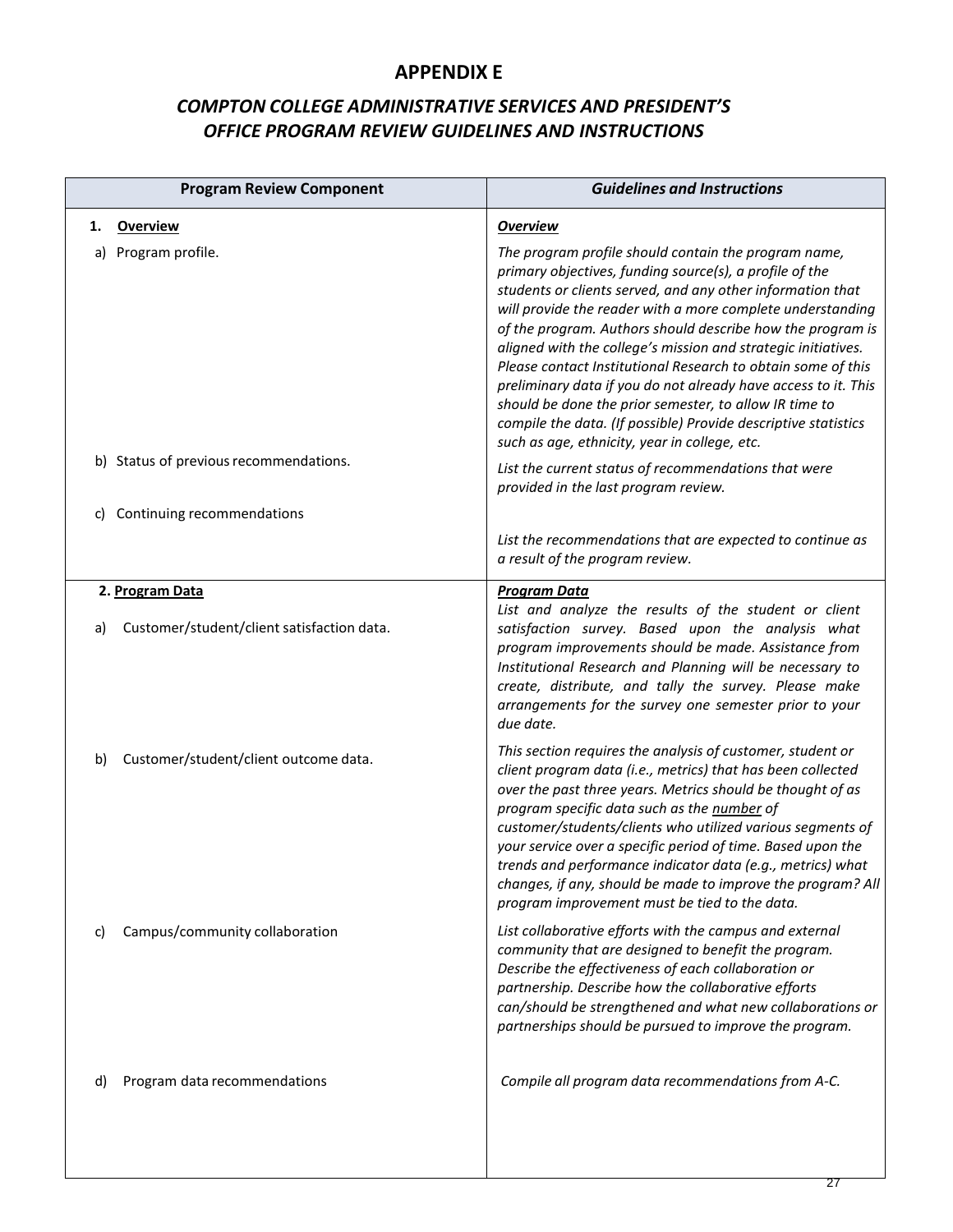|    | <b>Program Review Component</b>        | <b>Guidelines and Instructions</b>                                                                                                                                                                                                                                                                                                                                                                                                                              |
|----|----------------------------------------|-----------------------------------------------------------------------------------------------------------------------------------------------------------------------------------------------------------------------------------------------------------------------------------------------------------------------------------------------------------------------------------------------------------------------------------------------------------------|
| з. | <b>Program Requirements</b>            | <b>Program Requirements</b>                                                                                                                                                                                                                                                                                                                                                                                                                                     |
| a) | Program support.                       | List campus departments that are essential to the success<br>of this program, the impact of those departments on the<br>program, and what is being done to strengthen the<br>partnership between each.                                                                                                                                                                                                                                                          |
|    | b) Facilities and equipment.           | Provide a summary of the current state of the program's<br>facilities and equipment and list recommendations if<br>appropriate.                                                                                                                                                                                                                                                                                                                                 |
|    | c) Staffing                            | Describe the adequacy/inadequacy of the program's<br>current staffing level and the training needs of program<br>personnel. Provide a personnel chart * like one that<br>follows. Discuss how the data in the chart impacts the<br>program and its future. Are program personnel current in<br>their field? If not, describe what is needed to maintain<br>currency and how it will improve the program. List<br>recommendations based upon question responses. |
|    | d) Planning                            | Analyze external (advisory committee input,<br>academic/trade journal articles, or other appropriate<br>sources) and internal information to determine changes or<br>trends that will impact the program within the next five<br>years. Explain how the program's planning process (1)<br>involves program staff, (2 )ties into the institution's goals<br>and student learning outcomes, and (3) is linked to<br>budgeting.                                    |
|    |                                        | What data, not currently provided, would be needed to<br>improve program development planning? Explain the type<br>of data desired, why it will be useful, and list the possible<br>sources, if known.                                                                                                                                                                                                                                                          |
|    |                                        | Describe how program personnel are made aware of what<br>is happening in the program, future program plans,<br>external/internal changes affecting the program, and<br>changes that need to be made to enable the program to<br>adapt and continue to be successful.                                                                                                                                                                                            |
|    | e) Program requirement recommendations | List all recommendations made in the Program<br>Requirements section.                                                                                                                                                                                                                                                                                                                                                                                           |
|    | 4. Recommendations                     | <b>Recommendations</b><br>Provide a prioritized list of all recommendations made<br>throughout this program review and the cost associated with<br>each recommendation, as well as a corresponding success<br>indicator. Each recommendation should be linked to a<br>strategic initiative. List the strategies program personnel will<br>pursue toaid in the achievement of each recommendation.<br>Enter this section into the campus planning software.      |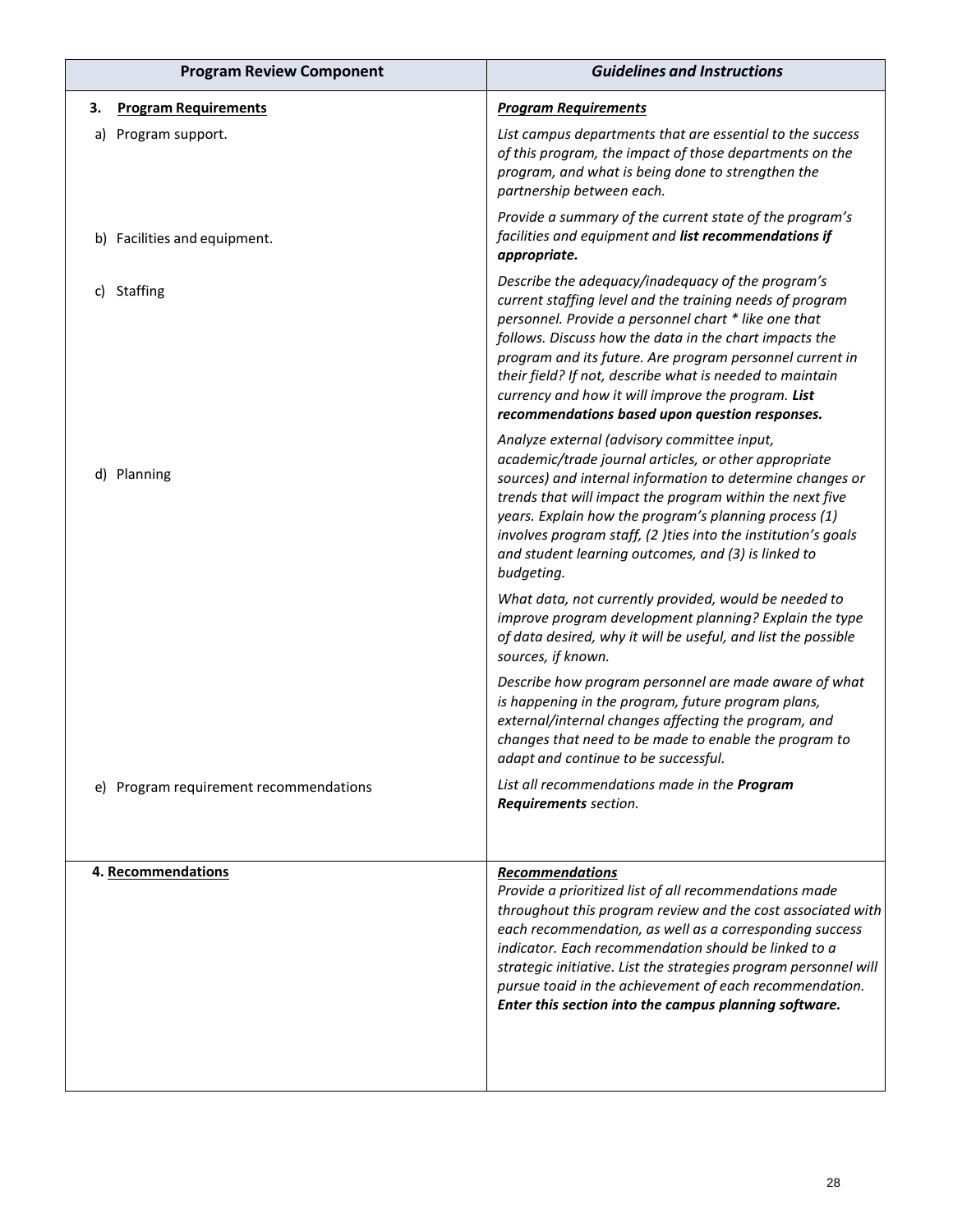#### **\*Personnel Chart**

| Name | Reassigned time<br>(show in %) | <b>Currently on</b><br>leave* | Retired in the las<br>2 years | F/T hired in the<br>last 3 years | <b>Anticipated to</b><br>retire in the next<br>years |
|------|--------------------------------|-------------------------------|-------------------------------|----------------------------------|------------------------------------------------------|
|      |                                |                               |                               |                                  |                                                      |
|      |                                |                               |                               |                                  |                                                      |
|      |                                |                               |                               |                                  |                                                      |
|      |                                |                               |                               |                                  |                                                      |
|      |                                |                               |                               |                                  |                                                      |
|      |                                |                               |                               |                                  |                                                      |
|      |                                |                               |                               |                                  |                                                      |
|      |                                |                               |                               |                                  |                                                      |
|      |                                |                               |                               |                                  |                                                      |
|      |                                |                               |                               |                                  |                                                      |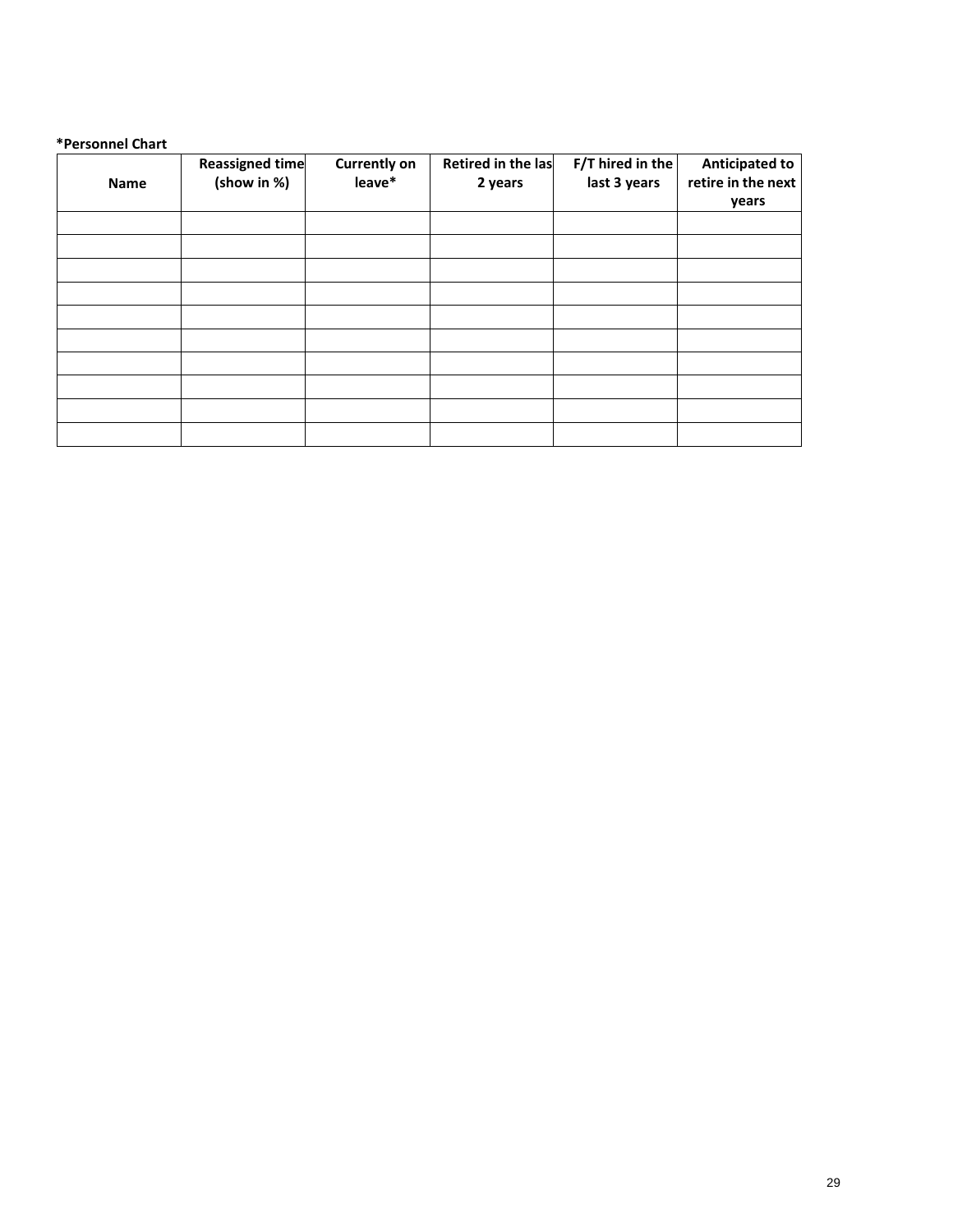#### **APPENDIX F**

#### *CAREER AND TECHNICAL EDUCATION (CTE) SUPPLEMENTAL QUESTIONS*

*CTE programs must conduct a full program review every 4 years. The comprehensive program review includes responses to the CTE supplemental questions below. Every two years (once between full program reviews) these supplemental questions must be answered and submitted to Academic Affairs for posting on the College website.*

#### *Use labor market data, advisory committee input/feedback, and institutional and program-level data to respond to the following questions:*

- 1. **How strong is the occupational demand for the program?** In your response, describe any changes in demand over the past 5 years and discuss the occupational outlook for next 5 years. Provide applicable labor market data (e.g., US Bureau of Labor Statistics, Employment Development Department) that address state and local needs.
- 2. **How does the program address needs that are not met by similar programs in theregion?** In your response, identify any distinctive components of the program (e.g.,curriculum, facilities, resources) and/or describe any unique contributions the program or its students/graduates make to the community served.
- 3. **What are the completion, success, and employment rates for students in the program?** In your response, identify the standards set by the program and discussany factors that may impact completion, success, and employment rates among students in the program. Describe the status of any action plans for maintaining/improving rates relative to suchbenchmarks
- 4. **List any licensure/certification exam(s) required for entry into the workforce in the field of study and report the most recent pass rate(s) among program graduates.** In your response, identify any applicable performance benchmarks set by regulatory agencies and describe the status of any action plans for maintaining/improving pass rates relative to such benchmarks.
- 5. **Are the students satisfied with their preparation for employment? Are the employersin the field satisfied with the level of preparation of program graduates?** Use data from student surveys, employer surveys, and other sources of employment feedback to justify your response.
- 6. **Is the advisory committee satisfied with the level of preparation of program graduates? How has advisory committee input and feedback been used in the past two years to ensure employer needs are met by the program?** Describe the status and impact of any advisory committee recommendations.

California Education Code 78016 requires that the review process for CTE programs includes the review and comments of a program's advisory committee. **Provide the following information:**

- a. Advisory committee membership list and credentials
- b. Meeting minutes or other documentation to demonstrate that the CTEprogram review process has met the above Education Code requirement.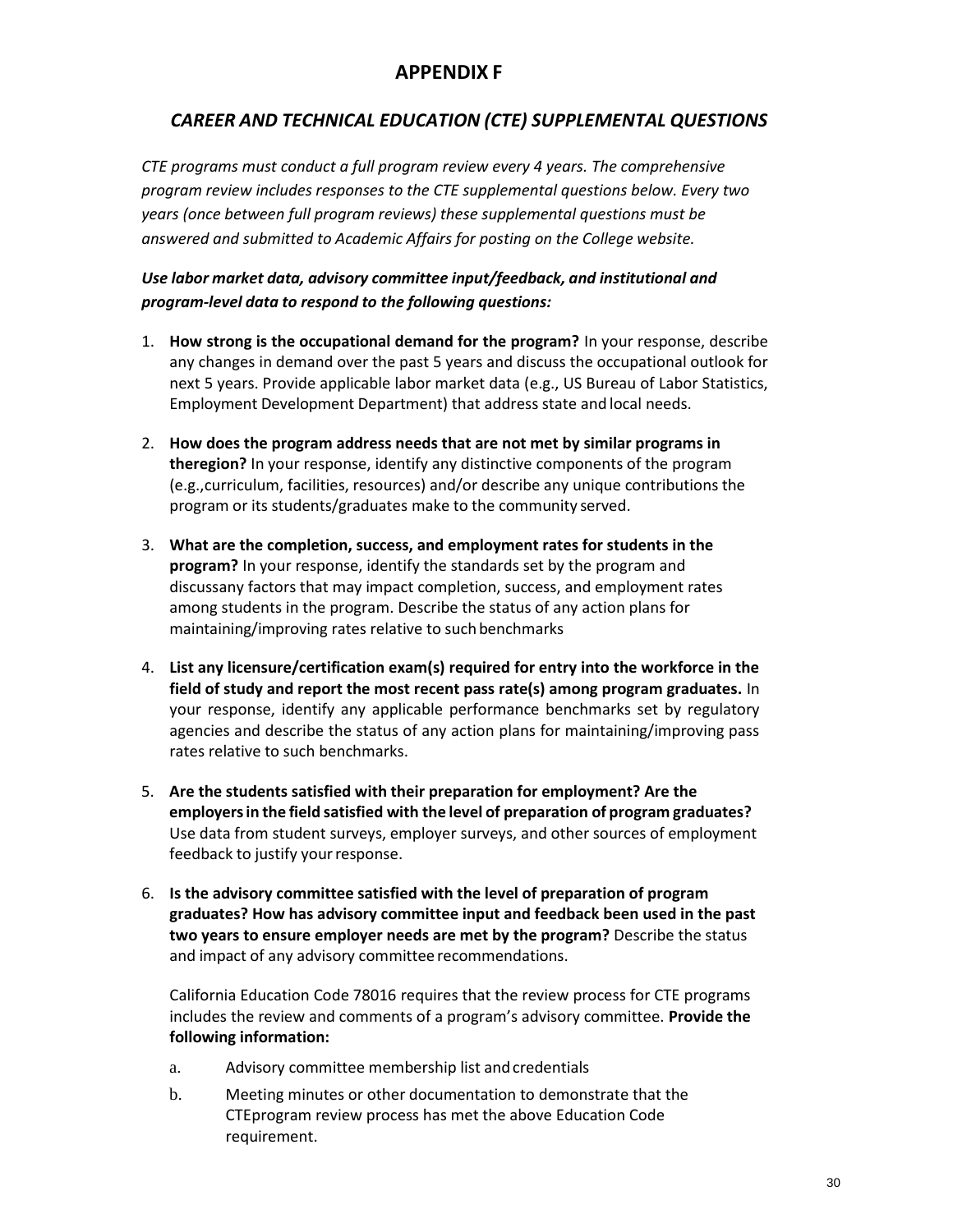#### **APPENDIX G**

#### *INSTITUTIONAL EFFECTIVENESS COMMITTEE (IEC) ACADEMIC PROGRAM REVIEW FEEDBACK RUBRIC*

This rubric is used by Institutional Effectiveness Committee (IEC) members to provide feedback on submitted program review drafts.

|                                                                                                     | <b>Program Reviewed</b>         |            |               |
|-----------------------------------------------------------------------------------------------------|---------------------------------|------------|---------------|
|                                                                                                     | <b>Review Date</b>              |            |               |
|                                                                                                     | <b>Reviewer Name (optional)</b> |            |               |
|                                                                                                     | Recommendation                  |            |               |
|                                                                                                     |                                 |            |               |
| Section 1 – Overview of the Program                                                                 |                                 |            |               |
| Does the overview succinctly describe the program and its degree and/or certificate offerings?      |                                 | $\Box$ Yes | No<br>$\Box$  |
| Is the program and its objectives aligned with the college mission and strategic initiatives?       |                                 | $\Box$ Yes | $\Box$<br>No  |
| Does the program overview sufficiently address the status of recommendations from previous reviews? |                                 | $\Box$ Yes | No<br>$\perp$ |
| Comments/Questions:                                                                                 |                                 |            |               |
|                                                                                                     |                                 |            |               |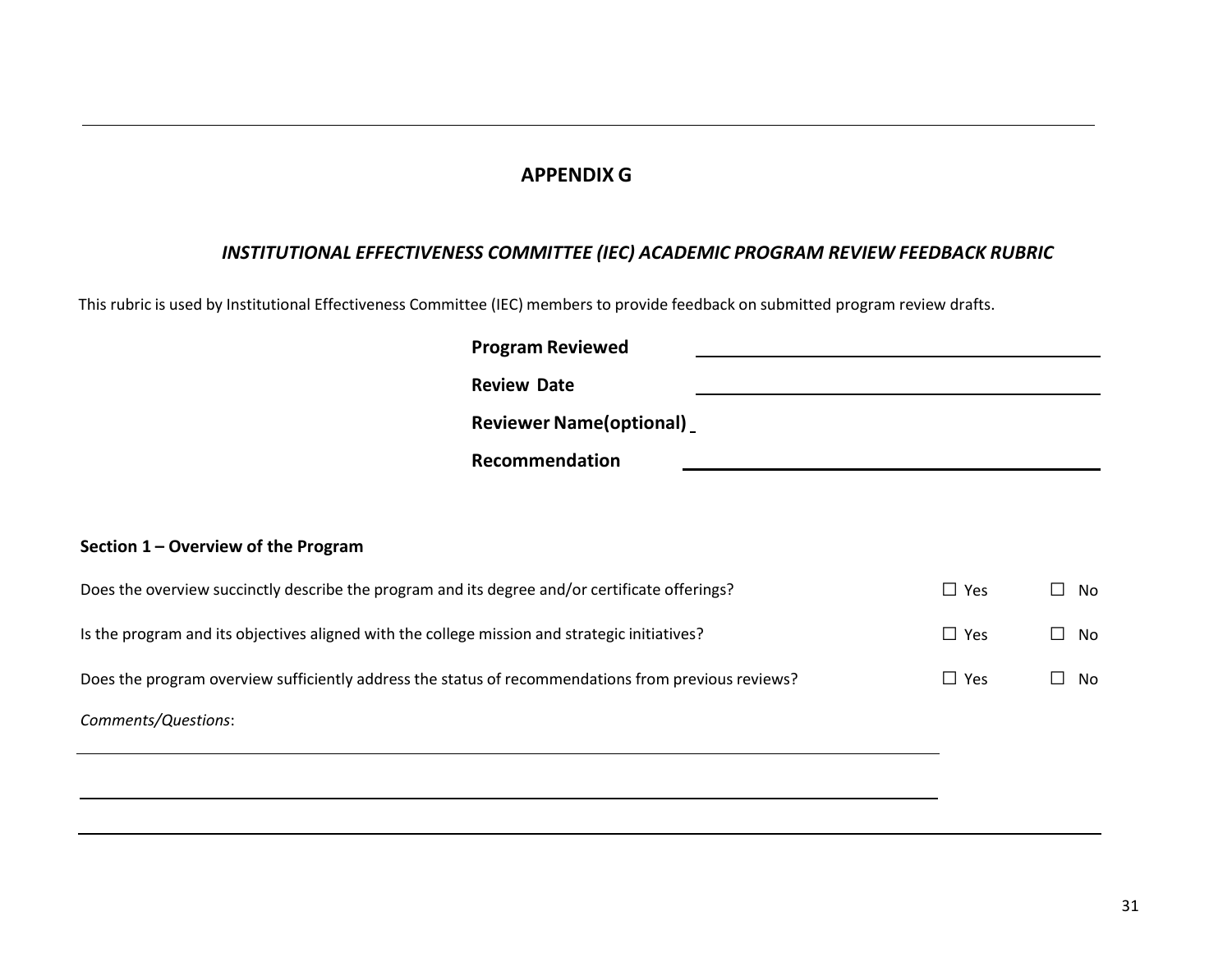#### **Section 2 – Analysis of Research Data**

|                                                                                                     | Check here if item is<br>sufficiently addressed in<br>the data analysis? | Do the data appropriately support any<br>related program recommendations? |                     |               | <b>Comments/Questions</b> |
|-----------------------------------------------------------------------------------------------------|--------------------------------------------------------------------------|---------------------------------------------------------------------------|---------------------|---------------|---------------------------|
| <b>Head Count</b>                                                                                   | $\Box$                                                                   | $\square$ Yes                                                             | $\Box$<br><b>No</b> | $\Box$<br>N/A |                           |
| Course Grade<br>Distribution                                                                        | $\Box$                                                                   | $\Box$ Yes                                                                | $\Box$<br><b>No</b> | $\Box$<br>N/A |                           |
| <b>Success Rates</b>                                                                                | $\Box$                                                                   | $\Box$ Yes                                                                | <b>No</b><br>$\Box$ | $\Box$<br>N/A |                           |
| <b>Retention Rates</b>                                                                              | $\Box$                                                                   | $\Box$ Yes                                                                | $\Box$<br><b>No</b> | $\Box$<br>N/A |                           |
| <b>Distance Education</b><br>(success and retention)                                                | $\Box$                                                                   | $\Box$ Yes                                                                | $\Box$ No           | $\Box$<br>N/A |                           |
| <b>Enrollment Statistics</b>                                                                        | $\Box$                                                                   | $\Box$ Yes                                                                | <b>No</b><br>$\Box$ | $\Box$<br>N/A |                           |
| Scheduling                                                                                          | $\Box$                                                                   | $\Box$ Yes                                                                | <b>No</b><br>$\Box$ | $\Box$<br>N/A |                           |
| <b>Improvement Rates</b><br>(if applicable)                                                         | $\Box$                                                                   | $\Box$ Yes                                                                | $\Box$<br><b>No</b> | $\Box$<br>N/A |                           |
| <b>Completion Counts</b><br>(Associate degrees,<br>Associate degrees for<br>transfer, certificates) | $\Box$                                                                   | $\Box$ Yes                                                                | $\square$ No        | $\Box$ N/A    |                           |
| Transfer data                                                                                       | $\Box$                                                                   | $\Box$ Yes                                                                | $\square$ No        | $\Box$ N/A    |                           |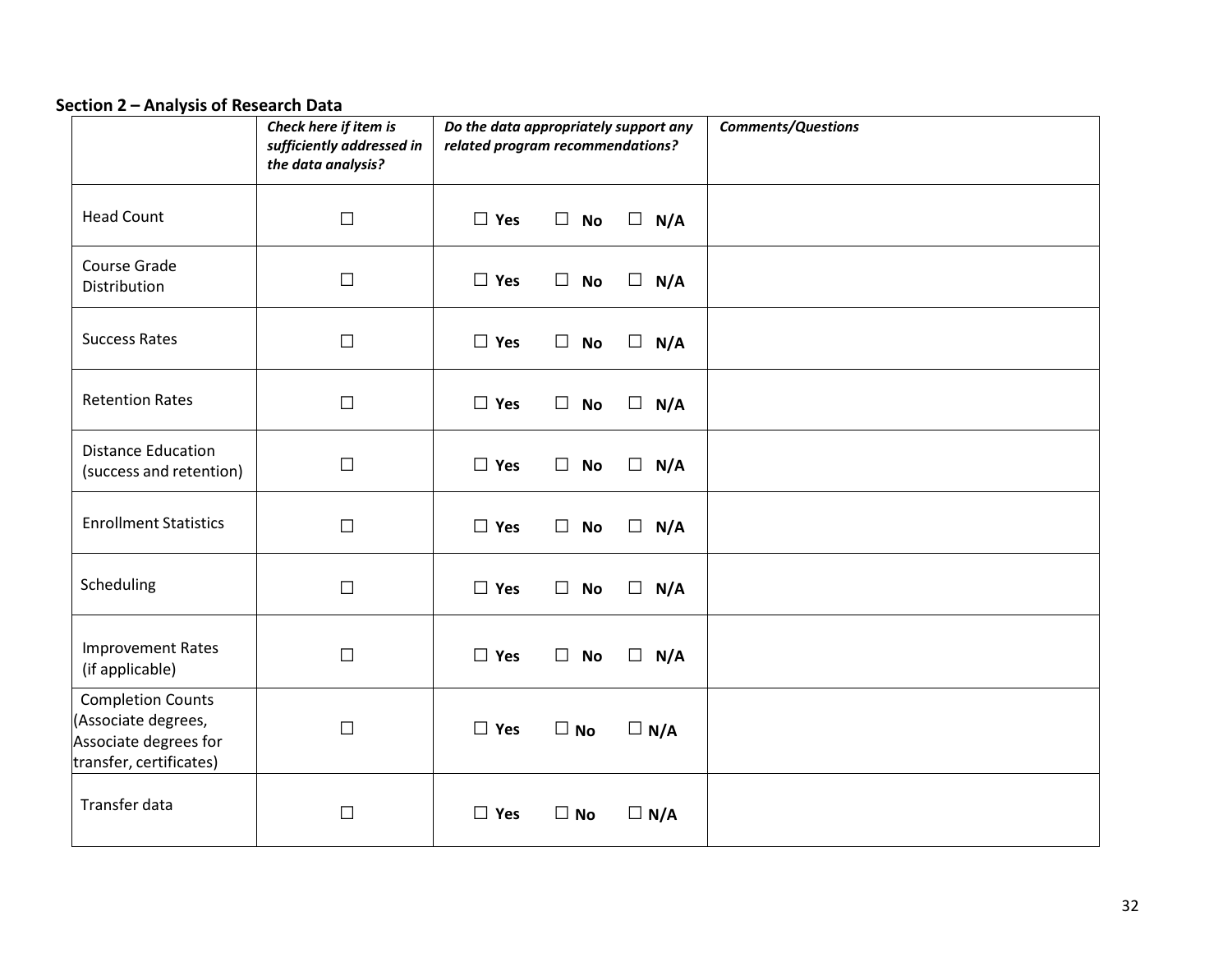| <b>Additional Data</b>                                                                                 | $\Box$                                                                                                             | $\Box$ Yes | No<br>$\Box$ | $\Box$ N/A |  |                |                     |
|--------------------------------------------------------------------------------------------------------|--------------------------------------------------------------------------------------------------------------------|------------|--------------|------------|--|----------------|---------------------|
|                                                                                                        |                                                                                                                    |            |              |            |  |                |                     |
| Does the analysis of institutional research data set a standard for success and providean explanation? |                                                                                                                    |            |              |            |  | Yes<br>$\perp$ | $\Box$ No           |
| Comments/Questions:                                                                                    |                                                                                                                    |            |              |            |  |                |                     |
|                                                                                                        |                                                                                                                    |            |              |            |  |                |                     |
|                                                                                                        |                                                                                                                    |            |              |            |  |                |                     |
| Section 3 - Curriculum                                                                                 |                                                                                                                    |            |              |            |  |                |                     |
|                                                                                                        | Does the program review include an updated timeline for reviewing all courses on a 6-year cycle?                   |            |              |            |  | $\Box$ Yes     | $\Box$<br><b>No</b> |
|                                                                                                        | Does the review describe any curriculum revisions related to course offerings (e.g., new courses, course deletions |            |              |            |  |                |                     |
| and/or inactivations)?                                                                                 |                                                                                                                    |            |              |            |  | $\Box$ Yes     | П.<br>No            |
|                                                                                                        | Does the review address courses offered via distance education?                                                    |            |              |            |  | $\Box$ Yes     | $\perp$<br>No       |
| Does the review describe and set goals for any degrees and/or certificates offered by the program?     |                                                                                                                    |            |              |            |  | $\Box$ Yes     | П<br>No             |
|                                                                                                        | Does the review describe any applicable licensure/certification exams, graduate pass rates, and any action         |            |              |            |  |                |                     |
|                                                                                                        | plans for maintaining/improving performance relative to standard benchmarks?                                       |            |              |            |  | $\Box$ Yes     | П<br>No             |
| Comments/Questions:                                                                                    |                                                                                                                    |            |              |            |  |                |                     |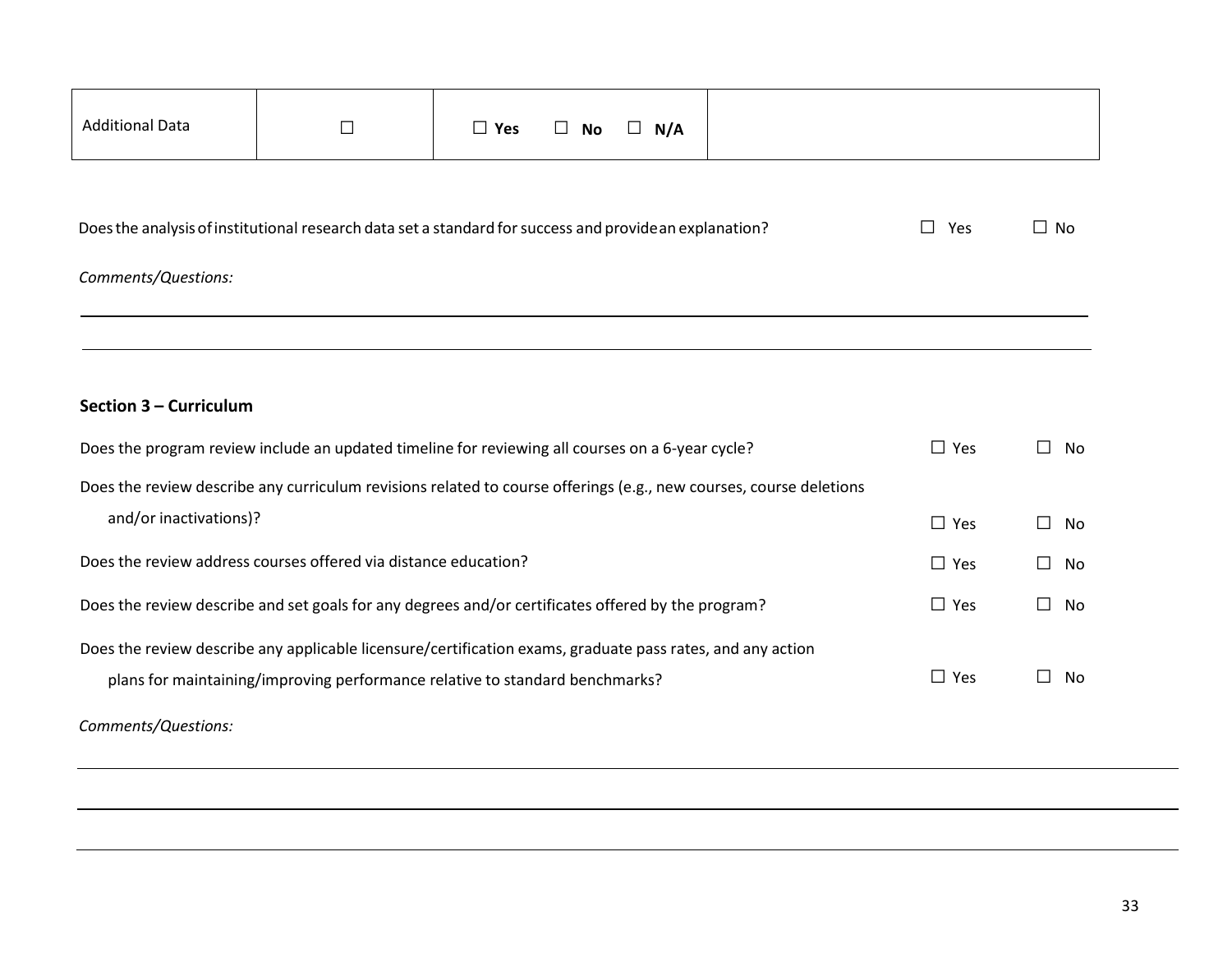| Does the program review include a representation of the alignment of course SLOs, PLOs, and ILOs?                                                                              | $\Box$ Yes | $\perp$<br>No |
|--------------------------------------------------------------------------------------------------------------------------------------------------------------------------------|------------|---------------|
| Does the program review include an updated timeline for course- and program-level outcomes assessment?                                                                         | $\Box$ Yes | $\perp$<br>No |
| Does the review report and address the % of course- and program-level outcomes assessed?                                                                                       | $\Box$ Yes | ΙI<br>No      |
| Does the review sufficiently discuss how assessment results have led to changes in instruction, curriculum,                                                                    |            |               |
| and/or other aspect of the program? If No, please explain.                                                                                                                     | $\Box$ Yes | No<br>ΙI      |
|                                                                                                                                                                                |            |               |
| Does the review sufficiently discuss how the program assesses the effectiveness of any changes that have been<br>implemented as a result of assessment? If No, please explain. | П<br>Yes   | $\Box$ No     |
| Does the review describe how the program has refined and improved its SLOs and assessment process (including                                                                   |            |               |
| a description of how the program dialogues about SLO assessments)? If No, please explain.                                                                                      | П<br>Yes   | $\Box$ No     |
|                                                                                                                                                                                |            |               |

*Other Comments/Questions:*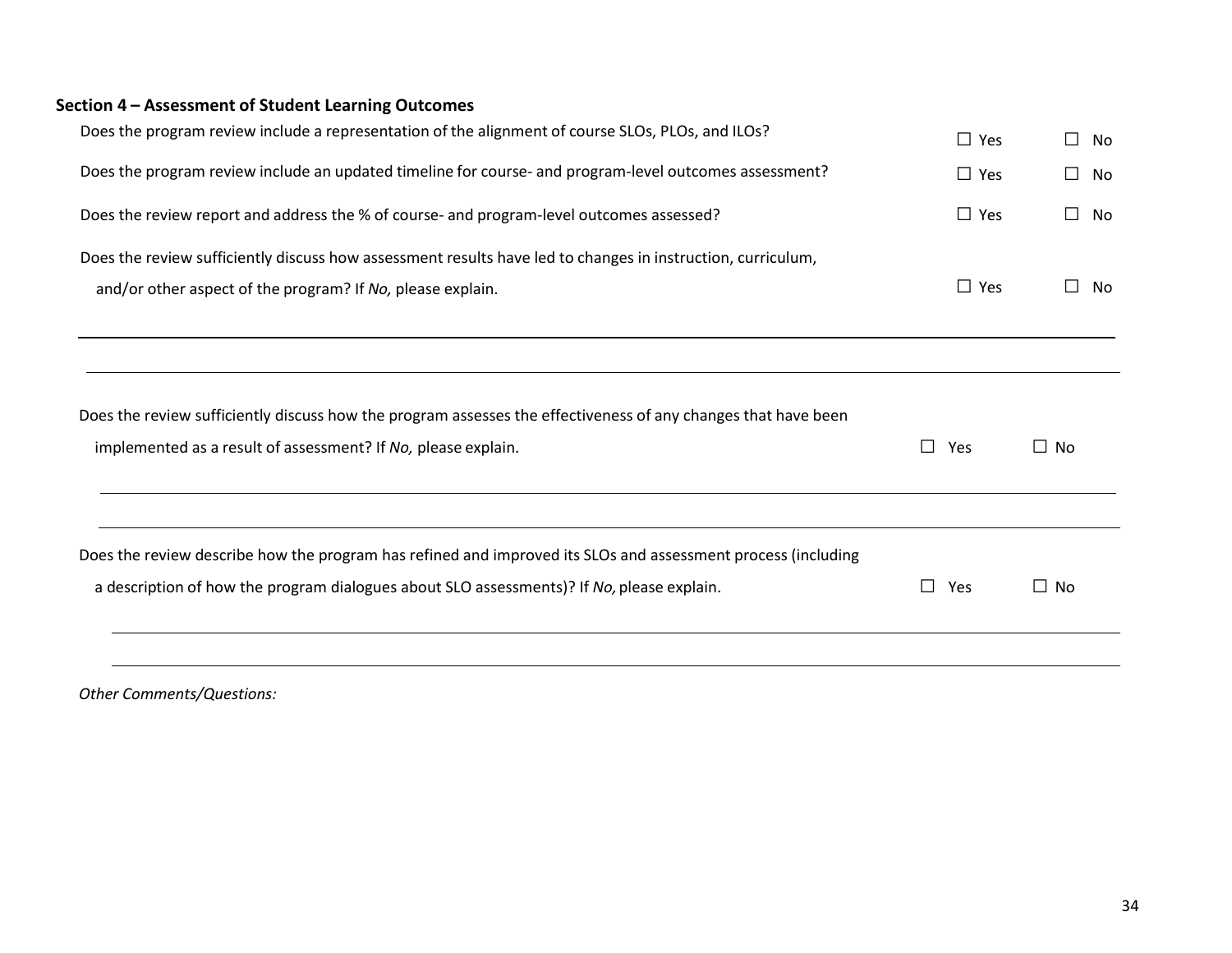#### *Section 5 – Analysis of Student Feedback*

| Does the review analyze the results of IRP data and accurately describe the results of student feedback?   | $\Box$ Yes | $\Box$ No |
|------------------------------------------------------------------------------------------------------------|------------|-----------|
| Does the propose review actions and/or resources needed by the program that are based on student feedback? | $\Box$ Yes | $\Box$ No |

#### *Comments/Questions*:

#### **Section 6: Facilities and Equipment**

| Does the program review identify immediate $(1 - 2 \text{ years})$ needs related to facilities and equipment? | $\Box$ Yes | No    |
|---------------------------------------------------------------------------------------------------------------|------------|-------|
| Does the program review identify long-range $(2 - 4 + \gamma)$ needs related to facilities and equipment?     | $\Box$ Yes | ll No |
| Do all recommendations related to facilities and equipment which require funding include cost estimates?      | $\Box$ Yes | ll No |
| Does the review provide sufficient evidence to justify recommendations and funding requests?                  | $\Box$ Yes | No.   |
|                                                                                                               |            |       |

# *Comments/Questions*: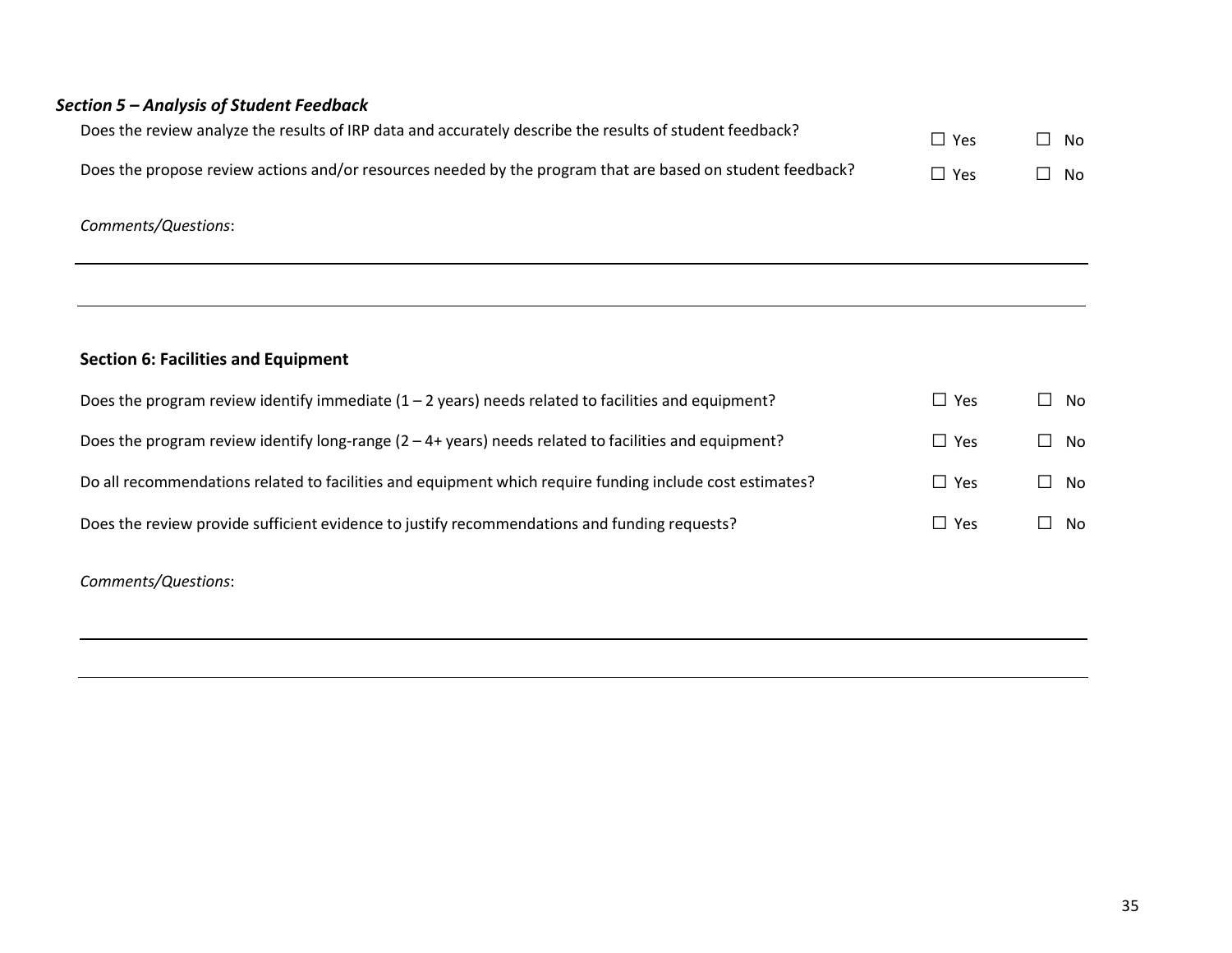# **Section 7: Technology and Software**

| Does the program review identify immediate $(1 - 2$ years) needs related to technology and software?            | $\Box$ Yes | $\square$ No |
|-----------------------------------------------------------------------------------------------------------------|------------|--------------|
| Does the program review identify long-range $(2 - 4 + \gamma)$ pears) needs related to technology and software? | $\Box$ Yes | $\square$ No |
| Do all recommendations related to technology and software which require funding include cost estimates?         | $\Box$ Yes | $\square$ No |
| Does the review provide sufficient evidence to justify recommendations and funding requests?                    | $\Box$ Yes | $\Box$ No    |
| Comments/Questions:                                                                                             |            |              |

# **Section 8: Staffing**

| Does the program review identify immediate $(1 - 2$ years) needs related to staffing?            | $\Box$ Yes    | No<br>$\Box$ |
|--------------------------------------------------------------------------------------------------|---------------|--------------|
| Does the program review identify long-range $(2 - 4 + \gamma)$ pears) needs related to staffing? | $\square$ Yes | No.          |
| Do all staffing recommendations which require additional funding include cost estimates?         | $\square$ Yes | $\Box$ No    |
| Does the review provide sufficient evidence to justify recommendations and funding requests?     | $\Box$ Yes    | No.          |
| Comments/Questions:                                                                              |               |              |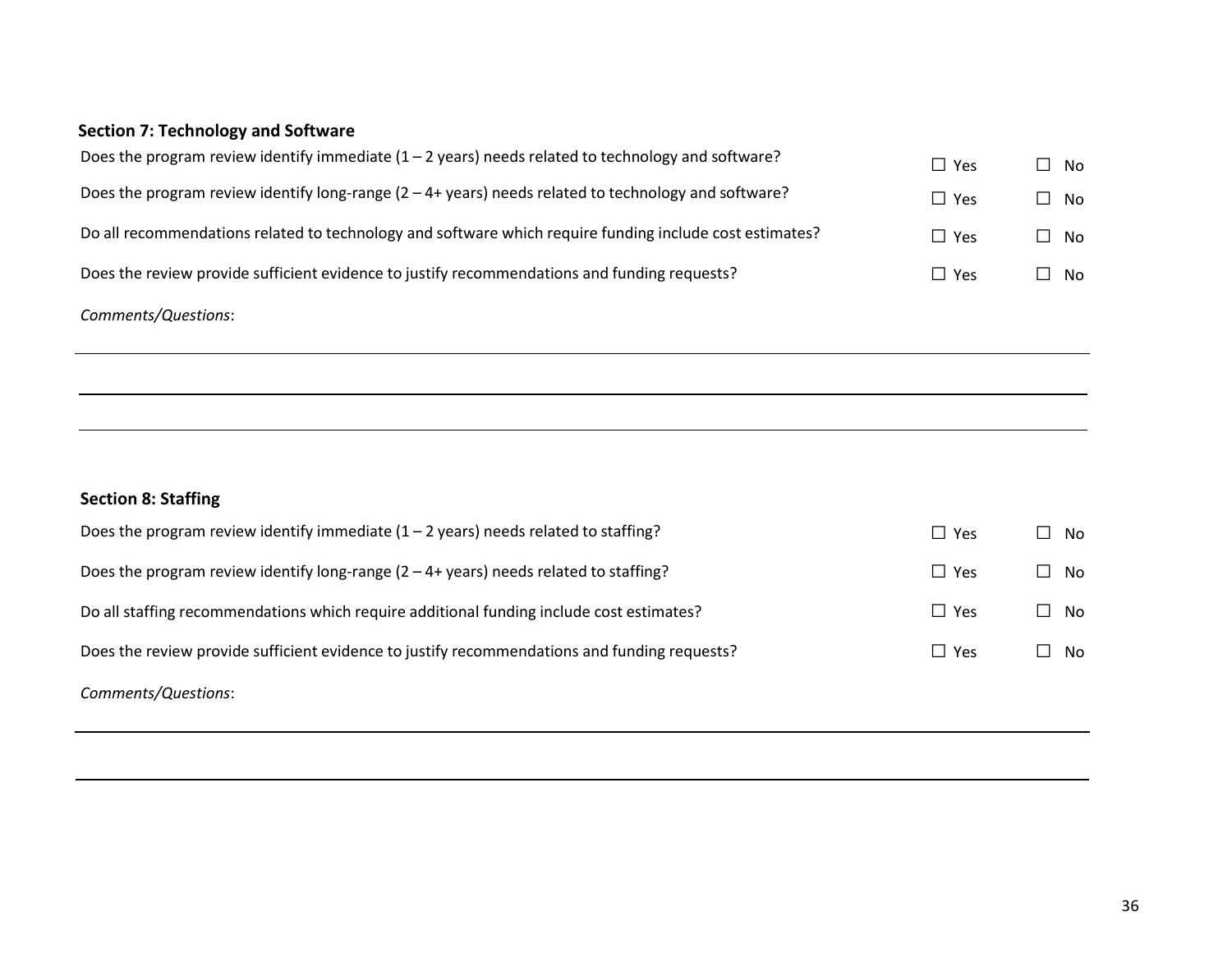| <b>Section 9: Direction and Vision</b><br>Does the program review explain relevant changes in the academic field/industry using evidence? | $\Box$ Yes | $\Box$ No |
|-------------------------------------------------------------------------------------------------------------------------------------------|------------|-----------|
|                                                                                                                                           |            |           |
| Does the review describe how those changes will impact the program?                                                                       | $\Box$ Yes | $\Box$ No |
| Comments/Questions:                                                                                                                       |            |           |
|                                                                                                                                           |            |           |
|                                                                                                                                           |            |           |
| <b>Section 10: Prioritized Recommendations</b>                                                                                            |            |           |
| Does the program review present a prioritized list of recommendations?                                                                    | $\Box$ Yes | $\Box$ No |
| Does the review explain the process or manner by which the recommendations were prioritized?                                              | $\Box$ Yes | $\Box$ No |
| Are costs included for each recommendation, when necessary?                                                                               | $\Box$ Yes | $\Box$ No |
| Is each recommendation linked to at least one of the college's strategic initiatives?                                                     | $\Box$ Yes | $\Box$ No |
| Is each recommendation discussed and justified in a previous section of the review?                                                       | $\Box$ Yes | $\Box$ No |
| Comments/Questions:                                                                                                                       |            |           |
|                                                                                                                                           |            |           |

CTE Supplemental Questions (if applicable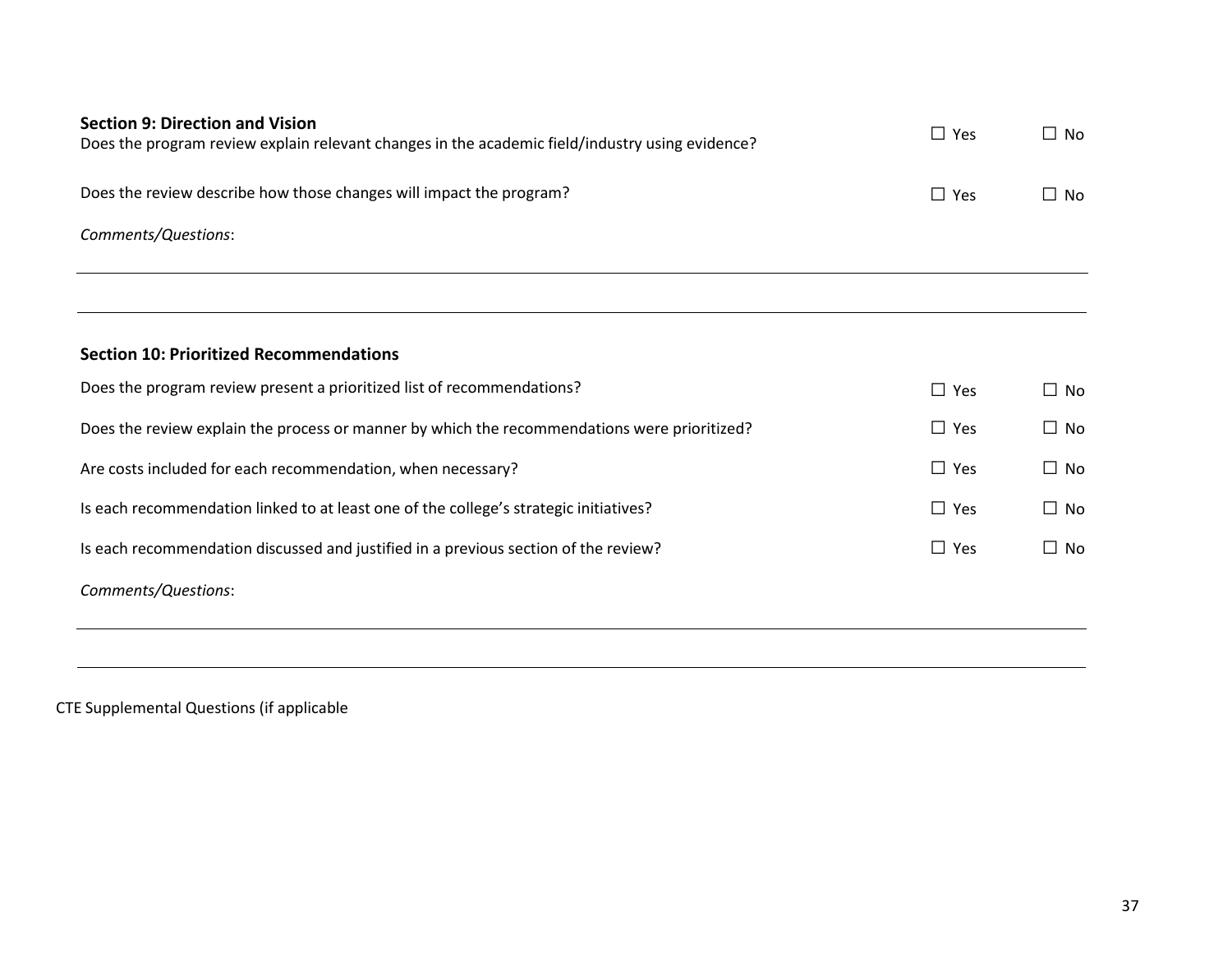#### **Rating of Program Review**

#### **Exemplary**

The program review was extremely well written; concise and grammatically correct with few to no spelling errors. A model program review that is ready to be posted online for a public audience.

#### **Proficient**

The program review was adequately written; lengthy or vague at times or included some grammatical and spelling errors. Corrections may be made prior to posting online for a public audience.

#### **Needs Improvement**

The program review was poorly written or incomplete; too lengthy or vague or too many grammatical and spelling errors throughout the document. The program review needs to be rewritten and resubmitted.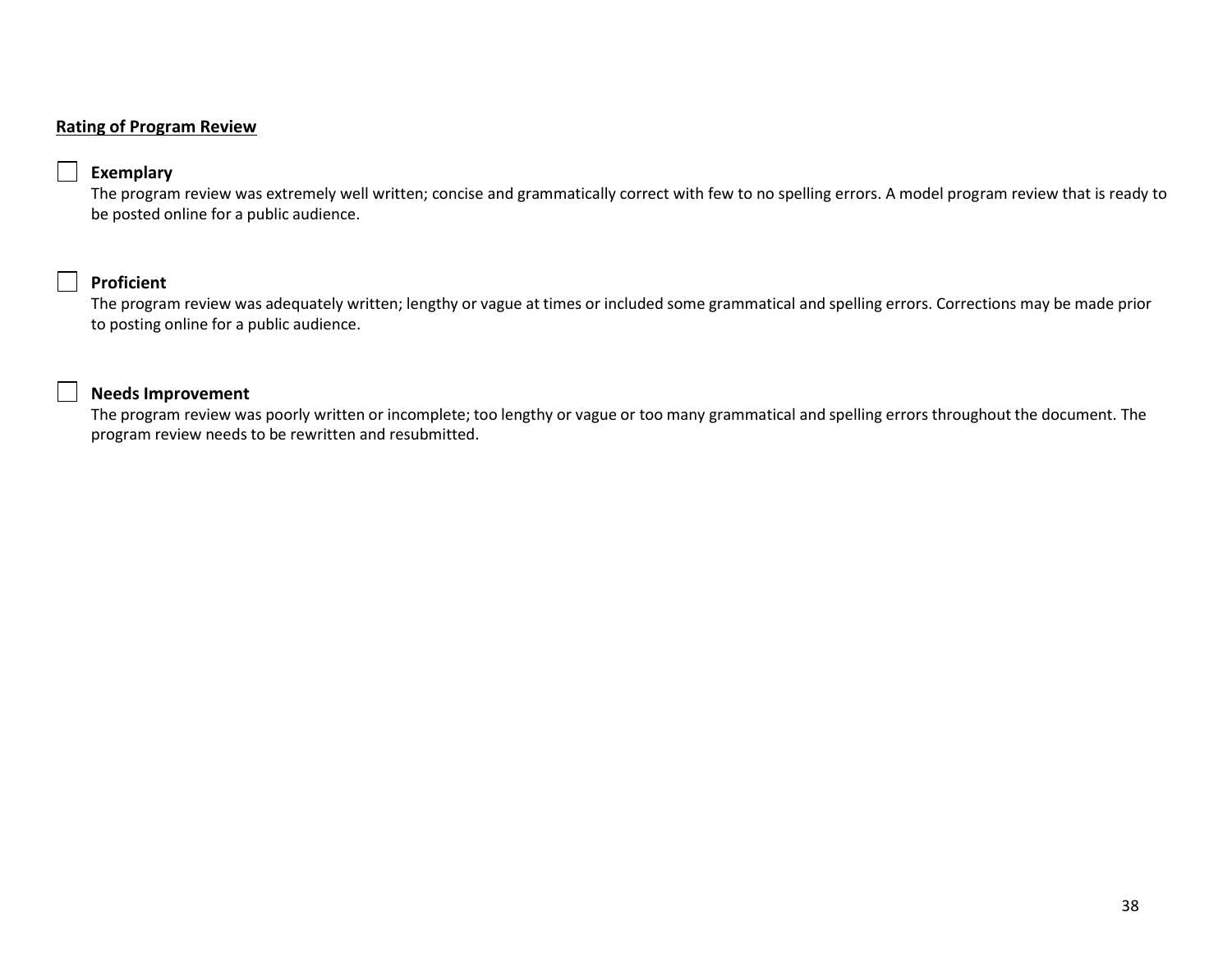# **Appendix H Compton College Institutional Effectiveness Committee (IEC) Student Services Program Review Feedback Rubric**

| <b>Program Description</b>                                                                                           | Excellent | Expectations<br><b>Meets</b> | Needs<br>Improvement | <b>Comments</b> |
|----------------------------------------------------------------------------------------------------------------------|-----------|------------------------------|----------------------|-----------------|
| Description of program. Linkage to College's mission<br>statement, statement of values, or strategic<br>initiatives. |           |                              |                      |                 |
| Description of students served by the program.<br>Source of data referenced.                                         |           |                              |                      |                 |
| Description of how interaction with program helps<br>students succeed or meet their educational goals.               |           |                              |                      |                 |
| Description of program interaction with other on-<br>campus programs or with off-campus entities.                    |           |                              |                      |                 |
| Listing of notable achievements that have occurred<br>since last Program Review.                                     |           |                              |                      |                 |
| Listing of prior Program Review recommendations<br>not implemented and its impact on the program and<br>students.    |           |                              |                      |                 |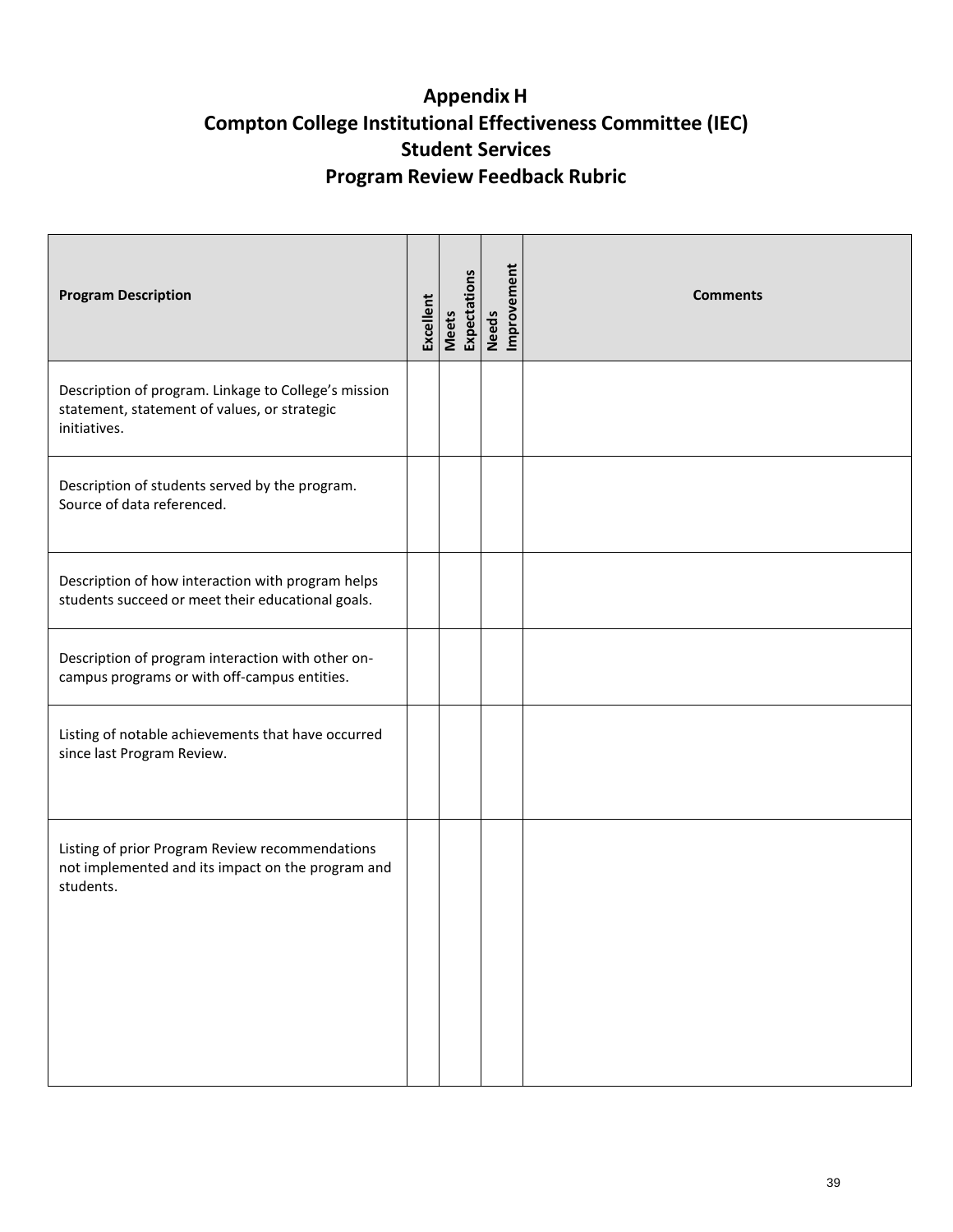| <b>Program Environment</b>                                                                                                                               | Excellent | Improvement<br><b>Needs</b> | <b>Comments</b> |
|----------------------------------------------------------------------------------------------------------------------------------------------------------|-----------|-----------------------------|-----------------|
| Description of program environment including the<br>program's location and resources to provide required<br>programs and services to staff and students. |           |                             |                 |
| Description of personnel assigned to the program.<br>Inclusion of organizational chart.                                                                  |           |                             |                 |
| Description of program personnel needs for the next<br>four years.                                                                                       |           |                             |                 |
| Description of program facilities needs for the next<br>four years.                                                                                      |           |                             |                 |
| Description of program equipment needs for the next<br>four years.                                                                                       |           |                             |                 |
| Description of program hours of operation and<br>explanation if hours of operation meet the needs of<br>staff and students.                              |           |                             |                 |
| Description of external factors that affect the<br>program. Explanation of how the program addresses<br>external factors.                                |           |                             |                 |
|                                                                                                                                                          |           |                             |                 |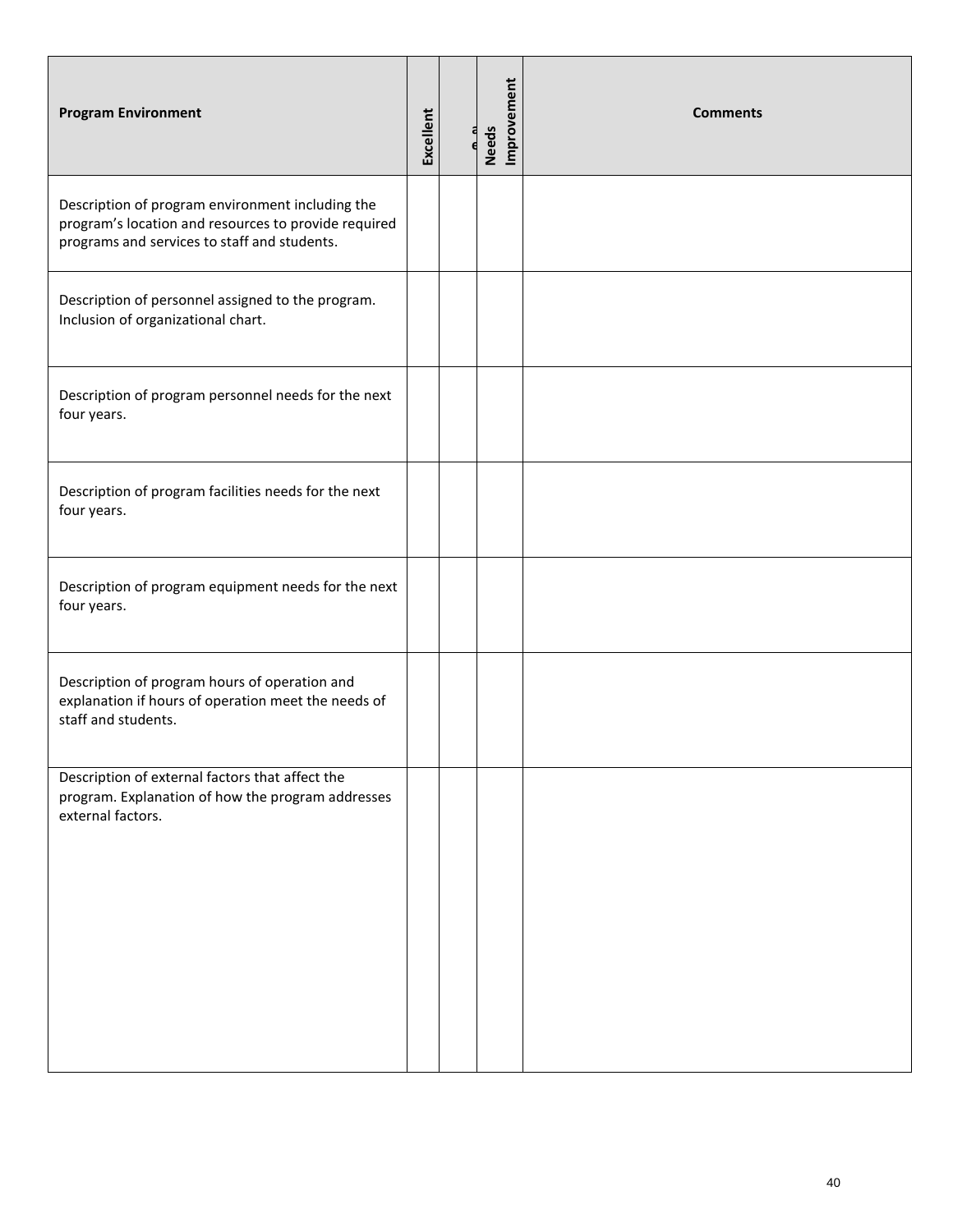| <b>Service Area Outcomes (SAOs)</b>                                                                              | Excellent | Meets<br>Expectations | Needs<br>Improvement | <b>Comments</b> |
|------------------------------------------------------------------------------------------------------------------|-----------|-----------------------|----------------------|-----------------|
| Listing of program's SAOs.                                                                                       |           |                       |                      |                 |
| Description of how SAOs were developed and who<br>engaged in their development.                                  |           |                       |                      |                 |
| Description of how SAOs were assessed and who<br>engaged in the discussion.                                      |           |                       |                      |                 |
| Discussion of SAO assessment results especially if<br>they were not anticipated.                                 |           |                       |                      |                 |
| Description of where SAO assessment results are<br>shared with staff, students, and the public.                  |           |                       |                      |                 |
| Discussion on SAO assessment results that indicate<br>the need to change or modify components of the<br>program. |           |                       |                      |                 |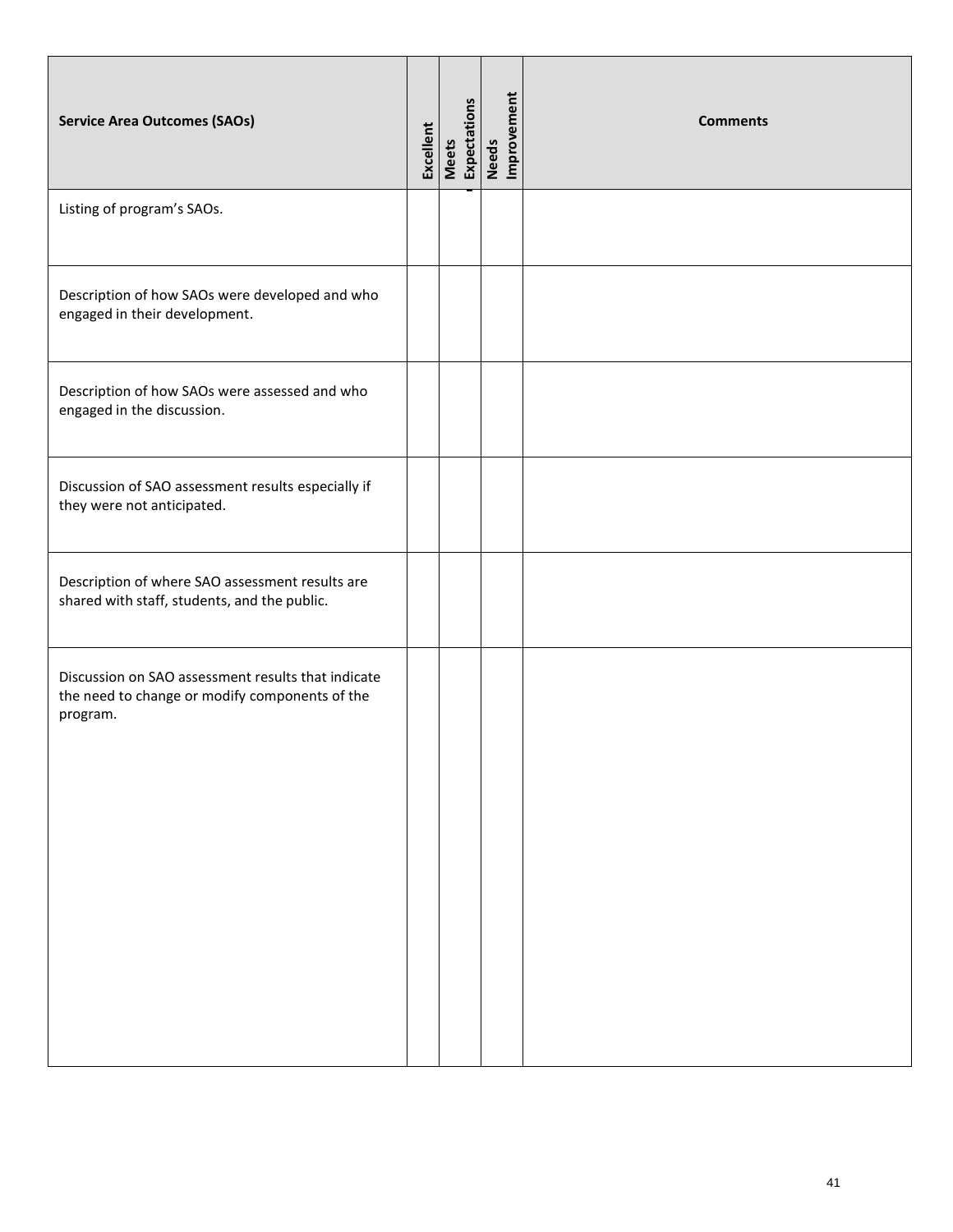| <b>Program Improvement</b>                                                                                                                                                                                     | Excellent | <b>Meets</b> | Expectations | Improvement<br><b>Needs</b> | <b>Comments</b> |
|----------------------------------------------------------------------------------------------------------------------------------------------------------------------------------------------------------------|-----------|--------------|--------------|-----------------------------|-----------------|
| Description of program activities aimed at improving<br>services to students.                                                                                                                                  |           |              |              |                             |                 |
| Description of how program personnel have utilized<br>metrics from the last four years to improve program<br>services.                                                                                         |           |              |              |                             |                 |
| Explanation of patterns in student success, retention,<br>persistence, graduation, and transfer as they relate to<br>student characteristics and program objectives<br>including planned responses or changes. |           |              |              |                             |                 |
| <b>Customer Service</b>                                                                                                                                                                                        | Excellent | <b>Meets</b> | Expectations | Needs<br>Improvement        | <b>Comments</b> |
| Explanation of how the customer service survey was<br>conducted. Inclusion of survey in appendix.                                                                                                              |           |              |              |                             |                 |
| Explanation of major findings of customer service<br>survey.                                                                                                                                                   |           |              |              |                             |                 |
| Description of exemplary services that should be<br>expanded or shared with other programs.                                                                                                                    |           |              |              |                             |                 |
| Description of the programs' services that need<br>improvement including how the program will carry<br>out the improvements.                                                                                   |           |              |              |                             |                 |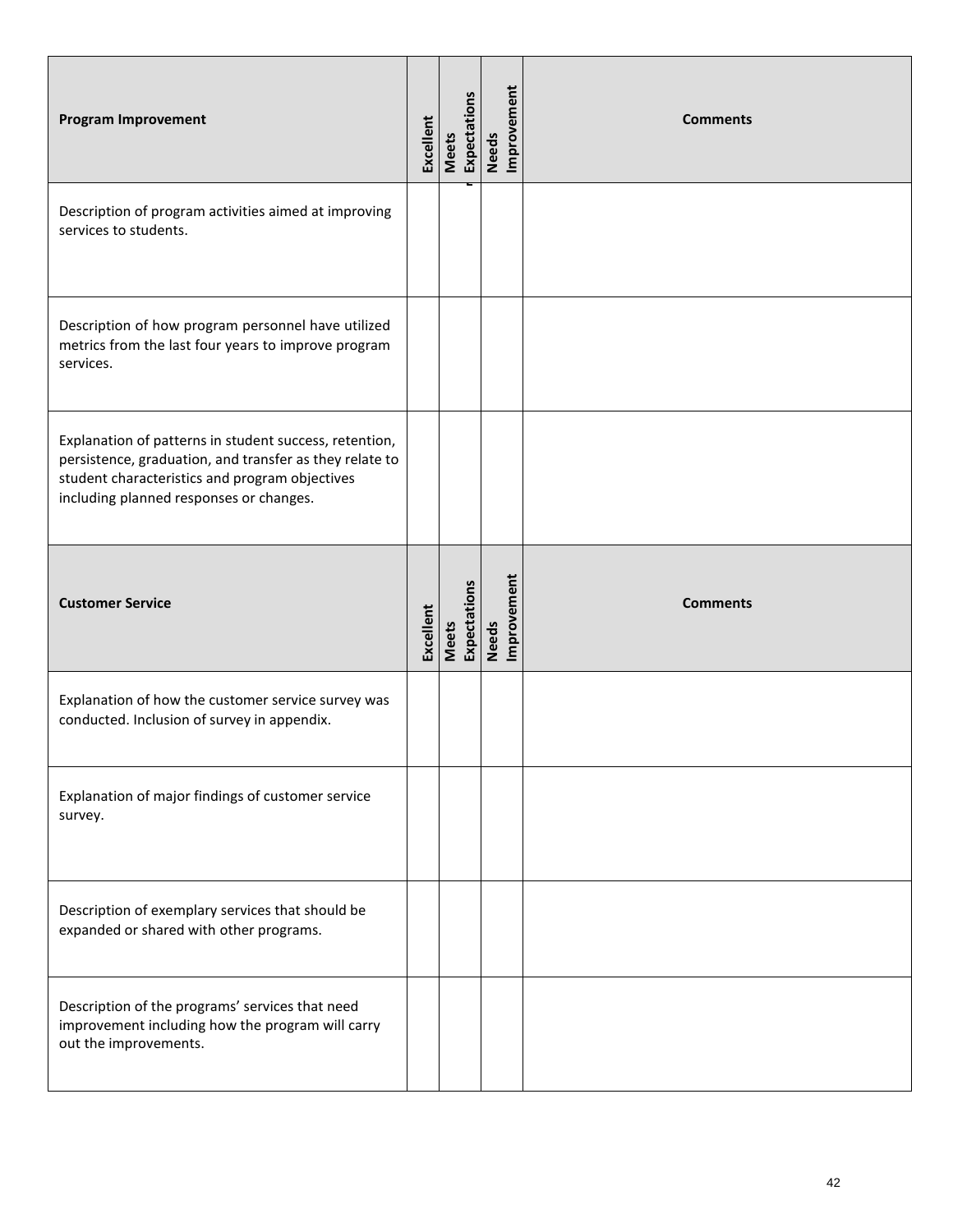| <b>Conclusions and Recommendations</b>                           | Excellent | Expectations<br>Meets | Needs<br>Improvement | <b>Comments</b> |
|------------------------------------------------------------------|-----------|-----------------------|----------------------|-----------------|
| Summarization of program's strengths.                            |           |                       |                      |                 |
| Summarization of program's areas needing<br>improvement.         |           |                       |                      |                 |
| Listing of program's recommendations in a prioritized<br>manner. |           |                       |                      |                 |

#### **Rating of Program Review**

#### **Exemplary**

The program review was extremely well written; concise and grammatically correct with few to no spelling errors. Amodel program review that is ready to be posted online for a public audience.

#### **Proficient**

The program review was adequately written; lengthy or vague at times orincluded some grammatical and spelling errors. Corrections may be made prior to posting online for a public audience.

#### **Needs Improvement**

The program review was poorly written or incomplete; too lengthy or vague or too many grammatical and spelling errors throughout the document. The program review needs to be rewritten and resubmitted.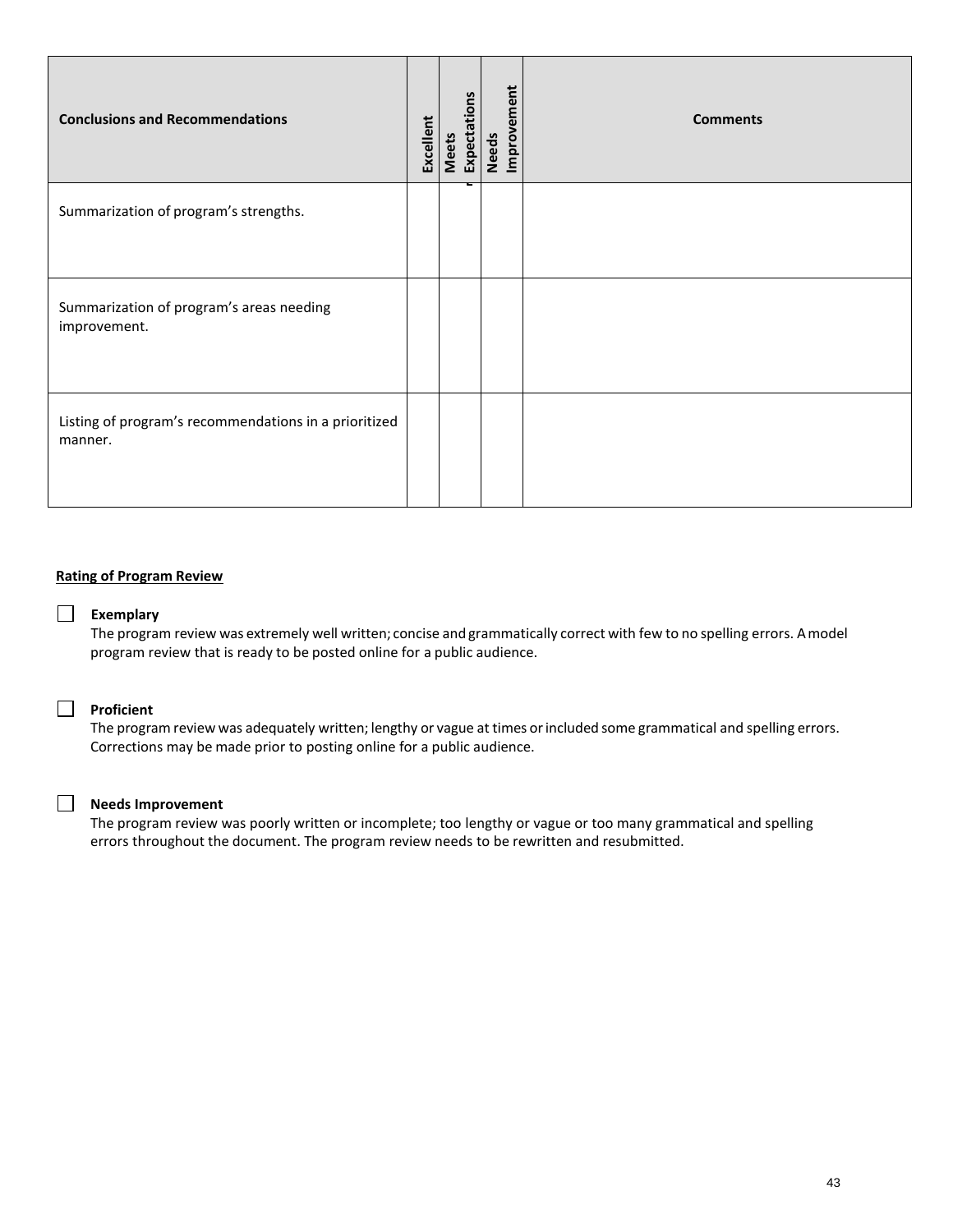# **Appendix I Compton College Institutional Effectiveness Committee (IEC) Administrative Services and President's Office Program Review Feedback Rubric**

*This rubric is used by the Administrative Services Program Review Committee to provide feedback on program review drafts.*

#### *Section 1 – Overview of the Program*

*Does the overview succinctly describe the program? Yes No*

*Does the overview describe the students/clients the program serves, using applicable data gathered during the time* 

*\_\_\_\_\_\_\_\_\_\_\_\_\_\_\_\_\_\_\_\_\_\_\_\_\_\_\_\_\_\_\_\_\_\_\_\_\_\_\_\_\_\_\_\_\_\_\_\_\_\_\_\_\_\_\_\_\_\_\_\_\_\_\_\_\_\_\_\_\_\_\_\_\_\_\_\_\_\_\_\_\_\_\_\_\_\_\_\_\_\_\_\_\_\_ \_\_\_\_\_\_\_\_\_\_\_\_\_\_\_\_\_\_\_\_\_\_\_\_\_\_\_\_\_\_\_\_\_\_\_\_\_\_\_\_\_\_\_\_\_\_\_\_\_\_\_\_\_\_\_\_\_\_\_\_\_\_\_\_\_\_\_\_\_\_\_\_\_\_\_\_\_\_\_\_\_\_\_\_\_\_\_\_\_\_\_\_\_\_ \_\_\_\_\_\_\_\_\_\_\_\_\_\_\_\_\_\_\_\_\_\_\_\_\_\_\_\_\_\_\_\_\_\_\_\_\_\_\_\_\_\_\_\_\_\_\_\_\_\_\_\_\_\_\_\_\_\_\_\_\_\_\_\_\_\_\_\_\_\_\_\_\_\_\_\_\_\_\_\_\_\_\_\_\_\_\_\_\_\_\_\_\_\_ \_\_\_\_\_\_\_\_\_\_\_\_\_\_\_\_\_\_\_\_\_\_\_\_\_\_\_\_\_\_\_\_\_\_\_\_\_\_\_\_\_\_\_\_\_\_\_\_\_\_\_\_\_\_\_\_\_\_\_\_\_\_\_\_\_\_\_\_\_\_\_\_\_\_\_\_\_\_\_\_\_\_\_\_\_\_\_\_\_\_\_\_\_\_ \_\_\_\_\_\_\_\_\_\_\_\_\_\_\_\_\_\_\_\_\_\_\_\_\_\_\_\_\_\_\_\_\_\_\_\_\_\_\_\_\_\_\_\_\_\_\_\_\_\_\_\_\_\_\_\_\_\_\_\_\_\_\_\_\_\_\_\_\_\_\_\_\_\_\_\_\_\_\_\_\_\_\_\_\_\_\_\_\_\_\_\_\_\_*

*frame of the program review? Yes No*

*Does the overview discuss the status of previous program recommendations? Yes No*

*Is the program aligned with the college mission and strategic initiatives? Yes No*

*Specific comments for section 1:*

#### *Section 2 – Analysis of Program Data*

|                        | Is data present in each area, and<br>carefully analyzed? | Is data used to effectively and<br>accurately support the program<br>recommendations? |
|------------------------|----------------------------------------------------------|---------------------------------------------------------------------------------------|
| Customer/              |                                                          |                                                                                       |
| Student/Client         |                                                          |                                                                                       |
| <b>Satisfaction</b>    |                                                          |                                                                                       |
| Customer /             |                                                          |                                                                                       |
| Student / Client       |                                                          |                                                                                       |
| <b>Outcome Data</b>    |                                                          |                                                                                       |
| Customer /             |                                                          |                                                                                       |
| Campus /               |                                                          |                                                                                       |
| <b>Community</b>       |                                                          |                                                                                       |
| <b>Collaboration</b>   |                                                          |                                                                                       |
| Customer /             |                                                          |                                                                                       |
| <b>Program Data</b>    |                                                          |                                                                                       |
| <b>Recommendations</b> |                                                          |                                                                                       |
|                        |                                                          |                                                                                       |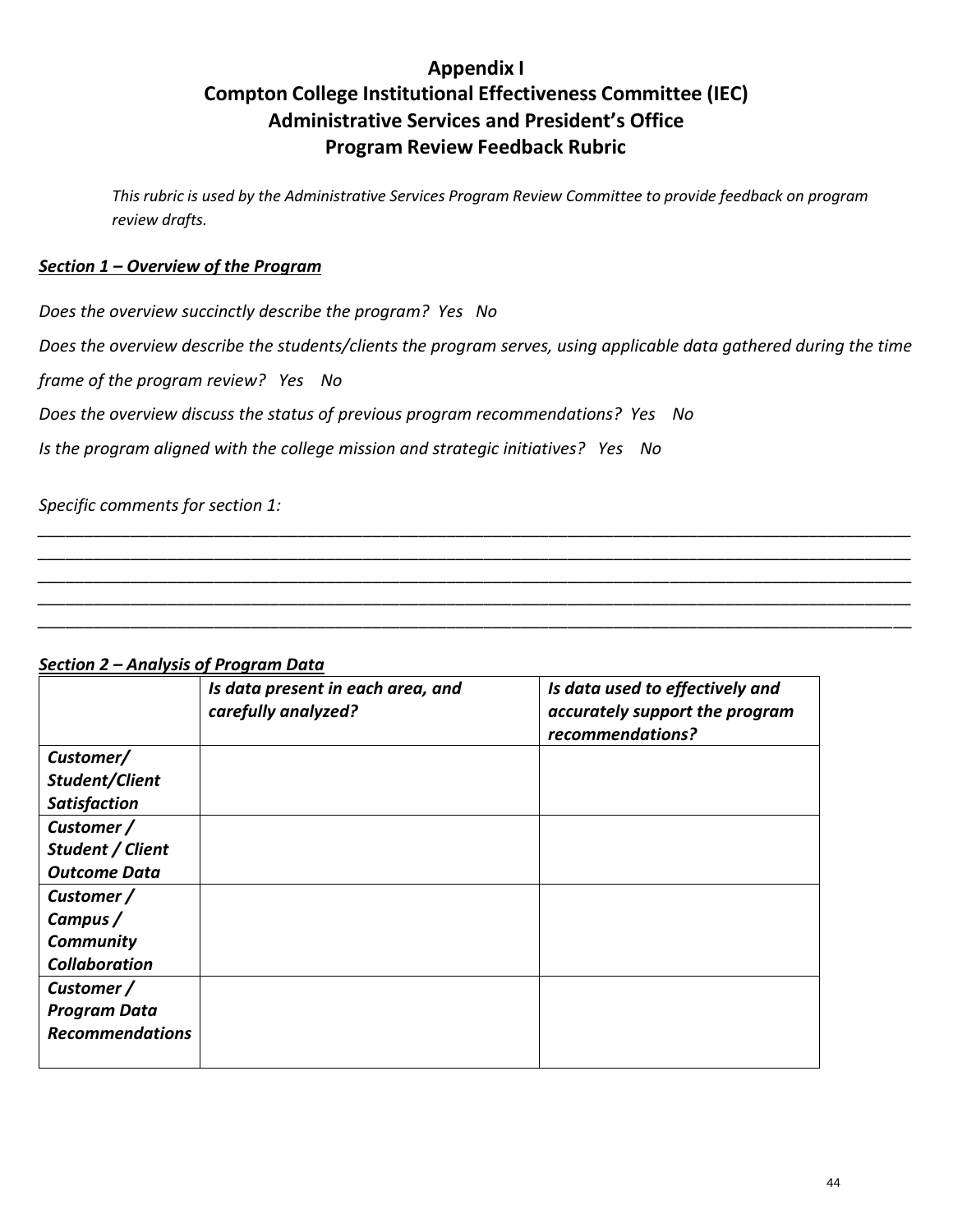#### *Section 3 – Program Requirements*

|                        | Is each category adequately discussed? | *If applicable - Is data used to<br>describe each category (If not<br>applicable, put N/A)? |
|------------------------|----------------------------------------|---------------------------------------------------------------------------------------------|
| <b>Program Support</b> |                                        |                                                                                             |
| <b>Facilities and</b>  |                                        |                                                                                             |
| <b>Equipment</b>       |                                        |                                                                                             |
|                        |                                        |                                                                                             |
| <b>Staffing</b>        |                                        |                                                                                             |
| <b>Planning</b>        |                                        |                                                                                             |
| Program                |                                        |                                                                                             |
| Requirement            |                                        |                                                                                             |
| <b>Recommendations</b> |                                        |                                                                                             |

*\_\_\_\_\_\_\_\_\_\_\_\_\_\_\_\_\_\_\_\_\_\_\_\_\_\_\_\_\_\_\_\_\_\_\_\_\_\_\_\_\_\_\_\_\_\_\_\_\_\_\_\_\_\_\_\_\_\_\_\_\_\_\_\_\_\_\_\_\_\_\_\_\_\_\_\_\_\_\_\_\_\_\_\_\_\_\_\_\_\_\_\_\_\_ \_\_\_\_\_\_\_\_\_\_\_\_\_\_\_\_\_\_\_\_\_\_\_\_\_\_\_\_\_\_\_\_\_\_\_\_\_\_\_\_\_\_\_\_\_\_\_\_\_\_\_\_\_\_\_\_\_\_\_\_\_\_\_\_\_\_\_\_\_\_\_\_\_\_\_\_\_\_\_\_\_\_\_\_\_\_\_\_\_\_\_\_\_\_ \_\_\_\_\_\_\_\_\_\_\_\_\_\_\_\_\_\_\_\_\_\_\_\_\_\_\_\_\_\_\_\_\_\_\_\_\_\_\_\_\_\_\_\_\_\_\_\_\_\_\_\_\_\_\_\_\_\_\_\_\_\_\_\_\_\_\_\_\_\_\_\_\_\_\_\_\_\_\_\_\_\_\_\_\_\_\_\_\_\_\_\_\_\_ \_\_\_\_\_\_\_\_\_\_\_\_\_\_\_\_\_\_\_\_\_\_\_\_\_\_\_\_\_\_\_\_\_\_\_\_\_\_\_\_\_\_\_\_\_\_\_\_\_\_\_\_\_\_\_\_\_\_\_\_\_\_\_\_\_\_\_\_\_\_\_\_\_\_\_\_\_\_\_\_\_\_\_\_\_\_\_\_\_\_\_\_\_\_ \_\_\_\_\_\_\_\_\_\_\_\_\_\_\_\_\_\_\_\_\_\_\_\_\_\_\_\_\_\_\_\_\_\_\_\_\_\_\_\_\_\_\_\_\_\_\_\_\_\_\_\_\_\_\_\_\_\_\_\_\_\_\_\_\_\_\_\_\_\_\_\_\_\_\_\_\_\_\_\_\_\_\_\_\_\_\_\_\_\_\_\_*

*\_\_\_\_\_\_\_\_\_\_\_\_\_\_\_\_\_\_\_\_\_\_\_\_\_\_\_\_\_\_\_\_\_\_\_\_\_\_\_\_\_\_\_\_\_\_\_\_\_\_\_\_\_\_\_\_\_\_\_\_\_\_\_\_\_\_\_\_\_\_\_\_\_\_\_\_\_\_\_\_\_\_\_\_\_\_\_\_\_\_\_\_\_\_ \_\_\_\_\_\_\_\_\_\_\_\_\_\_\_\_\_\_\_\_\_\_\_\_\_\_\_\_\_\_\_\_\_\_\_\_\_\_\_\_\_\_\_\_\_\_\_\_\_\_\_\_\_\_\_\_\_\_\_\_\_\_\_\_\_\_\_\_\_\_\_\_\_\_\_\_\_\_\_\_\_\_\_\_\_\_\_\_\_\_\_\_\_\_ \_\_\_\_\_\_\_\_\_\_\_\_\_\_\_\_\_\_\_\_\_\_\_\_\_\_\_\_\_\_\_\_\_\_\_\_\_\_\_\_\_\_\_\_\_\_\_\_\_\_\_\_\_\_\_\_\_\_\_\_\_\_\_\_\_\_\_\_\_\_\_\_\_\_\_\_\_\_\_\_\_\_\_\_\_\_\_\_\_\_\_\_\_\_ \_\_\_\_\_\_\_\_\_\_\_\_\_\_\_\_\_\_\_\_\_\_\_\_\_\_\_\_\_\_\_\_\_\_\_\_\_\_\_\_\_\_\_\_\_\_\_\_\_\_\_\_\_\_\_\_\_\_\_\_\_\_\_\_\_\_\_\_\_\_\_\_\_\_\_\_\_\_\_\_\_\_\_\_\_\_\_\_\_\_\_\_\_\_ \_\_\_\_\_\_\_\_\_\_\_\_\_\_\_\_\_\_\_\_\_\_\_\_\_\_\_\_\_\_\_\_\_\_\_\_\_\_\_\_\_\_\_\_\_\_\_\_\_\_\_\_\_\_\_\_\_\_\_\_\_\_\_\_\_\_\_\_\_\_\_\_\_\_\_\_\_\_\_\_\_\_\_\_\_\_\_\_\_\_\_\_\_\_*

*Specific comments for section 3:*

#### *Section 4 – Recommendations*

*Is the list of recommendations prioritized? Yes No*

*Is the prioritization explained? Yes No*

*Are costs included for each recommendation, when necessary? Yes No*

*Is each recommendation linked to a strategic initiative? Yes No*

*Is each recommendation discussed and justified in a previous section of the review? Yes No.*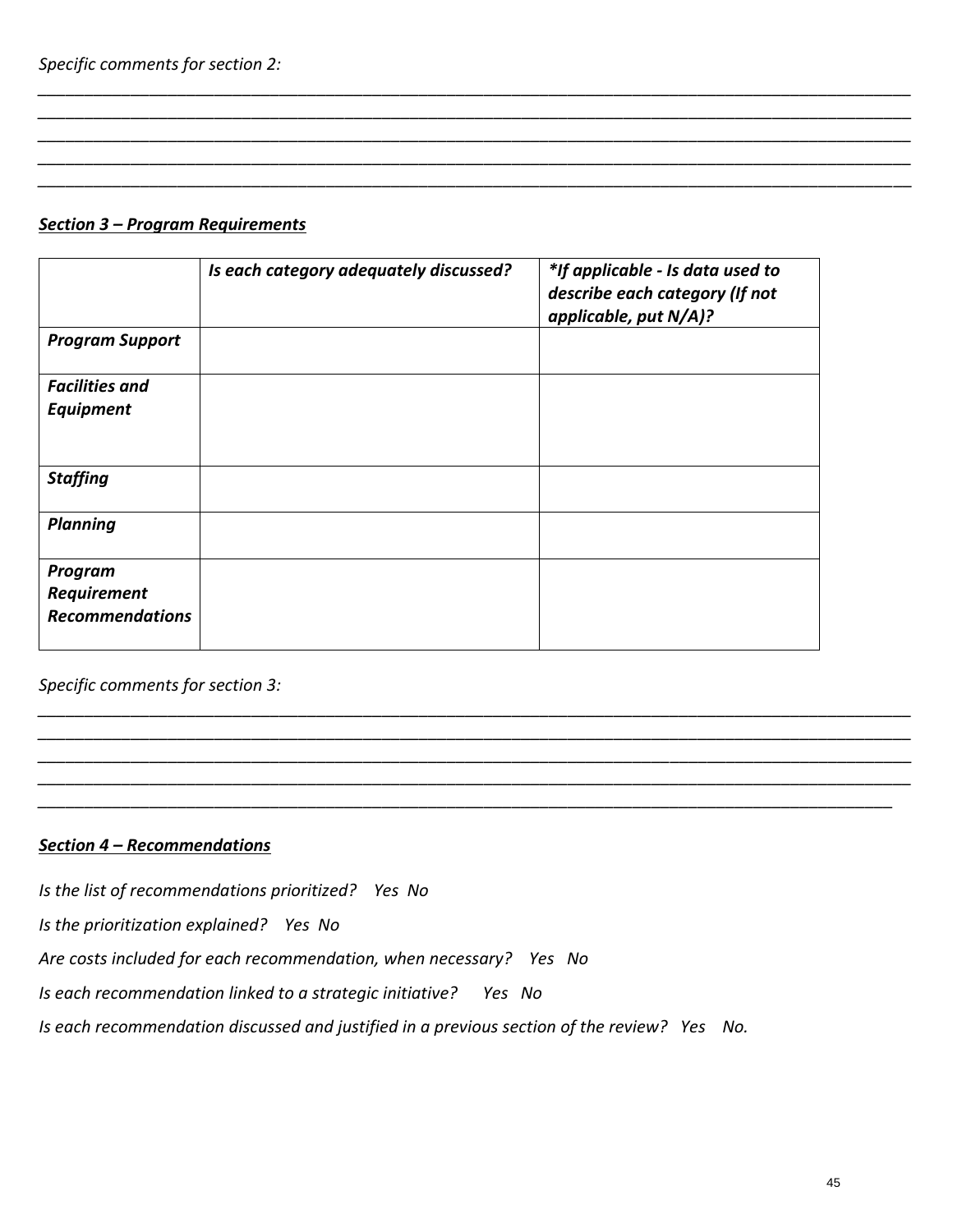# *Rating of Program Review*

# $\Box$

# *Exemplary*

*The program review was extremely well written; concise and grammatically correct with few to no spelling errors. A model program review that is ready to be posted online for a public audience.*

*\_\_\_\_\_\_\_\_\_\_\_\_\_\_\_\_\_\_\_\_\_\_\_\_\_\_\_\_\_\_\_\_\_\_\_\_\_\_\_\_\_\_\_\_\_\_\_\_\_\_\_\_\_\_\_\_\_\_\_\_\_\_\_\_\_\_\_\_\_\_\_\_\_\_\_\_\_\_\_\_\_\_\_\_\_\_\_\_\_\_\_\_\_\_ \_\_\_\_\_\_\_\_\_\_\_\_\_\_\_\_\_\_\_\_\_\_\_\_\_\_\_\_\_\_\_\_\_\_\_\_\_\_\_\_\_\_\_\_\_\_\_\_\_\_\_\_\_\_\_\_\_\_\_\_\_\_\_\_\_\_\_\_\_\_\_\_\_\_\_\_\_\_\_\_\_\_\_\_\_\_\_\_\_\_\_\_\_\_ \_\_\_\_\_\_\_\_\_\_\_\_\_\_\_\_\_\_\_\_\_\_\_\_\_\_\_\_\_\_\_\_\_\_\_\_\_\_\_\_\_\_\_\_\_\_\_\_\_\_\_\_\_\_\_\_\_\_\_\_\_\_\_\_\_\_\_\_\_\_\_\_\_\_\_\_\_\_\_\_\_\_\_\_\_\_\_\_\_\_\_\_\_\_ \_\_\_\_\_\_\_\_\_\_\_\_\_\_\_\_\_\_\_\_\_\_\_\_\_\_\_\_\_\_\_\_\_\_\_\_\_\_\_\_\_\_\_\_\_\_\_\_\_\_\_\_\_\_\_\_\_\_\_\_\_\_\_\_\_\_\_\_\_\_\_\_\_\_\_\_\_\_\_\_\_\_\_\_\_\_\_\_\_\_\_\_\_\_ \_\_\_\_\_\_\_\_\_\_\_\_\_\_\_\_\_\_\_\_\_\_\_\_\_\_\_\_\_\_\_\_\_\_\_\_\_\_\_\_\_\_\_\_\_\_\_\_\_\_\_\_\_\_\_\_\_\_\_\_\_\_\_\_\_\_\_\_\_\_\_\_\_\_\_\_\_\_\_\_\_\_\_\_\_\_\_\_\_\_\_\_\_\_*



 $\vert \ \ \vert$ 

#### *Proficient*

*The program review was adequately written; lengthy or vague at times or included some grammatical and spelling errors. Corrections may be made prior to posting online for a public audience.*

#### *Needs Improvement*

*The program review was poorly written or incomplete; too lengthy or vague or too many grammatical and spelling errors throughout the document. The program review needs to be rewritten and resubmitted.*